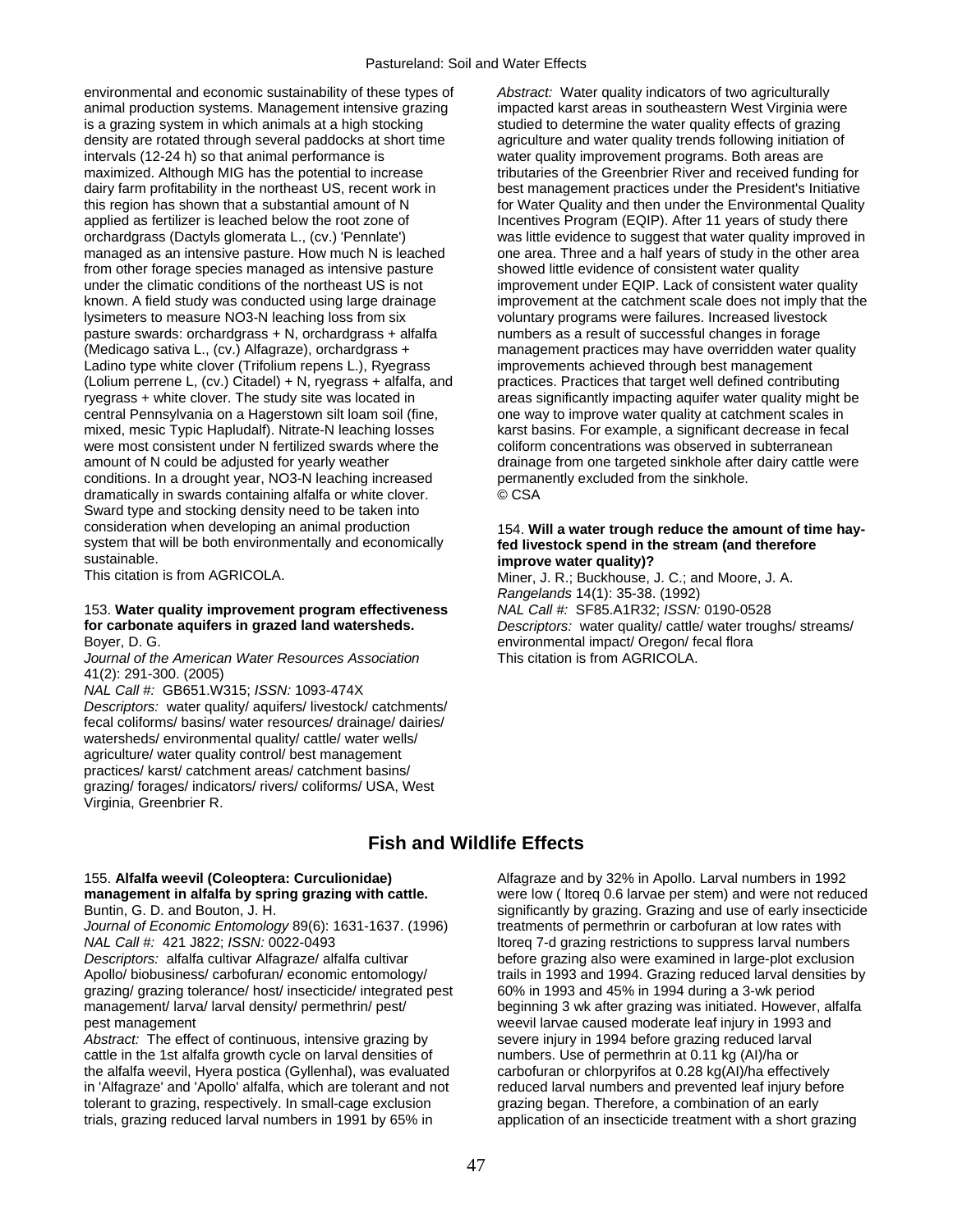restriction followed by continuous grazing will control alfalfa with improved cover for ducks and exclusion of cattle and weevil larvae while allowing cattle to graze and directly use unimproved pastures used after the duck nesting season.

*Journal of Entomological Science* 32(3): 332-342. (1997) *NAL Call #:* QL461.G4; *ISSN:* 0749-8004 Gadwall (Anas strepera L.), mallard (Anas platyrhynchos *Descriptors:* aphid management/ integrated pest L.), and pintail (Anas acuta L.) were the most abundant management/ spring grazing<br>
Abstract: The effect of continuous, intensive grazing by treatments. Two years after habitat improvements, the *Abstract:* The effect of continuous, intensive grazing by treatments. Two years after habitat improvements, the<br>cattle on aphid populations was examined in the first growth number of duck nests increased. Idle fields and cattle on aphid populations was examined in the first growth number of duck nests increased. Idle fields and 2-y<br>cycle of 'Alfagraze' and 'Apollo' alfalfa which are tolerant DNC had greater visual obstruction, more residua and not tolerant to grazing, respectively. Populations were vegetation and more litter. Densities of 2.8 and 7.0 nest<br>almost entirely pea aphid Acyrthosiphon pisum (Harris). super(-1) with 69 and 82% Mayfield nest success almost entirely pea aphid Acyrthosiphon pisum (Harris). super(-1) with 69 and 82% Mayfield nest success were<br>The effect of grazing on aphid population, was examined in succorded in the idle and DNC fields, respectively. Ne The effect of grazing on aphid population, was examined in recorded in the idle and DNC fields, respectively. Ne<br>small plot exclusion studies in 1991 and 1992, and the success was low in improved pasture where a large small plot exclusion studies in 1991 and 1992, and the success was low in improved pasture where a large<br>effects of grazing and use of an early insecticide application proportion of nests were trampled (33%) or depredated effects of grazing and use of an early insecticide application proportion of nests were trampled (33%) or depredated<br>with ltoreg 7 day grazing restriction were examined in large (28%). Fencing permitted growth of emergent with ltoreq 7 day grazing restriction were examined in large (28%). Fencing permitted growth of emergent vegetation<br>plot exclusion trials in 1993 and 1994. Grazing reduced verbich enabled over-water nesting by ducks. These plot exclusion trials in 1993 and 1994. Grazing reduced which enabled over-water nesting by ducks. These results<br>aphid populations by 66% to 90% when numbers exceeded indicate that with appropriate management, coexistence aphid populations by 66% to 90% when numbers exceeded -1 aphid per stem. Populations were not significantly cattle and nesting waterfowl is possible on islands of the St.<br>
reduced by grazing when numbers did not exceed 1 per Lawrence River. reduced by grazing when numbers did not exceed 1 per Lawrence Lawrence River. stem. Permethrin reduced aphid numbers for up to 7 wks and was more effective than carbofuran. Effects of grazing were similar regardless grazed than ungrazed plots when 158. **Biological response of aquatic communities to** aphid numbers were reduced by grazing in 1993, but were **streambank fencing in selected streams impacted by**  not greatly affected by grazing in 1994 when aphid **agricultural grazing.** numbers were low. Coccinellid numbers paralleled trends in Argent, D. G. and Lenig, A. aphid numbers. Continuous, intensive grazing or the early In: Proceedings of the 2005 Watershed Management application of an insecticide at a low rate followed by Conference: Managing Watersheds for Human and Natural grazing were effective approaches for suppressing pea<br>
Impacts: Engineering, Ecological, and Economic grazing were effective approaches for suppressing pea aphid in alfalfa. Challenges. (Held 19 Jul 2005-22 Jul 2005 at Williamsburg,

© The Thomson Corporation VA.); pp. 967-978; 2005.

## 157. **Benefits of rotational grazing and dense nesting** experience compromised functioning because of physical

Lapointe, S.; Giroux, J.-F.; Belanger, L.; and Filion, B. 261-272. (2000) 2011 272. (2000)

*Descriptors:* grazing/ nests/ agricultural practices/ wildlife management/ environment management/ nature conservation/ aquatic birds/ breeding sites/ islands/ exhibited unstable streambanks and elevated nitrate and<br>
nopulation density/ population structure/ dominant species/ fecal coliform levels as a direct result of cattle population density/ population structure/ dominant species/ fecal coliform levels as a direct result of cattle impact<br>habitat improvement/ vegetation cover/ herbivores/ the stream. Concurrent with streambank fencing, we habitat improvement/ vegetation cover/ herbivores/ the stream. Concurrent with streambank fencing, we<br>hetablished monitoring stations that were 100-m long within agriculture/ manitoring stations that were 100-m long within agriculture/ man-induced effects/ Anatidae/ Anas strepera/ established monitoring stations that were 100-m long w<br>Anas acuta/ Canada, Quebec/ Canada, St. Lawrence R / each stream. In addition, several control streams were Anas acuta/ Canada, Quebec/ Canada, St. Lawrence R./ each stream. In addition, several control streams were<br>Canada/ ducks/ cattle grazing/ rotational grazing/ dense monitored that had (a) no history of grazing and no fenci Canada/ ducks/ cattle grazing/ rotational grazing/ dense nesting cover/ northern pintail/ gadwall (control streams) or (b) a history of grazing and no fencing<br>Abstract: Intensification of agricultural practices is an (control farms). At each station seasonal collections were *Abstract:* Intensification of agricultural practices is an (control farms). At each station seasonal collections were important factor responsible for the decline of duck made for benthic macroinvertebrates and fishes; an important factor responsible for the decline of duck made for benthic macroinvertebrates and fishes; and<br>
populations throughout North America, More than 200 various water chemistry parameters (TKN, nitrates, populations throughout North America. More than 200 various water chemistry parameters (TKN, nitrates, various water chemistry parameters (TKN, nitrates, islands covering a total of 5000 ha are found in the St ammonia, pho islands covering a total of 5000 ha are found in the St. Lawrence River between Montreal and Trois-Rivieres in the course of this study, nitrates have remained reasonably southern Quebec. The value of these islands as duck constant during the spring season and declined significantly nesting habitat, however, is often limited by cattle grazing. during the summer and fall seasons; TKN, and phosphorus The effects of two types of habitat improvements, rotational have not changed appreciably during the spring collection<br>
origina and establishment of dense nesting cover (DNC) periods at treatment sites, but were slightly e grazing and establishment of dense nesting cover (DNC), example periods at treatment sites, but were slightly elevated on island-nesting waterfowl was studied from 1992 to 1994 on island-nesting waterfowl was studied from 1992 to 1994. Four treatments were compared: idle fields with no significantly during the spring sampling period, but remains<br>
yegetation improvement but exclusion of cattle improved elevated during the summer and fall periods. Fecal co vegetation improvement but exclusion of cattle, improved elevated during the summer and fall periods. Fecal coliforn<br>nastures with seeding of forage plants for cattle, DNC fields concentrations continue to be quite high in pastures with seeding of forage plants for cattle, DNC fields

forage of grazing-tolerant alfalfa. The state of the state of the state of the state of the Thomson Corporation<br>Compared the Thomson Corporation of the state of the state of the state of dreen vegetation by 53% relative to mass of green vegetation by 53% relative to ungrazed plots. No difference was found in the biomass of live 156. **Aphid (Homoptera: Aphididae) management in** (green) and dead (residual) vegetation among the islands' alfalfa by spring grazing with cattle. **Example 20 and Sections before treatments**. Nest density and the number of Buntin, G. D. and Bouton, J. H. expected nests based on the area covered by each habitat <br>Journal of Entomological Science 32(3): 332-342. (1997) were also similar among sections before treatment. cycle of 'Alfagraze' and 'Apollo' alfalfa which are tolerant DNC had greater visual obstruction, more residual<br>And not tolerant to grazing respectively. Populations were vegetation and more litter. Densities of 2.8 and 7.0

*Abstract:* Streams impacted by agricultural grazing **cover for island-nesting waterfowl in southern Quebec.** <sup>degradation and various pollutants (e.g., nitrates and feca<br>Lapointe S : Giroux J - F : Belanger L : and Filion B coliforms). The objective of this study was to det</sup> *Agriculture, Ecosystems & Environment* 78(3): stream functioning could be significantly improved with the *NAL Call #:* S601 .A34; *ISSN:* 0167-8809 four grazed pastures that contained meadow streams<br>Descriptors: grazing/ nests/ agricultural practices/ wildlife received streambank fencing through the Partners for Fish and Wildlife Program (treatment sites). These streams<br>exhibited unstable streambanks and elevated nitrate and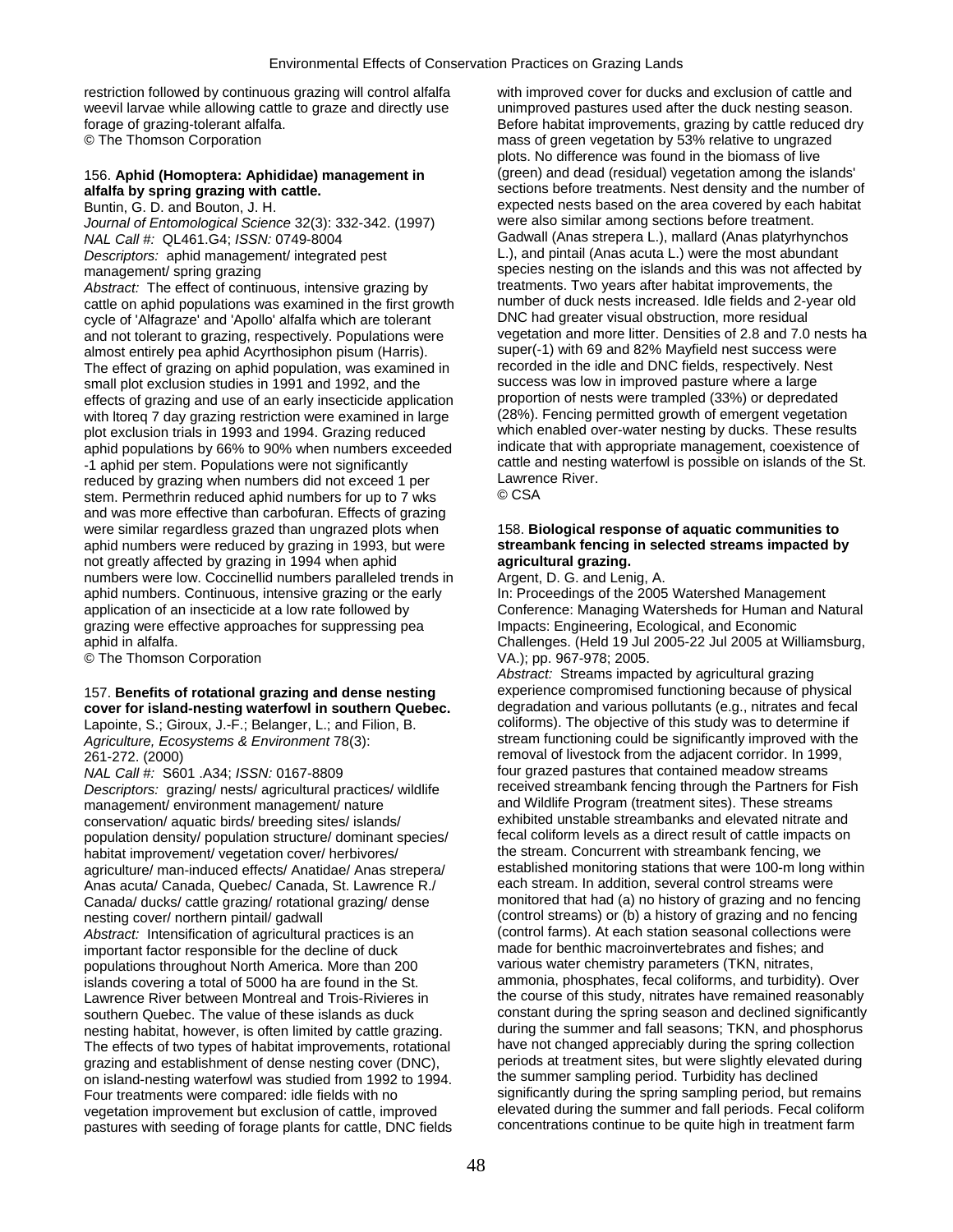streams, but fluctuate, seasonally. Treatment sites contain (Melospiza georgiana), Savannah Sparrow (Passerculus a good diversity and abundance of macroinvertebrates and sandwichensis), Red-winged Blackbird (Agelais fish that are comparable to those found in control streams. phoeniceus), and Bobolink (Dolichonyx oryzivorus) were Our findings to date suggest that streams impacted by the 4 most abundant species, accounting for over 80% of agricultural grazing may require appreciable periods of time all birds counted. Ungrazed and moderately grazed prairie

## 159. **A brief survey of the insects of river banks with or** 1993 and 1994 respectively. Moderately grazed and

*English Nature Research Reports* 135: 1-25. (1995); *ISSN:* 0967-876X shows that grazing pressure on prairies of the studied

measures/ ecology/ community structure/ habitat/ terrestrial habitat/ land and freshwater zones/ Palaearctic Region/ recommendations are provided for integrated management<br>Furope/ United Kingdom/ Insecta/ Coleoptera/ Diptera: of wildlife and agriculture on the St. Lawrence River Europe/ United Kingdom/ Insecta/ Coleoptera/ Diptera: of wildlife and agriculture on<br>
farming and agriculture/ trampling by cattle/ effect on river communal pasture islands. farming and agriculture/ trampling by cattle/ effect on river communal pasture islands.<br>hank species diversity/ habitat management/ endangered This citation is from AGRICOLA. bank species diversity/ habitat management/ endangered status/ nationally rare species recorded/ species diversity/ river bank fauna/ riparian habitat/ river bank/ effect of 162. **Cattle grazing and management of dusky seaside**  trampling by cattle/ England/ Hampshire/ River Itchen/ river **sparrow habitat.**  bank species diversity/ list and effect of trampling by cattle/ Holder, Gregory L.; Johnson, Mark K.; and Baker, James L. Insecta/ arthropods/ coleopterans beetles/ dipterans true *Wildlife Society Bulletin* 8(2): 105-109. (1980) flies/ insects/ invertebrates *NAL Call #:* SK357.A1W5; *ISSN:* 0091-7648

*Wildlife Society Bulletin* 14(4): 455-459. (1986) **nutrition/ plant science (general)** - plant ecology/ North *NAI* Call #: SK357 A1W5: ISSN: 0091-7648 *NAL Call #:* SK357.A1W5; *ISSN:* 0091-7648 America<br>Descriptors: Pinus palustris/ Pinus elliottii/ Colinus **America** © NISC *Descriptors:* Pinus palustris/ Pinus elliottii/ Colinus virginianus/ prescribed burning/ habitat destruction/ wildlife management/ grazing/ Georgia 163. **Cattle trampling of simulated ground nests in** 163. This citation is from AGRICOLA. *rotationally grazed pastures. rotationally grazed pastures.* 

### 161. **Cattle grazing and avian communities of the St.** and Schatteman, T. A. **Lawrence River islands.** *Journal of Range Management* 49(4): 294-300. (1996)

*Journal of Range Management* 52(4): 332-338. (1999) http://jrm.librar<br>M4L Call #: 60.18. I82: ISSN: 0022-409X *NAL Call #: 60.18 J82; <i>ISSN: 0022-409X* [http://jrm.library.arizona.edu/data/1999/524/332-](http://jrm.library.arizona.edu/data/1999/524/332-338_belanger.pdf) *Descriptors:* cattle/ pheasants/ rotational grazing/ wild

grazing intensity/ wild birds/ range management/ wildlife represent some of the best available breeding habitat in t<br>management/ Phalaris arundinacea/ Passeriformes/ Upper Midwest, Increasing interest in intensive rotation management/ Phalaris arundinacea/ Passeriformes/ Upper Midwest. Increasing interest in intensive rotationa<br>canopy/ habitats/ species diversity/ waterfowl/ nesting/ grazing (IRG) among midwestern livestock farmers may canopy/ habitats/ species diversity/ waterfowl/ nesting/<br>Quebec

Abstract: Three hundred islands are found along the St. evaluated the effects of several cattle stocking densities<br>Lawrence River in Quebec, Among these islands, over **the arround and the effects of several cattle** stockin Lawrence River in Quebec. Among these islands, over ground nest survival in rotationally grazed cool-season<br>5.000 ha are used for agricultural purposes and 32% of this pastures in southwestern Wisconsin. Ground nests were 5,000 ha are used for agricultural purposes and 32% of this total is devoted to communal pasture, a traditional practice simulated with clutches of 3 unwashed pheasant eggs. We in this part of the river. In 1993 and 1994, we compared the tested 3 rotational grazing systems: a 1-day dairy rotation<br>avian communities of 500 ha natural spring flooded prairie stocked at 60 head ha-1; a 4-day beef rota avian communities of 500 ha natural spring flooded prairie stocked at 60 head ha-1; a 4-day beef rotation at 15 head<br>islands subjected to different degrees of grazing pressure ha-1; and a traditional, non-intensive 7-day r islands subjected to different degrees of grazing pressure. ha-1; and a traditional, non-intensive 7-day rotation at 8<br>Three islands were divided into 12 sectors, in which 108 head ha-1. Paddock size (1.2 ha) and nest dens Three islands were divided into 12 sectors, in which 108 head ha-1. Paddock size (1.2 ha) and nest density (15<br>sample plots of 0.5 ha were selected. Results show that the nests paddock(-1)) were held constant. The simulate degree of visual obstruction by herbaceous vegetation and nests were observed 4 times day(-1) to document trampli<br>the percentage of shrub cover were higher on ungrazed patterns during the herds' diurnal grazing and ruminat the percentage of shrub cover were higher on ungrazed patterns during the herds' diurnal grazing and rumination<br>and on moderately grazed prairie (< 1 cow/ha/year) as cycles. Trampling damaged a mean of 75% (+/- 3.1%) of and on moderately grazed prairie (< 1 cow/ha/year) as cycles. Trampling damaged a mean of 75% (+/- 3.<br>compared with intensively grazed prairie (> 1 cow/ha/year). The nests for all 3 treatments during 8 consecutive compared with intensively grazed prairie (> 1 cow/ha/year). More than 1,650 observations of passerines were made replications. While the 7-day treatment exhibited a pattern and 13 species were identified. The Swamp Sparrow of greater nest trampling during cattle grazing periods than

to experience improved stream functioning. contained 6 times more birds than intensively grazed prairie © 2006 Elsevier B.V. All rights reserved. (10.4 birds/ha and 11.7 birds/ha vs 1.6 birds/ha). We also recorded 167 and 113 dabbling duck (anatinae) nests in **without grazing along the River Itchen.** ungrazed prairies had a nest density nearly 10 times higher Drake, Martin<br>
For than that of intensively grazed prairie (0.50 +/- 0.01 and<br>
For that the Senalish Nature Research Reports 135: 1-25, (1995): ISSN: 0.30 +/- 0.01 nest/ha vs 0.05 +/- 0.01 nest/ha). Our study *Descriptors:* animals and man/ disturbance by man/ islands largely determined the type of bird species present. commercial activities/ conservation/ conservation However, prairie subjected to excessive grazing pressure is<br>measures/ ecology/ community structure/ habitat/ terrestrial not suitable for waterfowl nesting. Various

© The Thomson Corporation *Descriptors:* Fringillidae/ Passeriformes/ Ammodramus maritimus nigrescens/ dusky seaside sparrow/ seaside 160. **Burning and grazing effects on bobwhite foods in** sparrow/ fires/ burns/ grazing/ habitat alterations/ cattle/ sparrow habitat/ endangered species/ St. Johns River Lewis, C. E. and Harshbarger, T. J. Basin, Florida/ natural resources/ animal science - animal

Paine, L.; Undersander, D. J.; Sample, D. W.; Bartelt, G. A.;

Belanger, L. and Picard, M. *NAL Call #:* 60.18 J82; *ISSN:* 0022-409X

338\_belanger.pdf<br>
Descriptors: Phragmites australis/ cows/ islands/ prairies/ Bustract: For many grassland songbird species, pastures *Descriptors:* Phragmites australis/ cows/ islands/ prairies/ *Abstract:* For many grassland songbird species, pastures result in an expansion of pasture hectares in the region. We evaluated the effects of several cattle stocking densities on sample plots of 0.5 ha were selected. Results show that the nests paddock(-1)) were held constant. The simulated<br>degree of visual obstruction by berbaceous vegetation and nests were observed 4 times day(-1) to document tra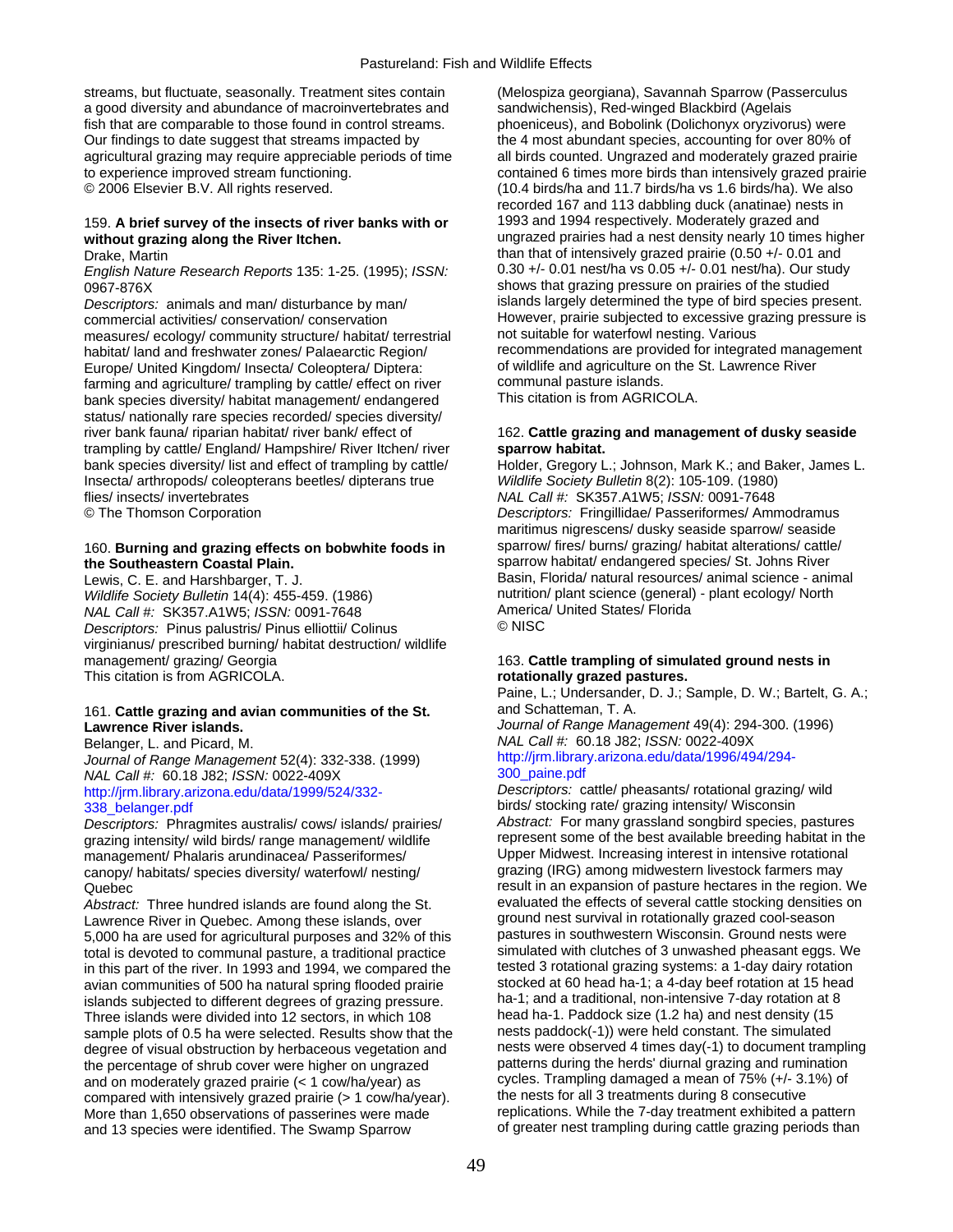during rumination periods, this pattern was less evident in *Abstract:* Current policies for upland pasture management the 4-day treatment and absent in the 1-day treatment. in the UK encourage the integration of environmental Increasing vegetation height-density and percent vegetation objectives with livestock production through extensification cover were associated with reduced nest trampling rates, of grazing systems. This study tested the hypothesis that a but pasture forage production and removal were not greater sward height in the summer would increase the associated with nest damage. diversity and abundance of grassland beetles (Coleoptera)

Gibson, C. W. D.; Hambler, C.; and Brown, V. K. *NAL Call #:* 410 J828; *ISSN:* 0021-8901 3.5 or 5.5 cm by conserving surplus grass for silage in plant species composition arable land/ grassland/ disturbed

*Abstract:* Spiders were sampled, by suction (D-vac) and combining the higher stocking density, shortest sward combining the higher stocking density, shortest sward direct counts of their webs in a controlled sheen grazing direct counts of their webs, in a controlled sheep grazing height and the nitrogen fertilizer input. Beetles were<br>experiment on calcareous ex-arable land and in old<br>sampled with twelve pitfall traps in each of the fifteen experiment on calcareous ex-arable land and in old sampled with twelve pitfall traps in each of the fifteen plot<br>Calcareous grassland, Results from 1985-89 are presented from June to September in 1993 and 1995. In years 1 calcareous grassland. Results from 1985-89 are presented. From June to September in 1993 and 1995. In years 1<br>Heavily grazed assemblages were dominated by a group of (1993) and 3 (1995) of the experiment, more Coleoptera Heavily grazed assemblages were dominated by a group of (1993) and 3 (1995) of the experiment, more Coleopte<br>Linyphiidae, also characteristic of disturbed land, Large species occurred in the tall sward (an average of nine Linyphiidae, also characteristic of disturbed land. Large species occurred in the tall sward (an average of nine<br>web-spinners were most sensitive to grazing, preferring species in addition to the forty-one species present web-spinners were most sensitive to grazing, preferring ungrazed controls because of their dependence of rigid sward with the conventional sward height). Continuously<br>
plant structures. DCA ordination of D-vac data suggested grazed as opposed to ensiled subplots supported more plant structures. DCA ordination of D-vac data suggested grazed as opposed to ensiled subplots supported more<br>that only heavy grazing (in spring and autumn) produced a beetle species but fewer individuals. Species composit that only heavy grazing (in spring and autumn) produced a beetle species but fewer individuals. Species composition<br>distinct asemblage. Three other grazed treatments of ground (Carabidae) and rove (Staphylinidae) beetles distinct asemblage. Three other grazed treatments of ground (Carabidae) and rove (Staphylinidae) beet<br>or oduced impoverished versions of ungrazed control varied between treatments more than the arithmetic produced impoverished versions of ungrazed control varied between treatments more than the arithmetic assemblages. The dominant successional trend was a differences in species number. The experimental results<br>
and a differences in species a specially in ungrazed supported the hypothesis but the benefits of taller swards to gradual accumulation of species, especially in ungrazed supported the hypothesis but the benefits of taller sward<br>controls. This process was incomplete by 1989; old species diversity were small in the sown pastures of the controls. This process was incomplete by 1989: old grasslands contained many species, including some study compared with indigenous upland grasslands (c. 33%<br>characteristics of calcareous grassland, which had failed to fewer species). Inheritance effects of drainage, ferti characteristics of calcareous grassland, which had failed to fewer species). Inheritance effects of drainage, fertilizer and<br>colonize the ex-arable field 7 years after abandonment lime inputs, and the different species and colonize the ex-arable field 7 years after abandonment. lime inputs, and the different species and managem<br>Most features of the assemblages could be explained by exercitivated pastures, may constrain the conservation Most features of the assemblages could be explained by eultivated pastures, may constrain the conservation<br>the effects of grazing on plant architecture, in contrast to benefits of altered pasture management compared with the effects of grazing on plant architecture, in contrast to benefits of altered pasture invertebrates studied in the same system, which were indigenous grasslands. other invertebrates studied in the same system, which were indigenous grasslands.<br>more strongly affected by plant species composition This citation is from AGRICOLA. more strongly affected by plant species composition. © The Thomson Corporation

## **butterflies over two decades and the influence of responses to grazing responses to grazing reduction and consequent in the consequent of the consequent of angles. grazing management. vegetation changes.**

Bourn, N. A. D.; Pearman, G. S.; Gooder, B.; Warren, M. S.; and Thomas, J. A. **Journal of Insect Conservation** 8(2-3): 137-148. (2004)<br>In: Grazing Management (Held 2 Feb 1929-2 Mar 2000 at **NAL Call #: QL362.J68; ISSN: 1366-638X** In: Grazing Management. (Held 2 Feb 1929-2 Mar 2000 at *NAL Call #:* QL362.J68; *ISSN:* 1366-638X Harrogate, United Kingdom.) Rook, A. J. and Penning, P. D. (eds.); pp. 141-146; 2000. techniques/ conservation/ vegetation

Rees, M. E.; Vale, J. E.; and Sibbald, A. R.<br>Grass and Forage Science 59(2): 121-135. (2004) <sup>1996</sup>, since when it has remained effective. Vegetation<br>*NAL Call #:* 60.19 B773; *ISSN:* 0142-5242<br>establishment and spread of sown pastures/ stocking rate/ permanent grasslands/<br>
introgen fertilizers/ application rate/ pasture management/<br>
sheep/ Carabidae/ Staphylinidae/ botanical composition/<br>
Trifolium repens/ extensive farming/ Wales<br>  $\bullet$  Th

This citation is from AGRICOLA. **All interests of indigenous** as has been demonstrated for insects of indigenous grasslands. The hypothesis was tested with an experiment 164. **Changes in spider araneae assemblages in** on an upland sheep pasture in mid-Wales. experimental **relation to succession and grazing management. treatments received different nitrogen fertilizer inputs (0 or**<br> **Gibson C. W. D. Hambler C. and Brown V. K.** 50 kg ha-1), sheep stocking densities (12 or 9 ewes ha-1) *Journal of Applied Ecology* 29(1): 132-142. (1992) and average sward heights in summer were constrained to *Descriptors:* Linyphiidae/ sheep grazing/ invertebrates/ subplots. Five treatments, replicated in three randomized land/ species accumulation<br>
Abstract: Spiders were sampled, by suction (D-vac) and combining the higher stocking density, shortest sward

## 167. **Conserving the new forest burnet moth (Zygaena**  165. **Changes in the status of two endangered viciae ((Denis and Schiffermueller))) in Scotland;**

*NAL Call #:* SB197.B7; *ISBN:* 0905944542 *Abstract:* Zygaena viciae, the New Forest burnet moth, has only one population in Britain, in western Scotland. Here it 166. Consequences for biodiversity of reducing inputs<br>
to upland temperate pastures: Effects on beetles<br>
(Coleoptera) of cessation of nitrogen fertilizer<br>
application and reductions in stocking rates of sheep.<br>
Dennis, P.; Lathyrus pratensis. The moth population remained low until *Descriptors:* grasslands/ grazing intensity/ grazing management/ sward/ height/ species diversity/ Coleoptera/ 1997, since which time it has dramatically increased,<br>sown pastures/ stocking rate/ permanent grasslands/ reaching an estimated 8500-10,200 in 2003. However, with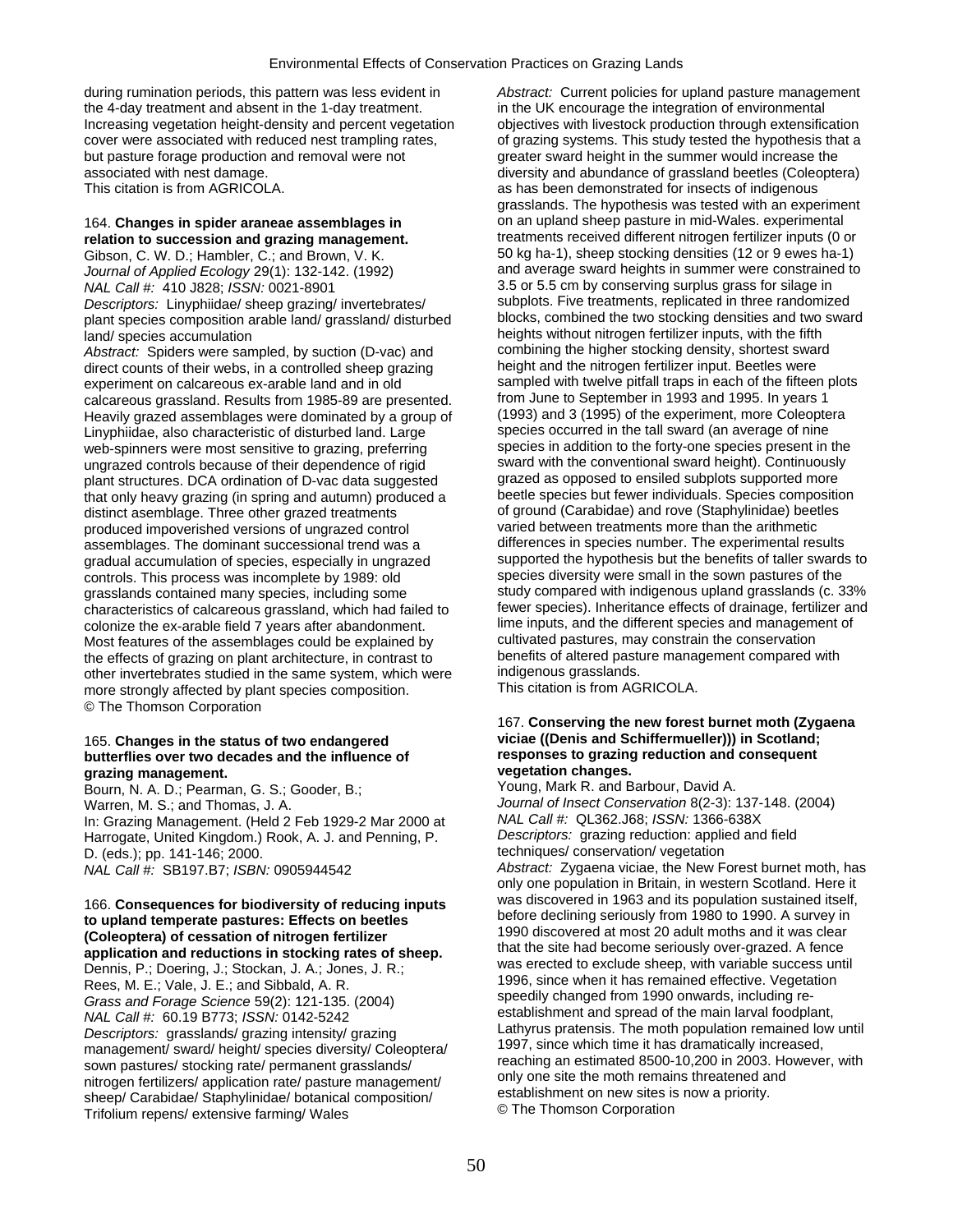# 168. **Contribution of paddock trees to the conservation** *Abstract:* We studied dietary overlap between captive

and Britton, David R. in central Louisiana [USA]. A third of each pasture was

and computer techniques/ conservation/ biodiversity/ (49.3-83.2%) and forbs (11.2-47.1%). Cattle consumed

agricultural landscapes of Australia. Recent studies have Cattle consumed more herbage on first-year burns. Dietary demonstrated the value of scattered paddock trees for soil overlap under heavy yearlong grazing averaged 25.8, 11.8, fertility, native pasture plants and arboreal faunas; however, 26.0, and 30.7% during spring, summer, fall, and winter, the degree to which scattered paddock trees contribute to respectively. Overlap under heavy seasonal grazing<br>the conservation of terrestrial invertebrate biodiversity averaged 18.5. 7.4. and 22.6% during spring. summer within grazed landscapes remains unknown. We ask three questions: (i) Is there a difference between the terrestrial overlap generally resulted from sharing small amounts of invertebrate assemblages found under paddock trees many plant taxa. Except on recent burns during summer, compared with surrounding grazed native pastures? (ii) dietary overlap under heavy yearlong grazing was Can gradients in soil and litter variables from the base of comparable to that observed under moderate yearlong trees explain patterns in invertebrate assemblages? and (iii) grazing at half the cattle stocking rate. Moderate grazing Does the presence of scattered paddock trees have (40-50% herbage removal) of similar range from late spring implications for the conservation of terrestrial invertebrate through early fall should have little negative impact on deer biodiversity within grazed native pastures? We used pitfall forage availability. Grazing during late fall and winter trapping and extraction from soil cores to sample the reduces an already limited supply of deer forage by invertebrate assemblages under six New England reducing availability of evergreen browse and herbaceous Peppermint trees (Eucalyptus nova-anglica Deane and winter rosettes. Maiden) and compared them with assemblages sampled © The Thomson Corporation from the open paddock. Formicidae and Collembola univariate and multivariate data were analysed along with a 171. **Development of earthworm populations in** range of soil and litter variables. We found (i) significant abandoned arable fields under grazing manager differences in the assemblages of invertebrates under trees Eijsackers, H. J. P.<br>
compared with surrounding grazed pastures; (ii) that most ln: Farthworm ecol soil and litter variables revealed gradients away from tree Satchell, J. E. bases and these variables explained significant variation in London: Chapman and Hall, 1983; pp. 241-246 invertebrate assemblages; and (iii) more native *NAL Call #:* QL391.A6E27 invertebrates and more species of invertebrates were found *Descriptors:* Oligochaeta/ population dynamics/ under trees compared with the surrounding pastures. We physicochemical properties/ Netherlands discuss the relationships between paddock trees, the This citation is from AGRICOLA. ground and soil environments and the invertebrate<br>communities that inhabit these environments, and conclude communities that inhabit these environments, and conclude<br>with a discussion of the future for paddock trees and the<br>biota supported by them.<br>
Effect of a reduction in cattle stocking rate on<br>
brown-headed cowbird activity.

## 169. **Daytime activity of white-tailed deer in response to** *NAL Call #:* SK357.A1W5; *ISSN:* 0091-7648

*NAL Call #:* 409.6 SO8; *ISSN:* 0038-4909<br> *Descriptors:* Odocoileus virginianus/ pastures/ wildlife *Abstract:* Brood-parasitic cowbirds (N

*Journal of Wildlife Management* 53(3): 540-548. (1989) Hood, Texas, a United States Army installation that *Descriptors:* Odocoileus virginianus/ Pinus palustris/ capped vireos (Vireo atricapilla), was monitored 2 years

**of terrestrial invertebrate biodiversity within grazed** white-tailed deer (n = 3) (Odocoileus virginianus) and cattle native pastures.<br>(n = 4) for 3 years on 2 rotationally burned, 54-ha longleaf **native pastures.** (n = 4) for 3 years on 2 rotationally burned, 54-ha longleaf Oliver, Ian; Pearce, Sarina; Greenslade, Penelope J. M.; pine (Pinus palustris)-bluestem (Andropogon spp.) pastures Austral Ecology 31(1): 1-12. (2006)<br>*NAL Call #:* QH540 .A8; *ISSN:* 1442-9985 **burned each year in late February. One pasture was grazed heavily (61-77% herbage use) yearlong; the other was** heavily (61-77% herbage use) yearlong; the other was *Descriptors:* univariate analysis: mathematical and grazed heavily (50-67% use) from mid-April to 1 November. computer techniques/ multivariate analysis: mathematical Deer diets were dominated yearlong by a mixture of browse grazed landscape mostly grasses during spring and summer and 60 and 40% *Abstract:* Paddock trees are a common feature in the browse and herbage, during fall and winter, respectively. averaged 18.5, 7.4, and 22.6% during spring, summer, and fall, respectively. Diets of both animals were diverse and

# abandoned arable fields under grazing management.

In: Earthworm ecology: From Darwin to vermiculture/

*Wildlife Society Bulletin* 31(4): 1083-1091. (2003) **short-duration and continuous grazing.** *Descriptors:* breeding activity/ breeding areas/ brood Cohen, W. E.; Reiner, R. J.; Bryant, F. C.; Drawe, D. L.; **and areas/ propriated areas/ commute** distance/ co Cohen, W. E.; Reiner, R. J.; Bryant, F. C.; Drawe, D. L.; parasitism/ cattle stocking rate/ commute distance/ cowbird<br>Femoval programs/ foraging activity/ grazing pressure/ host and Bradley, L. C.<br>2007 - removal programs/ foraging activity/ grazing pressure/ host<br>2007 - parasite interaction/ population sustainability/ songbird parasite interaction/ population sustainability/ songbird

*Descriptors:* Odocoileus virginianus/ pastures/ wildlife *Abstract:* Brood-parasitic cowbirds (Molothrus spp.) can management/ Texas management/ Texas severely impact host populations. Cowbird removal is the<br>This citation is from AGRICOLA. This citation is the primary means of reducing parasitism. As an alternative to primary means of reducing parasitism. As an alternative to removal, we evaluated the reduction of cattle stocking rate 170. **Deer and cattle diets on heavily grazed pine-** as a tool to shift cowbird-breeding activity away from a **bluestem range. bluestem range. bluestem range. bluestem range. bluestem range. bluestem range. bluestem range. bluestem range. bluestem range. bluestem range. bluestem range. bluestem range. blues** Thill, R. E. and Martin, A. female brown-headed cowbirds (M. ater) breeding on Fort *NAL Call #:* 410 J827; *ISSN:* 0022-541X contains a large population of federally endangered black-Andropogon sp./ seasonality/ feeding preference/ range before and 2 years after a reduction in cattle stocking rate. management/ Louisiana/ USA We predicted that cowbirds would respond to the reduction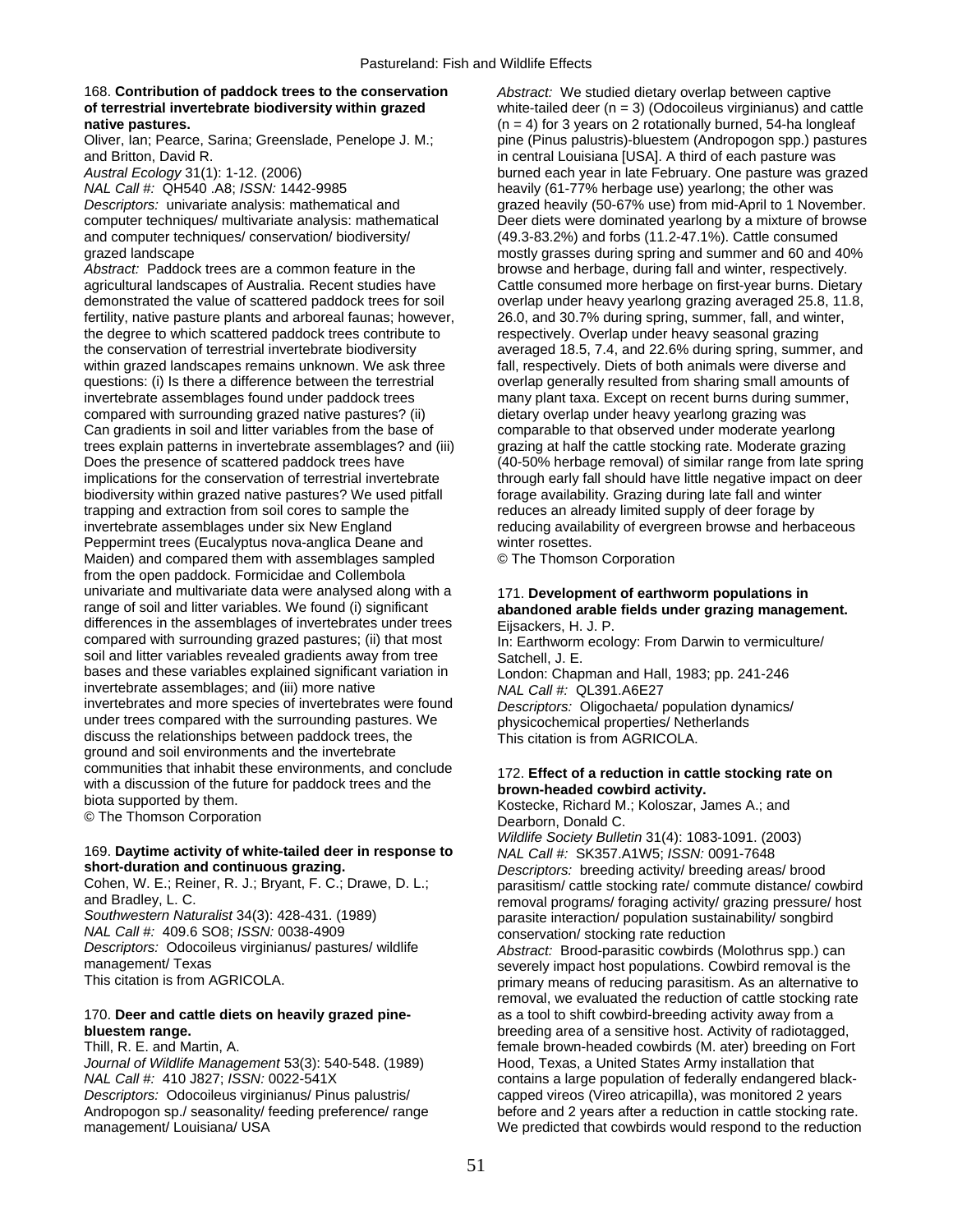by shifting both foraging and breeding activities toward cattle grazing helps to improve the quality of the pasture. more distant herds of cattle. Reduction in stocking rate did Only six "aggressive" interactions without physical contact not have the desired effect of shifting cowbird breeding and one "play" interaction were recorded between deer and areas off the study area, though parasitism rates were cattle over the whole study period. Deer were never lower following the reduction. Following the reduction, observed to win an interaction with cattle, possibly due to cowbirds eventually shifted foraging activity off the study their smaller body size. Despite modifications to red deer area to sites where more cattle were present and tended to behaviour in response to cattle proximity, the general commute greater distances between breeding and foraging disturbance produced by cattle is limited and their presence sites. Assuming that commute distance between breeding may be tolerated by deer. and foraging sites was energetically limiting, the cost of the © The Thomson Corporation increased commute may have reduced the number of eggs produced by female cowbirds over the breeding season, 174. **The effect of riparian grazing on brown trout,** thus reducing parasitism. Effectiveness of our stocking rate **salmo trutta, and juvenile atlantic salmon, salmo salar,**  reduction, even when applied at a large scale (9,622 ha), **in an English chalk stream.**  was reduced by the presence of alternative foraging sites Summers, D. W.; Giles, N.; and Stubbing, D. N. within distances that cowbirds were willing to commute. Fisheries Management and Ecology 12(6): 403-Removal of cowbirds by trapping likely will remain the most *NAL Call #:* SH328.F574; *ISSN:* 0969-997X effective means of maintaining a sustainable black-capped *Descriptors:* habitat use/ chalk/ riparian grazing © The Thomson Corporation

### 173. **Effect of dairy cattle husbandry on behavioural pasture stream zones. patterns of red deer (Cervus elaphus) in the Italian Franklin Homyack, J. D. and Giuliano, W. M.<br>Alps.** Milalife Society Rulletin 30(2): 361-3

Mattiello, S.; Redaelli, W.; Carenzi, C.; and Crimella, C. *NAL Call #: SK357.A1W5; ISSN: 0091-7648*<br>Applied Animal Behaviour Science 79(4): 299-310. (2002) Descriptors: riparian environments/ range ma *Applied Animal Behaviour Science* 79(4): 299-310. (2002) *Descriptors:* riparian environments/ range management/ *NAL Call #:* QL750.A6; *ISSN:* 0168-1591 species richness/ abundance/ biomass/ herpetofauna/<br>Descriptors: focal animal sampling: sampling method/ ecosystem management/ ecosystem disturbance/ *Descriptors:* focal animal sampling: sampling method/ ecosystem management/ ecosystem disturbance/ aggression/ behavioral pattern/ feeding/ land management/ aggression/ behavioral pattern/ feeding/ land management/ aggres aggression/ behavioral pattern/ feeding/ land management/ agriculture/ population density/ community composition/<br>lying/ pasture grazing/ play/ resting/ ruminating/ self self species diversity/ riparian vegetation/ water q lying/ pasture grazing/ play/ resting/ ruminating/ self species diversity/ riparian vegetation/ water quality/ animal<br>species diversity/ riparian vegetation/ water quality/ animal<br>nopulations/ man-induced effects/ stream b

*Abstract:* The present study aimed to investigate in the amphibians/ Regina septemvittata/ Thamnophis sirtalis/<br>field the effect of the presence of cattle on red deer **Amphibia/ Reptilia/ queen snake/ common garter snake** behavioural patterns, in order to provide information that reptiles/ streambank fencing/ livestock grazing/ USA could be used to improve land management strategies. The *Abstract:* Grazing livestock in streams and associated research was carried out in a summer range at 1500 m riparian zones may negatively impact a variety of wildlife<br>a.s.1. in the Italian Central Alps. Observations were really represent through direct disturbance and alterati conducted at dawn and at dusk from June to September for conditions. To evaluate streambank fencing as a<br>four consecutive years. Using a focal animal sampling management tool we measured the richness ab four consecutive years. Using a focal animal sampling management tool, we measured the richness, abundance, fechnique, 179 focal observations were made on deer for management tool, we measured the richness, abundance, technique, 179 focal observations were made on deer for and biomass of reptile and amphibian species on 10 grazed<br>10 min each. On the summer range, overall deer spent streams and associated riparian areas and 10 similar ar 10 min each. On the summer range, overall deer spent streams and associated riparian areas and 10 similar areas<br>10 most of their time feeding (52.86% of time) and moving that were recently fenced (1-2 yrs) to exclude lives most of their time feeding (52.86% of time) and moving that were recently fenced (1-2 yrs) to exclude livestock,<br>(24.95% of time), showing that the study site was used during spring and summer of 1998 and 1999. Effects of (24.95% of time), showing that the study site was used during spring and summer of 1998 and 1999. Effects of principally as a feeding area. The proportion of time principally as a feeding area. The proportion of time streambank fencing on vegetation, water quality, and<br>dedicated to resting and comfort behaviours (lying, entity and macroinvertebrate populations also were examined ruminating and self-grooming) was very low. The general because livestock grazing may indirectly impact<br>presence of cattle on the summer range did not affect most<br>communities of hernetofauna through their influe presence of cattle on the summer range did not affect most communities of herpetofauna through their influence on<br>behavioural patterns of deer, except for the percentage of these factors. We found no difference in species behavioural patterns of deer, except for the percentage of these factors. We found no difference in species richness,<br>time spent alert, which was higher in the presence of cattle abundance of all species combined or biomas (P<0.05). Deer observed in the same square grid unit (GU; herpetofauna between fenced and unfenced streams.<br>6.25 ha) with cattle spent more time standing (P<0.01). However northern queen snakes (Regina septemvittation) 6.25 ha) with cattle spent more time standing (P<0.01), However, northern queen snakes (Regina septemvittata)<br>moving (P<0.001) and alert (P<0.05) and less time feeding and eastern garter snakes (Thamnophis sirtalis) were m moving (P<0.001) and alert (P<0.05) and less time feeding and eastern garter snakes (Thamnophis sirtalis) were more<br>(P<0.001) than deer further away from cattle. The time abundant on fenced than unfenced sites. Percent lit (P<0.001) than deer further away from cattle. The time abundant on fenced than unfenced sites. Percent litter<br>spent performing resting and comfort behaviours was cover and vertical obstruction were higher on fenced sites spent performing resting and comfort behaviours was cover and vertical obstruction were higher on fenced sites,<br>higher when deer were far from cattle, although these the restrial macroinvertebrate biomass was greater on higher when deer were far from cattle, although these terrestrial macroinvertebrate biomass was greater on<br>differences were not statistically significant. Despite this, unfenced sites and water-quality variables did not di differences were not statistically significant. Despite this, unfenced sites, and water-quality variables did not differ<br>when cattle were present on the summer range, about one between site types. Although some species (e. when cattle were present on the summer range, about one between site types. Although some species (e.g., birds)  $\frac{1}{100}$  third of the deer were observed close to them. third of the deer were observed close to them.<br>Independently from the contingent presence or absence of  $\qquad$  appeared that herpetofauna might require a longer require cattle or from their proximity, deer spent more time feeding time (>4 yrs). The length of time since livestock were (P<0.001) and less time moving (P<0.001) and standing excluded, dispersal ability, reproductive potential, and (P<0.001) in areas subjected to higher cattle grazing distance to the nearest remnant population may be (P<0.001) in areas subjected to higher cattle grazing distance to the nearest remnant population may be pressure (with an index of presence of cattle higher than index of presence of cattle higher than 0.5 animals/h/ha), suggesting that these areas were grazed stream and riparian zones. preferred for feeding activity, probably due the fact that  $\circ$  CSA

Fisheries Management and Ecology 12(6): 403-405. (2005) © The Thomson Corporation

## 175. **Effect of streambank fencing on herpetofauna in**

**Alps.** *Wildlife Society Bulletin* 30(2): 361-369. (2002) grooming/ social interaction<br>Abstract: The present study aimed to investigate in the propulations/ Regina septemyittata/ Thampophis sirtalis Amphibia/ Reptilia/ queen snake/ common garter snake/ through direct disturbance and alteration of environmental macroinvertebrate populations also were examined abundance of all species combined, or biomass of appeared that herpetofauna might require a longer recovery important factors in reptile and amphibian recovery in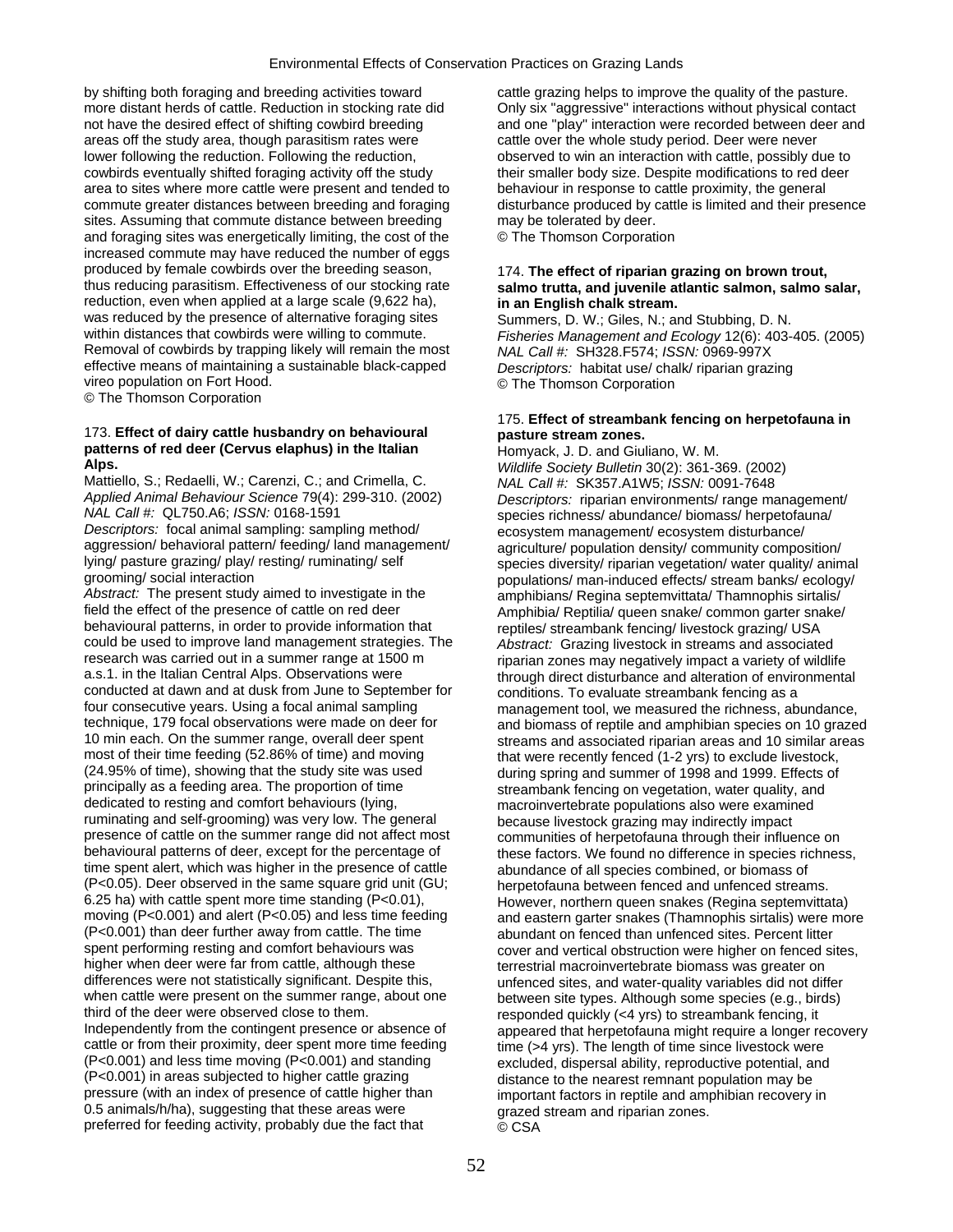## 176. **Effects of agricultural management on the use of** with two different bankside vegetation types: simply

Buckingham, Dave L.; Peach, Will J.; and Fox, Derren S. herbaceous vegetation with scattered trees (ungrazed).<br>Agriculture, Ecosystems & Environment 112(1): Nacroinvertebrates were sampled in spring, summer, 21-40. (2006) autumn and winter 1996-97 from three aquatic habitats:

*Descriptors:* animals and man/ disturbance by man/ Ranunculus and marginal emergent macrophytes. The commercial activities/ nutrition/ feeding behaviour/ ecology/ terrestrial adult phases of aquatic insects were sampled in habitat/ terrestrial habitat/ man made habitat/ land zones/ spring, summer and autumn from bankside vegetation. 2. Palaearctic Region/ Eurasia/ United Kingdom/ Europe/ Total macroinvertebrate abundance did not differ between Aves: farming and agriculture/ lowland grassland stretches with different bankside vegetation. Taxon agricultural management/ effects on habitat use/ diet/ diet richness of mid-channel gravel was, however, significantly related habitat use/ lowland grassland under agricultural higher in ungrazed compared with grazed stretches and management/ food availability/ foraging/ foraging habitat Shannon diversity (H') of mid-channel gravel and marginal<br>use/ lowland grassland/ habitat utilization/ grassland/ yegetation was significantly higher in ungrazed co habitat use/ England/ West Midlands/ lowland grassland aquatic insect were significantly higher from the bankside use/ related to diet/ effects of agricultural management/ vegetation of ungrazed compared with grazed stretches. 3. Aves/ birds/ chordates/ vertebrates **Channel Communities** of aquatic macroinvertebrates **Ordination of communities of aquatic macroinvertebrates** 

*Abstract:* A field-scale correlative study was used to and terrestrial adults demonstrated that individual families identify which factors had the greatest influence on the of both groups were generally more abundant in ungrazed usage of agricultural grassland by foraging birds in the stretches. Many more families were significantly associated English West Midlands. The study extended previous work with ungrazed stretches than with grazed stretches. 4. This by directly comparing a more complete range of lowland investigation has shown that high structural diversity of grassland management practises, bird species and bankside vegetation along lowland chalk streams is seasons. Sward structure had more influence on bird usage accompanied at the reach scale by increased diversity of than botanical composition. Bird species fell into two groups both aquatic macroinvertebrates and the terrestrial adult based on their sward structure preferences, which closely phases of aquatic insects. The conservation potential of reflected where they obtained their food. Species that feed such streams may thus be lowered by management on soil-dwelling invertebrates selected short swards, while practices that result in the removal or simplification of species that feed on sward-dwelling invertebrates or seeds bankside vegetation along extensive stream stretches. selected taller swards with greater spatial heterogeneity.  $\bullet$  The Thomson Corporation Grazing had a greater influence on grassland usage than sward age and other management practices. Birds mainly 178. **Effects of cattle on duck food plants in southern** responded positively to grazing, especially by cattle. Weed **Texas.** control reduced the usage of grass fields by granivorous Whyte, R. J. and Silvy, N. J.<br>birds during summer and winter. Intensive grazing systems Journal of Wildlife Managem create and maintain short, uniform swards that favour bird *NAL Call #:* 410 J827; *ISSN:* 0022-541X species foraging for soil-dwelling invertebrates, but not *Descriptors:* Texas those reliant on seeds or sward-dwelling invertebrates. It is This citation is from AGRICOLA. proposed that excessive defoliation of agricultural grasslands (associated with intensive grazing and mowing<br>regimes) impacts granivorous birds by reducing prey<br>abundance. Reductions in grazing intensity and the<br>avoidance of weed control should increase food availability<br>fo for granivorous and insectivorous birds on grass fields.<br>
[copyright] 2005 Elsevier B.V. All rights reserved.<br>
© The Thomson Corporation *NAL Call #:* 500 So82; *ISSN:* 0096-378X

### 177. **The effects of bankside management on chalk** Program/ grazing/ arthropods/ conservation practices **stream invertebrate communities.**

Harrison, Simon S C. and Harris, Iain T.<br>
Freshwater Biology 47(11): 2233-2245. (2002)<br>
NAL Call #: QH96.F6; ISSN: 0046-5070<br>
Descriptors: bankside management: applied and field<br>
techniques/ Shannon diversity/ bankside veg

**lowland grassland by foraging birds. structured** grazed grazed grass (grazed) and structurally complex Macroinvertebrates were sampled in spring, summer, *NAL Call #:* S601 .A34; *ISSN:* 0167-8809 mid-channel gravel, patches of the aquatic macrophyte vegetation was significantly higher in ungrazed compared lowland grassland habitat use/ cultivated land habitat/ with grazed stretches. Total abundance, taxon richness and<br>Iowland grassland agricultural management effects on Shannon diversity (H') of the terrestrial adult phases Shannon diversity (H') of the terrestrial adult phases of

Journal of Wildlife Management 45(2): 512-515. (1981)

*Descriptors:* species diversity/ Conservation Reserve

grazing/mid channel gravel/simply structured grazed grass<br>vegetation/species abundance/species richness/<br>structurally complex herbaceous vegetation/terrestrial adult<br>phase/terrestrial phases<br>phase/terrestrial phases<br>and th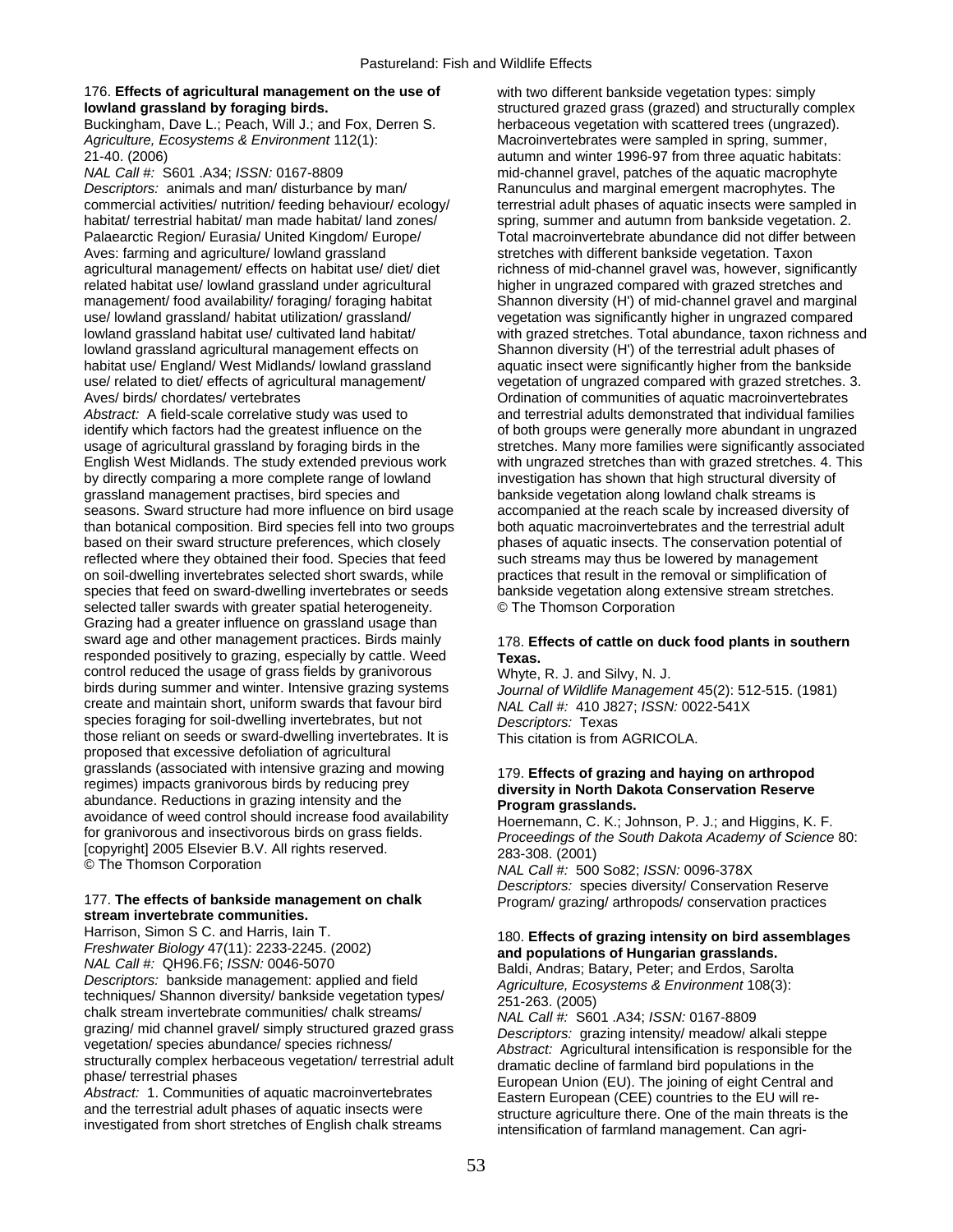environmental programs balance the expected decline in Symposium of the European Grassland Federation. (Held bird assemblages of the CEE countries if farming will be 29 Aug 2005-31 Aug 2005 at Tartu, Estonia.); pp. intensified? We studied this question by comparing bird 227-230; 2005. assemblages of 42 extensively and intensively grazed *NAL Call #:* SB202.E85 E87 2005 paired fields in three regions of Hungary (alkali steppes and *Descriptors:* animals and man/ disturbance by man/ meadows in Central Hungary and alkali steppes in Eastern commercial activities/ ecology/ habitat/ terrestrial habitat/ Hungary). Bird assemblages varied significantly across man made habitat/ land zones/ Palaearctic Region/ regions and grazing intensity. Intensively grazed sites Eurasia/ Europe/ Papilionoidea: farming and agriculture/ showed a higher species number and diversity, but lower grazing livestock breed and stocking rate/ community densities than the extensive sites. This is probably the structure/ Italy and United Kingdom/ grassland/ cultivated consequence of higher landscape diversity of intensive land habitat/ France/ Germany/ Italy/ United Kingdom/ sites, which included farm buildings, shelters, wells and grazing livestock breed and stocking rate relationship/ other structures. Several bird species, mainly with Papilionoidea/ Heteroneura/ Glossata/ Lepidoptera/ European conservation concern, showed contrasting **Insecta**/ arthropods/ insects/ invertebrates/ lepidopterans responses to grazing intensity in the three regions, *Abstract:* Finding an optimal balance between livestock including key grassland species (black-tailed godwit Limosa production and the impact of grazing on animal biodiversity<br>Iimosa, redshank Tringa totanus, skylark Alauda arvensis san important issue in the development of sus limosa, redshank Tringa totanus, skylark Alauda arvensis and corn bunting Emberiza calandra). Therefore, threat and grazing systems. Butterflies are suitable indicators of sensitivity to grassland characteristics are correlating. example are grazing impact. Here, we consider the results of similarly Although many of the declining species of Western Europe designed grazing experiments, carried out over three years are still abundant in Hungarian grasslands, our results in the United Kingdom, France, Germany and Italy. All sites project the threat of the expected intensification. This study involved a comparison of three treatments, replicated showed that it is not possible to provide a general threefold in a randomized block design: 1) a moderate grassland management scheme that will favour all bird stocking rate with a commercial breed, 2) a low stocking species in all regions of Hungary. In the process of rate with a commercial breed and 3) a low stocking rate integrating to the EU and restructuring agriculture, the with a traditional breed. Butterfly species richness and establishment of scientifically sound schemes is urgent. (c) abundance were assessed by bi-weekly transect counts. 2005 Elsevier B.V. All rights reserved. Although countries differed in species composition and © The Thomson Corporation butterfly numbers, the effect of the various treatments

# above-ground nesting bees and wasps of orchard

Steffan Dewenter, Ingolf and Leschke, Kathleen butterfly species preferring short grasslands and those<br>Biodiversity and Conservation 12(9): 1953-1968 (2003) preferring tall grasslands benefited from the lower stocking *Biodiversity and Conservation* 12(9): 1953-1968. (2003) preferring tall grasslands benefited from the lower stocking tall grasslands benefited from the lower stocking nate. This project showed that butterfly diversity on *NAL Call #:* QH75.A1B562; *ISSN:* 0960-3115 rate. This project showed that butterfly diversity on<br>Descriptors: mowing: applied and field techniques/ above grasslands increased within three years by reducing *Descriptors:* mowing: applied and field techniques/ above grasslands increased with the year of the year of the year of the year of the year of the year of the year of the year of the year of the year of the year of the y ground nesting behavior/ agricultural landscapes/ stocking rates.<br>
community composition/ grazing impact/ habitat stocked in the Thomson Corporation community composition/ grazing impact/ habitat management/ orchard meadows: habitat/ species abundance/ species richness/ vegetation 183. **Effects of livestock breed and stocking rate on**  *Abstract:* We studied the vegetation, stand structure and **sustainable grazing systems: Short-term effects on**  communities of above-ground nesting bees and wasps in **fauna.** 45 orchard meadows that were grazed, mown or WallisDe Vries, M. F.; Tallowin, J. R. B.; Dulphy, J. P.; abandoned (15 of each) in an agricultural landscape near Sayer, M.; and Diana, E. Goettingen, Germany. Total species richness of plants was In: Land use systems in grassland dominated regions: significantly lower and the proportion of dead wood was Proceedings of the 20th General Meeting of the European significantly higher on abandoned meadows compared to Grassland Federation. (Held 21 Jun 2004-24 Jun 2004 at mown or grazed meadows. Species richness of bees, Luzern, Switzerland.); pp. 626-628; 2004. eumenid wasps and sphecid wasps did not differ between *Descriptors:* animal production/ breed differences/ fauna/ the three management types. Abundance of sphecid wasps livestock/ species richness/ stocking rate/ butterflies/ was significantly higher on abandoned than on managed grasshoppers orchard meadows. Landscape context did not affect *Abstract:* Finding an optimal balance of the impact of management type. The results suggest that management grazing on animal biodiversity is an important issue in the practises affect vegetation more significantly than the development of sustainable grazing systems. Here, we studied insect groups. consider the first year results of grazing experiments

# sustainable grazing systems: Butterfly diversity and

WallisDeVries, M. F.; Tallowin, J. R. B.; Dulphy, J. P.;

Proceedings of the 13th International Occasional

showed a consistent pattern across countries. Species 181. **Effects of habitat management on vegetation and** richness and abundance of butterflies were enhanced by **meadows in central Europe.**<br> **Fraction Clear States of the Current Current Clear States in the Steffan Dewenter.** Ingolf and Leschke. Kathleen<br> **Steffan Dewenter.** Ingolf and Leschke. Kathleen<br> **Steffan Dewenter.** Ingolf

© The Thomson Corporation conducted in four countries (UK, France, Germany and Italy). All sites involved three treatments: (1) moderate 182. **Effects of livestock breed and stocking rate on** stocking rate with a commercial breed, (2) low stocking rate **abundance.**<br>WallisDeVries M F : Tallowin L R B : Dulphy L P · species level for birds, hares, butterflies, grasshoppers and Sayer, M.; and Diana, E.<br>In: Integrating efficient grassland farming and biodiversity:<br>Bird and hare numbers were low and revealed no treatment In: Integrating efficient grassland farming and biodiversity: Bird and hare numbers were low and revealed no treatment<br>Proceedings of the 13th International Occasional effects. Butterflies and grasshoppers showed lower spe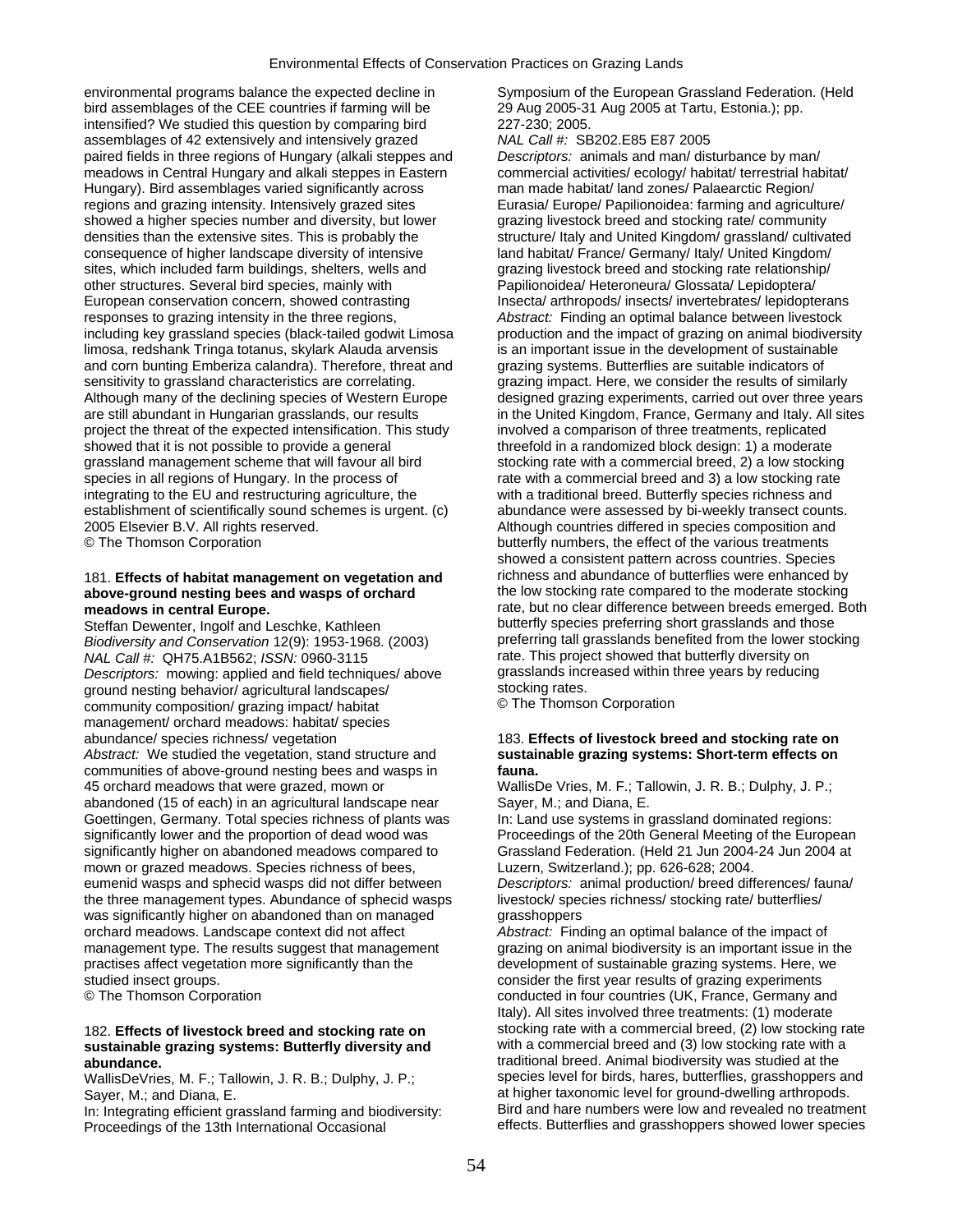richness and abundance at moderate stocking rate but no phosphorus ratios varied significantly under various grazing difference between breeds appeared. In contrast, the treatments for certain seasons. Prescribed burning did not<br>number of ground-dwelling arthropod groups was higher at significantly affect diet diversity; however, diets f number of ground-dwelling arthropod groups was higher at moderate stocking rate, but treatment effects on abundance of first-year burns were higher in CP and P than from areas could not be detected at the family level yet. It is concluded of older burns during spring and summer, but these that butterflies and grasshoppers show a quick response to differences disappeared by the first fall after burning. From variation in stocking rate. This effect is expected to develop a nutritional standpoint, burning and seasonal influences over the next years for other animal groups. generally had more

## 184. **Effects of plant cover improvements for nesting** and the moderate levels (40- to 50-percent ducks on grassland song birds on the moderate removal adversely affected deer nutrition.

Lapointe, S.; Belanger, L.; Giroux, J.-F.; and Filion, B. *Canadian Field-Naturalist* 117(2): 167-172. (2003) *Descriptors:* aquatic birds/ nesting/ Canada, Quebec, St. **and breeding success of black grouse in northern**  Lawrence R., Varenne I. **England. England.** 

*Abstract:* Several islands located along the St. Lawrence Calladine, John; Baines, David; and Warren, Philip River in southern Quebec have been used as natural *Journal of Applied Ecology* 39(5): 772-780. (2002) pastureland by cattle for decades. Recently, a rest-rotation *NAL Call #:* 410 J828; *ISSN:* 0021-8901 on four islands near Varennes to improve duck nesting conservation biology/ grazing intensity/ marginal uplands/ conditions. The effects of these two plant cover moorlands/ pastoral landscapes/ population density/ improvements on the abundance of grassland songbirds seasonality were assessed through four treatments: 1) idle fields with *Abstract:* 1. The maintenance or modification of grazing no vegetation improvement but exclusion of cattle (IDLE), regimes is frequently advocated to deliver conservation 2) improved pastures with seeding of forage plants for targets in pastoral landscapes, but there are few cattle (IMPP), 3) dense seeded nesting cover fields quantitative studies of the effects of grazing on upland improved for ducks and where cattle were excluded (DNC), birds. This is particularly true with respect to grazing and 4) natural or unimproved pastures grazed by cattle management in agri-environmental schemes. 2. Numbers<br>after the duck nesting season (UIPP). The overall and their of black grouse Tetrao tetrix and their breeding succe cover improvements as well as two years after.<br>
© CSA where grazing was reduced before and during the students included areas

## 185. **Effects of prescribed burning and cattle grazing on** Each was paired with a reference site that held sheep at

Thill, R. E.; Martin, A.; Morris, H. F.; and Harrel, A. T. experimental sites. The reduced grazing sites ranged<br>New Orleans LA: U.S. Dent, of Agriculture Southern Forest 0.4 to 3.2 km2 in size and most were part of existin New Orleans, LA: U.S Dept. of Agriculture Southern Forest 0.4 to 3.2 km2 in size and most were part of existing<br>Experiment Station 1995, 13 p. Research Paper and agreements within agri-environment schemes that had Experiment Station, 1995. 13 p. Research Paper. *NAL Call #:* A99.9 F7628Us been in place for 1-5 years before 1996. 3. Numbers of

*Descriptors:* Odocoileus virginianus/ forage/ nutritive value/ 4.6% (SE = 2.1) year-1 at the 10 sites with reduced<br>prescribed burning/ grazing/ cattle/ nutrient content/ crude grazing. Displaying male trends differed sign prescribed burning/ grazing/ cattle/ nutrient content/ crude protein/ phosphorus/ calcium/ Louisiana

*Abstract:* A study was conducted on the dietary and where numbers declined annually on average by 1.7% (SE<br>nutritional effects of cattle grazing and rotational prescribed = 1.4). 4. Summer black grouse hen densities showe nutritional effects of cattle grazing and rotational prescribed = 1.4). 4. Summer black grouse hen densities showed the<br>burning on the diets of three to five captive white-tailed deer areatest rate of increase where grazin burning on the diets of three to five captive white-tailed deer greatest rate of increase where grazing was restricted or<br>Codocoileus virginianus) on longleaf pine (Pinuspalustris smaller areas of ground (0.4 km2). Decline (Odocoileus virginianus) on longleaf pine (Pinuspalustris smaller areas of ground (0.4 km2). Declines occurred at<br>Mill ) bluestem (Andropogon spp. and Schizachyrium spp.) sites where the area of restricted grazing exceeded Mill.)\_bluestem (Andropogon spp. and Schizachyrium spp.) sites where the area of restricted grazing exceeded about 1980 in section of the states of change in population density, as sites in central Louisiana from October 1980 through km2. The rates of change in population density, as<br>February 1987, Deer diets were evaluated under ungrazed indicated by numbers of displaying males, peaked in the February 1987. Deer diets were evaluated under ungrazed, indicated by numbers of displaying males, peaked in the<br>moderate vear-long, heavy seasonal, and heavy vearlong early years of grazing reduction and then declined aft moderate year-long, heavy seasonal, and heavy yearlong cattle grazing treatments. Deer diets were composed 5-7 years. 5. The proportion of females that retained broods<br>mostly of browse and forbs under all grazing treatments. during the late chick-rearing period was 54% (SE = 0 mostly of browse and forbs under all grazing treatments, during the late chick-rearing period was 54% (SE = 0.06) but were less diverse under heavy grazing when compared sites with reduced grazing, significantly greater th but were less diverse under heavy grazing when compared with moderate and no grazing treatments. Foraging  $32\%$  (SE = 0.06) at normally grazed reference sites. There efficiency (computed as the ratio of forage intake per 30-<br>was no difference in the size of broods between gra efficiency (computed as the ratio of forage intake per 30-

was comparable among treatments during spring and fall environment schemes, which encourage extensive<br>hut was lower under the heavy grazing treatment during environment of grazing land, can benefit at least some but was lower under the heavy grazing treatment during management of grazing land, can benefit at least some<br>summer and winter Diets selected under ungrazed some organisms of conservation importance and lead to some summer and winter. Diets selected under ungrazed organisms of conservation importance and lead to som<br>conditions contained the bighest percentage of uncommon or a recovery of populations. There is a need, however, for conditions contained the highest percentage of uncommon recovery of populations. There is a need, however, conditions and enhanced the highest percentage of uncommon recovery of populations. There is a need, however, and e and ephemeral plant taxa during all seasons except fall. Dietary crude protein (CP), phosphorus (P), and calcium-to-

© CAB International/CABI Publishing impact than grazing treatments on deer diets. No evidence was found that seasonal or yearlong cattle grazing at moderate levels (40- to 50-percent herbage removal) **ducks on grassland songbirds.**<br>
Lapointe S: Belanger L: Giroux, L-F: and Filion, B. **This citation is from AGRICOLA**.

# *NAL Call #:* 410.9 Ot8; *ISSN:* 0008-3550 186. **Effects of reduced grazing on population density**

grazing system and dense nesting cover were established *Descriptors:* agri environment schemes/ breeding success/

of black grouse Tetrao tetrix and their breeding success abundance of birds was similar among treatments before were therefore monitored at 20 sites in the north of England where grazing was reduced before and during the study to <1.1 sheep ha-1 in summer and <0.5 sheep ha-1 in winter. **deer diets in Louisiana.**<br> **deer diets in Louisiana.**<br>
Thill R F Martin A Morris H F and Harrel A T experimental sites. The reduced grazing sites ranged from [http://www.srs.fs.usda.gov/pubs/rp/rp\\_so289.pdf](http://www.srs.fs.usda.gov/pubs/rp/rp_so289.pdf) black grouse males displaying increased by an average of<br>Descriptors: Odocoileus virginianus/ forage/ nutritive value/ 4.6% (SE = 2.1) year-1 at the 10 sites with reduced between treatment and normally grazed reference sites,<br>where numbers declined annually on average by 1.7% (SE minute trial to the distance traveled)<br>was comparable among treatments during spring and fall environment schemes, which encourage extensive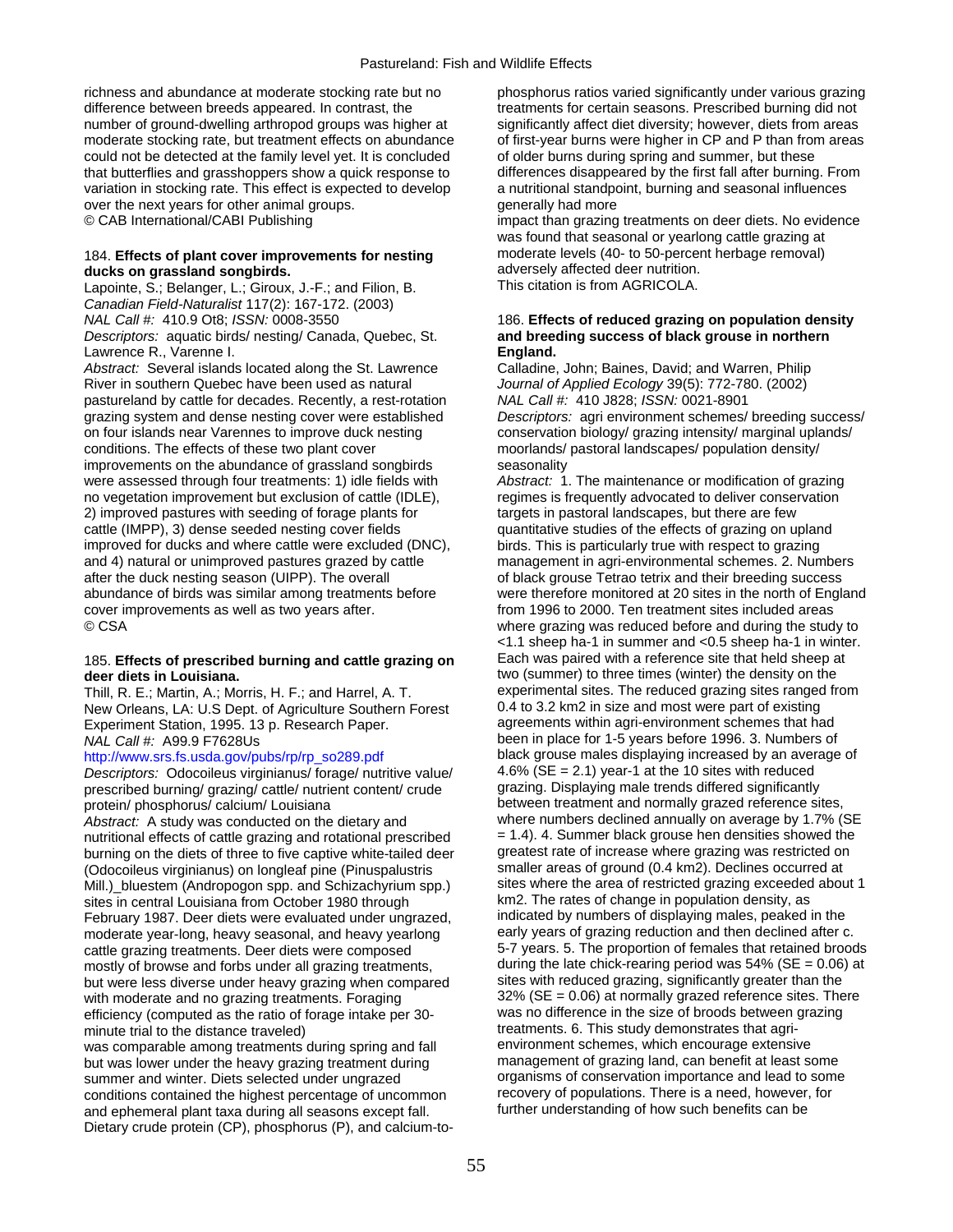# streams in Southland, New Zealand: Benthic

Quinn, J. M.; Williamson, R. B.; Smith, R. K.; and

*New Zealand Journal of Marine and Freshwater Research* Linn County 26(2): 259-273. (1992)

*NAL Call #:* QH91.57.A1N4; *ISSN:* 0028-8330 *Descriptors:* grazing/ benthos/ agriculture/ environmental 190. **Field-scale effects of farming practices on**  protection/ river banks/ temperature effects/ vegetation **linyphiid spider populations in grass and cereals.**  cover/ zoobenthos/ riparian environments/ community Thomas, C. F. G. and Jepson, P. C. composition/ invertebrata/ streams/ freshwater *Entomologia Experimentalis et Applicata* 84(1): environments/ Invertebrata/ New Zealand, South I., 59-69. (1997) Southland/ New Zealand/ channelization/ riparian grazing/ *NAL Call #:* 421 En895; *ISSN:* 0013-8703 streams/ freshwater environments/ invertebrata/ grazing/ *Descriptors:* cutting/ dispersal/ farming practices/ field river banks/ temperature effects/ vegetation cover scale effects/ grazing/ insecticide application/ linyphiid *Abstract:* A survey of benthic invertebrate faunas in spider/ population dynamics/ population studies/ spatial riparian-protected, riparian-grazed, and channelised structure/ spatially dynamic model reaches of five Southland streams with catchment sizes of *Abstract:* Linyphiid spiders were sampled in three grass 3-37 km super(2) was carried out. In small streams and four cereal fields, between October 1989-October (catchment areas 3-10 km super(2); widths 1-4 m), 1990, and from one grass and one cereal field, from Junechannelisation or intensive grazing by cattle greatly **August 1991. Population growth and decline were** reduced shading by riparian vegetation, resulting in characteristic of field type and pattern of management. substantial increases in daily maximum temperatures Agricultural operations caused large population depletions: in channel morphology and intensive grazing of a reach cultivations reduced spider populations by 56% to 96%; with moist streamside soils was associated with increased heavy grazing caused virtual extinction. Aerial dispersal bed sedimentation and bank damage. Marked changes in activity, monitored by water traps, showed high dispersal invertebrate communities were associated with these frequency with highest intensity in June, July and August. habitat modifications. In general, taxa favoured by cool The results are discussed with reference to the large-scale water and low periphyton abundance (e.g., Plecoptera, spatial structure of linyphiid spider populations and the use<br>Paraleptamphopus caeruleus, Deleatidium) sp., and of spatially dynamic models to predict metapopulation si densities of taxa favoured by an abundance of periphyton landscape structure. (e.g., Chironomidae and Oxyethira albiceps) increased. © The Thomson Corporation Shade provided by riparian vegetation appears to play a vital role in maintaining cool, headwater, stream habitats for 191. **Grassland birds associated with agricultural**  benthic invertebrate communities in these streams.<br>
© CSA **Rentrew, R. B. and Ribic, C. A. R. B. A.** C. A.

### 188. **Effects of sheep stocking rates and management** *NAL Call #:* 60.18 J82; *ISSN:* 0022-409X **on the abundance of a pasture-feeding caterpillar** *Descriptors:* grasslands/ population density/ riparian **Metacrias huttoni.** grasslands/ rotational grazing/ species richness

271-276. (1985) agricultural riparian areas. The influence of this land

*Descriptors:* grazing management/ livestock industry/ crop evaluated in relation to more traditional agricultural land

*Abstract:* Merino hogget stocking rates and management to interact with the abundance of a pasture-feeding insect common land use practices along streams in Wisconsin: predictable manner [New Zealand]. The 6-year study of 9 wide ungrazed buffer strips located along the stream. We insect abundance over local space and over time. A Dominance, and number of birds ha-1 for each site. over the full range of treatments. and percent bare ground. Bird species richness, species

### maintained at a landscape scale and over the greater time 189. **Evaluation of the impacts of grazing on grassland**  scales involved in vegetation dynamics and bird population **wildlife populations: Evaluation of vegetation structure**  and floristic composition on continuous and rotational © The Thomson Corporation **grazing systems with 4 different stocking rates in north central Missouri.**

187. **Effects of riparian grazing and channelisation on** Schulz, J. H. Missouri Department of Conservation, 2002.<br> **Samula Report.**<br>
52 pp. Annual Report.

**invertebrates.**<br> *Descriptors:* **grazing/ grassland/ vegetation/ invertebrates/<br>
Quinn. J. M.: Williamson. R. B.: Smith. R. K.: and <b>blue and habitat/ cattle/ size/ statistics/ sampling/ livestock/ North** Vickers, M. L.<br>New Zealand Journal of Marine and Freshwater Research Linn County<br>New Zealand Journal of Marine and Freshwater Research Linn County

during summer. Channelisation also caused gross changes insecticide applications, cutting grass for silage and autumn of spatially dynamic models to predict metapopulation size Helicopsyche albescens) decreased in density, whereas as a function of patterns of crop management, land-use and

# Renfrew, R. B. and Ribic, C. A.

*Journal of Range Management* 54(5): 546-552. (2001) White, E. G. *Abstract:* Rotational grazing has been proposed as a Best *New Zealand Journal of Experimental Agriculture* 13(3): Management Practice for minimizing runoff in Wisconsin *NAL Call #:* S542.A1N45; *ISSN:* 0301-5521 management practice on grassland birds has not been industry/ New Zealand<br>
Abstract: Merino hogget stocking rates and management study compared the grassland bird community in riparian (continuous stocking, 2-rotation, and 6-rotation) are shown areas in Wisconsin, USA that were rotationally grazed to 2 Metacrias huttoni (Butler) (Lepidoptera: Arctiidae) in a continuously grazed pastures and rowcrop fields with 10-mgrazing treatments demonstrates progressive variations in calculated total number of birds, the Berger-Parker Index of multivariate estimator, S, of spatio-abundance is derived Vegetation variables used were height-density, litter depth, © The Thomson Corporation dominance, and density did not differ among land use types. In contrast, grassland bird species of management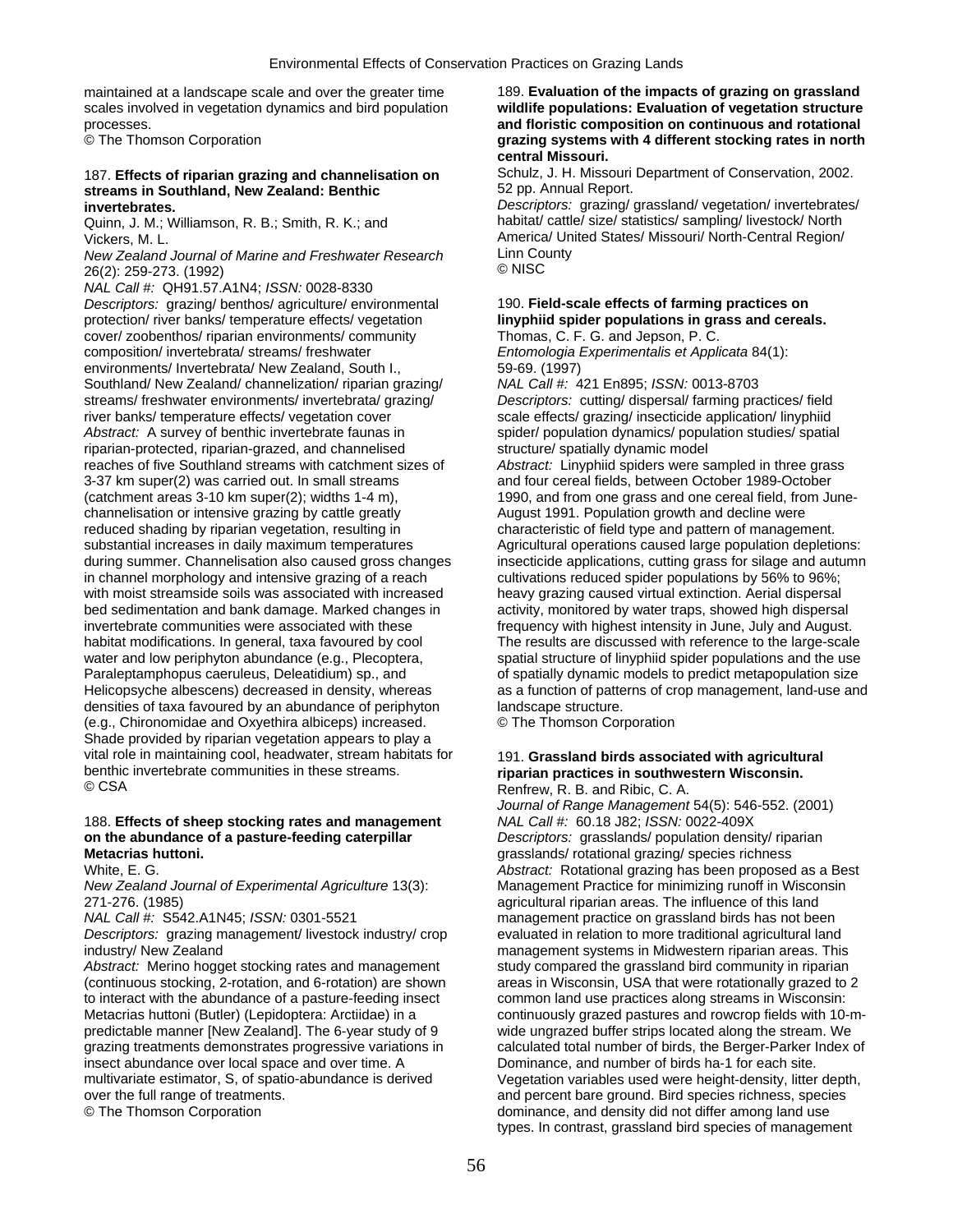concern (Savannah Sparrow (Passerculus sandwichensis), plant taxa. Deer foraged more efficiently on grazed than on (Dolichonyx oryzivorus)) were found on continuous and older burns. Diets from 1st-year burns were higher in rotational pastures but very rarely or never occurred on protein during spring and summer and higher in P during buffer strips. Contrary to previous research, however, spring. rotationally grazed pastures did not support more of these © The Thomson Corporation species than continuously grazed pastures. Bird density was related to vegetation structure, with higher densities 194. **Grazing effects on between-year variation of found** on sites with deeper litter. Within the pasture land **farmland bird communities.** found on sites with deeper litter. Within the pasture land use types, there were no consistent differences between species richness and density near the stream (<10 m) and *Ecological Applications* 11(4): 1141-1150. (2001)

*Biological Conservation* 94(2): 165-172. (2000) vegetation structure *NAL Call #:* S900.B5; *ISSN:* 0006-3207 *Abstract:* Livestock grazing is the dominant land use in the habitat type/ mowing/ prescribed burning of grasslands and, conversely, intensified grazing by Abstract: We monitored breeding eastern meadowlarks, livestock have been suggested as possible causes for the dickcissels, Henslow's sparrows, grasshopper sparrows widespread population declines of many farmland birds, and field sparrows using strip transect surveys in 1995 and although the direct impact of grazing on farmland birds is 1996. The 473-ha study area was an array of 3-ha poorly known. Here, we use a comprehensive, long-term management units of burned, mowed, hayed, grazed and data set (20 pastures surveyed over five years) to test the undisturbed (>1 year) cool- and warm-season grasses and effects of changes in grazing intensities in seminatural dry annual weeds. Management units grouped by habitat type pastures on between-year variation of the farmland bird (management regime and grass type) had different (P < community, functional groups of species, and individual 0.05) abundances of each species. Eastern meadowlarks species. Bird communities in all 20 seminatural pastures and dickcissels were most frequently observed in grazed showed a low degree of temporal variability (Kendall's sparrows and field sparrows were highest in undisturbed  $= 0.72$ , range = 0.58-0.89). Community variability was not warm-season grasses, whereas eastern meadowlarks and significantly related to site area, grazing pressure, grasshopper sparrows were observed least often in this vegetation structure, or adjacent habitat composition. habitat type. Grasshopper sparrows were observed most However, analyses of functional groups of species frequently in annual weeds; Henslow's sparrows and field categorized according to body mass and breeding diet sparrows were not observed in this habitat type. Overall showed that different species subsets had differential avian abundance was lowest in recently burned cool- responses to between-year changes in grazing pressure season grasses. The low-intensity, late-season grazing (as reflected by changes in grass height). Local extinction system was important for creating a heterogeneous habitat and recolonization of ground-feeding insectivorous bird mosaic attractive to the five species studied. Species were affected by yearly changes in grazing © The Thomson Corporation **pressure, but there was no effect of grazing on ground-**

Thill, R. E.; Martin, A.; Morris, H. F.; and Mccune, E. D. insectivores (Itoreq30 g) preferred pastures with inte<br>Journal of Wildlife Management 51(4): 873-880 (1987) grazing pressure. We propose that current intensive *Journal of Wildlife Management* 51(4): 873-880. (1987) *NAL Call #:* 410 J827; *ISSN:* 0022-541X grazing should be relaxed (i.e., by reducing the number of perceptions: Odocoileus virginianus/ plant composition/ diet stock per hectare or by within-season rotational grazing) so *Descriptors:* Odocoileus virginianus/ plant composition/ diet stock per hectare or by within-season rotational grazing) so<br>
quality/ foraging selectivity/ feeding efficiency/ seasonality/ that with a given stock size, lar quality/ foraging selectivity/ feeding efficiency/ seasonality/ management/ protein/ phosphorus/ calcium<br>
Abstract: Diets of 3-5 tame white-tailed deer (Odocoileus habitat loss and conserve a larger part of the farmland bird *Abstract:* Diets of 3-5 tame white-tailed deer (Odocoileus habitat loss and conserve a larger part of the farmland birds.<br>
virginianus) on adjacent ungrazed and continuously grazed community breeding in this habitat. virginianus) on adjacent ungrazed and continuously grazed community breeding in this habitat.<br>G The Thomson Corporation. (35% herbage removal by late Oct) forested pastures were compared for forage-class use, botanical similarities, foraging selectivity and efficiency, and diet quality. Both 195. **Grazing management as a means of regulating**  pastures were divided into 3 burning subunits and burned in **spittlebug (Homoptera: Cercopidae) numbers in central**  late February on a 3-year rotation. Botanical composition of **Brazil.** diets differed between and within pastures, but forage-class Hewitt, G. B. use was similar except during winter, when deer selected *Pesquisa Agropecuaria Brasileira* 23(7): 697-708. (1989) more browse on ungrazed subunits. Grazing had no effect *NAL Call #:* S15 .P452; *ISSN:* 0100-204X on dietary protein, phosphorus (P), or calcium (Ca) levels, *Descriptors:* cattle/ nymphal density/ oviposition/ egg but diets from ungrazed subunits wree higher in digestibility survival/ pest/ crop industry/ agriculture (except during summer), and contained more uncommon *Abstract:* Short duration, high intensity grazing was

Eastern Meadowlark (Sturnella magna), and Bobolink ungrazed subunits but were less efficient on recent than on

Soderstrom, Bo; Part, Tomas; and Linnarsson, Erik away (>10 m).<br>© CAB International/CABI Publishing **and the controllational CAB International/CABI Publishing and the controllation** *Descriptors:* Kendall's coefficient of concor Descriptors: Kendall's coefficient of concordance/ between year variation/ body mass/ community variability/ farmland 192. **Grassland management for the conservation of** bird communities/ grazing effects/ grazing intensity/ grazing **songbirds in the Midwestern USA. pressure/ habitat composition/ land use/ local extinction/** Walk, Jeffery W. and Warner, Richard E. etc. population decline/ recolonization/ species abundance/

*Descriptors:* abundance/ grassland management/ grazing/ remaining seminatural grasslands in Europe. Abandonment warm-season grasses. Observation rates of Henslow's coefficient of concordance on ranked abundances: mean W feeding species that fed on a mixed diet or on species that 193. **Grazing and burning impacts on deer diets on** foraged in trees and shrubs. In general, large insectivores **Louisiana pine-bluestem range.** (>30 g) preferred moderately grazed pastures, and small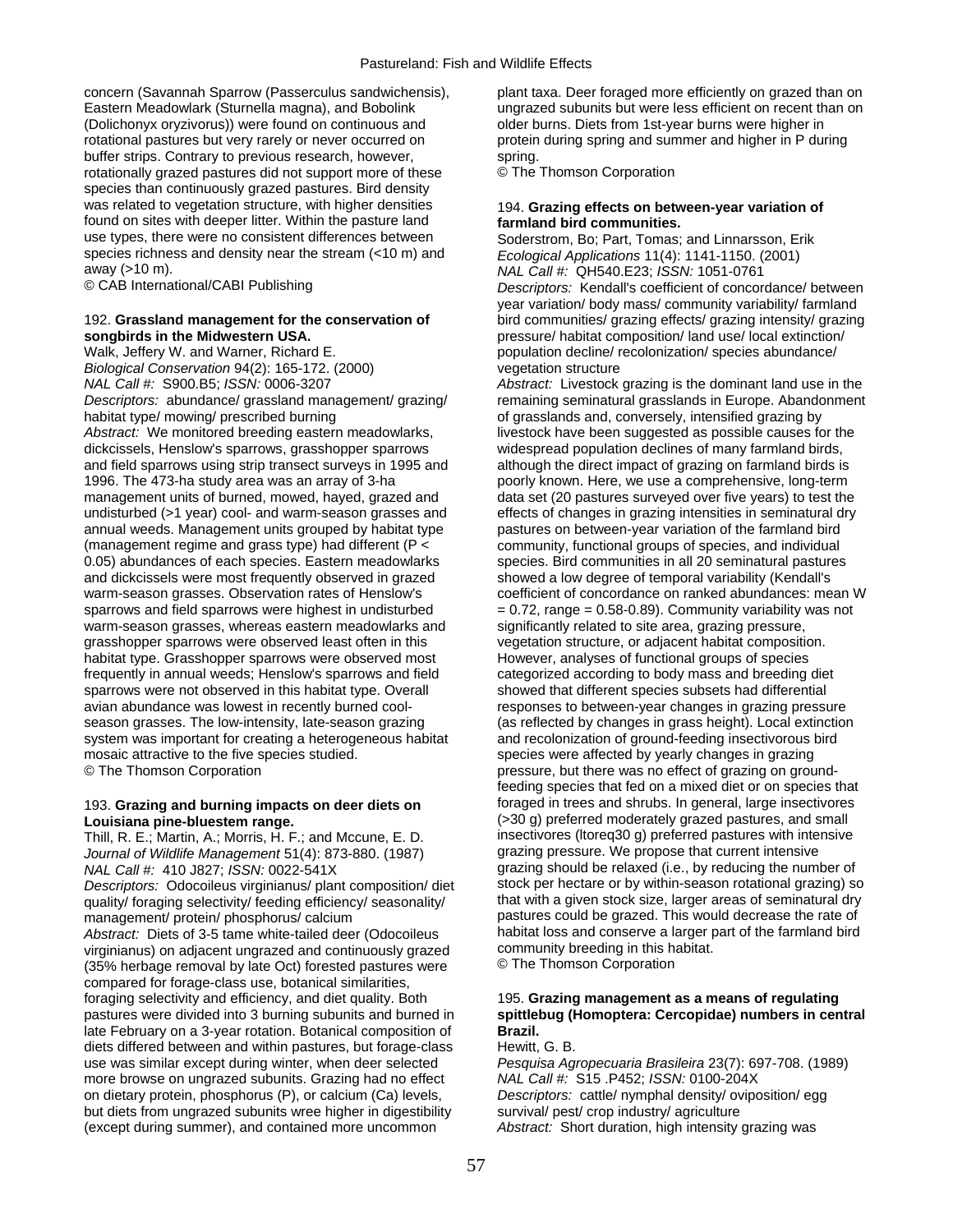evaluated as a method of reducing spittlebug numbers in 197. **Ground beetle distribution of distinct size and**  central Brazil. Intense grazing perssure during the nymphal **feeding type due to grassland management treatments**  period resulted in a temporary reduction in nymphal density **in orchards (Coleoptera: Carabidae).**  but additional hatching of eggs allowed the density to Glueck, Erich and Deuschle, Juorgen increase. Intense grazing during the last generation of *Entomologia Generalis* 28(1): 39-63. (2005) adults, prior to the start of the dry season drastically *NAL Call #:* QL461.E582; *ISSN:* 0171-8177 reduced the nymphal population. Grazing by cattle in *Descriptors:* animals and man/ disturbance by man/ general provided an unsuitable habitat for spittlebug egg commercial activities/ ecology/ population dynamics/ habitat survival as both grass height and plant cover decreased utilization/ habitat/ man made habitat/ land zones/ under all grazing treatments. In heavily infested pastures (> Palaearctic Region/ Eurasia/ Europe/ Carabidae: farming 20 nymphs/m2) it is recommended to graze the grass short and agriculture/ community structure/ population density/ (< 10 cm) during the last generation of adults (April-July) in distribution within habitat/ habitat colonization/ cultivated order to discourage oviposition by adults laying diapause land habitat/ orchards/ Germany/ Weilheim/ Limburg Nature eggs and to expose eggs to detrimental conditions during Reserve/ grassland management treatment effect on the dry season. In pastures with low spittlebug density (< orchard community structure/ Carabidae/ Caraboidea/ 20 nymphs/m2) it is recommended to maintain the forage Adephaga/ Coleoptera/ Insecta/ arthropods/ beetles/ height at 15 cm-20 cm during the rainy season for insects/ invertebrates<br>maximum production and efficient use of the forage *Abstract:* From April resource. investigation was carried out on 62.7 ha of the nature

# and its implications for the conservation of beetle

Woodcock, B. A.; Pywell, R. F.; Roy, D. B.; Rose, R. J.; and

*Biological Conservation* 125(2): 193-202. (2005) *NAL Call #:* S900.B5; *ISSN:* 0006-3207 continuously grazed sheep pasture, and a sheep pasture<br>Descriptors: grazing management: applied and field which had been abandoned in 1994. 5229 beetles *Descriptors:* grazing management: applied and field which had been abandoned in 1994. 5229 beetles techniques/ species richness/ calcareous grassland representing 68 Carabidae species were caught in pitfal<br>Abstract: Calcareous grasslands are an important habitat traps during the three years of investigation, 18 species Abstract: Calcareous grasslands are an important habitat traps during the three years of investigation, 18 specie<br>for floral and faunal communities in the UK and Furope. (26%) could only be verified by one single individiu for floral and faunal communities in the UK and Europe. (26%) could only be verified by one single individium.<br>Declines due to changes in management, scrub invasion (Meadows cut once or twice a year did not differ Declines due to changes in management, scrub invasion and agricultural improvement have left much of the remnants of this habitat in a degraded and fragmented state. Grazing, by cattle or sheep, is one of the main significant higher number of species compared to mulched<br>management practices used to maintain and improve the meadows or abandoned plots. The number of species on management practices used to maintain and improve the term impacts of different grazing regimes, however, are The carabid species caught were divided into 5 classes<br>poorly understood, particularly in terms of the invertebrate according to their size: Large species (SCI, SC II poorly understood, particularly in terms of the invertebrate according to their size: Large species (SCI, SC II) held<br>communities This study contrasted the impacts of recently percentages between 6 and 29% and between 0 an introduced and long-term sheep or cattle grazing on beetle respectively. Medium-sized and smaller species (SC III<br>Communities present on one of the largest areas of IV) were more abundant with 8-54% and 15-63%. Very communities present on one of the largest areas of IV) were more abundant with 8-54% and 15-63%. Ve<br>calcareous grassland in Europe, the Salisbury Plain military small species (SCV) were less frequent 0-19%. The training Area, UK. No effects of grazing management on percentage of large species increased along the gradient<br>beetle abundance, species, richness or evenness were land use intensity, while the percentage of medium-sized beetle abundance, species. richness or evenness were land use intensity, while the percentage of medium-sized<br>
found but plant diversity and overall percentage cover of species decreased. Two classes were built regarding t found, but plant diversity and overall percentage cover of species decreased. Two classes were built regarding the<br>grasses did influence beetle diversity. Proportions of the food preferences of carabids: Phytohagous specie grasses did influence beetle diversity. Proportions of the food preferences of carabids: Phytohagous specie<br>total number of individuals and overall species richness percentages between 14 and 41%, predominantly within beetle guilds (predatory, phytophagous, flower/seed zoophagous species between 54 and 86%. The distribution<br>feeders root feeders and foliage feeders) were strongly of food preferences does not show any land use-spec feeders, root feeders and foliage feeders) were strongly of food preferences does not show any land use-specific<br>influenced by both the duration and type of grazing animal influence. Three discriminant functions on the bas influenced by both the duration and type of grazing animal. influence. Three discriminant functions on the basis of 2<br>At the species level, beetle community structure showed characters (variables) of the carabid assemblage At the species level, beetle community structure showed characters (variables) of the carabid assemblage we<br>significant differences between ungrazed long-term cattle extracted, which significantly separated the carabid significant differences between ungrazed, long-term cattle extracted, which significantly separated the carabid<br>and long-term sheep grazing treatments. Changes in plant assemblages from the live groups of management forms. and long-term sheep grazing treatments. Changes in plant community structure were found to influence beetle The ecological characteristics of the assemblages in the community structure. The significance of these results is orchard habitat are quite different. community structure. The significance of these results is orchard habitat are quite different.<br>Community structure. The significance of these results is  $\bullet$  The Thomson Corporation discussed in terms of the long-term impacts of grazing on beetle community structure, and the benefits of different grazing regimes for the conservation management of 198. **Habitat preference of Lestes barbarus (Fabricius, calcareous grasslands. (c) 2005 Elsevier Ltd. All rights 1798) (Odonata, Lestidae) on a low-intensity cattle** calcareous grasslands. (c) 2005 Elsevier Ltd. All rights **pasture in the Sava floodplain (Croatia).**<br> **pasture in the Sava floodplain (Croatia).**<br> **pasture in the Sava floodplain (Croatia).**<br>
Hill, Benjamin T.; Beinlich, Burkhard; and P

Abstract: From April 1995 to November 1997 the following © The Thomson Corporation reserve 'Limburg' (48.36 N/9.23E): data on the type and frequency of grassland use was collected and mapped as 196. **Grazing management of calcareous grasslands** well as data on the carabid fauna. 17 sample plots were **communities.**<br> **communities.**<br>
Woodcock, B. A.: Pywell, R. F.: Roy, D. B.: Rose, R. J.: and three-cutting meadows (3), two-cutting meadows (3), Bell, D.<br>Biological Conservation 125(2): 193-202. (2005) mulched meadows (4), abandoned meadows (3), a horse substantially from pastures regarding their mean number of species. But these three management forms show a floral and faunal quality of calcareous grassland. The long-<br>
Free carabid species caught were divided into 5 classes communities. This study contrasted the impacts of recently percentages between 6 and 29% and between 0 and 29% calcareous grassland in Europe, the Salisbury Plain military small species (SC V) were less frequent 0-19%. The<br>training Area TIK, No effects of grazing management on sell percentage of large species increased along the gr total number of individuals and overall species richness entity percentages between 14 and 41%, predominantly<br>within beetle quilds (predatory, phytophagous, flower/seed zoophagous species between 54 and 86%. The distributi

Hill, Benjamin T.; Beinlich, Burkhard; and Plachter, Harald. In: Verhandlungen der Gesellschaft fuer Oekologie. (Held 7 Sep 1998-7 Sep 1998 at Ulm, Germany.); Vol. 29.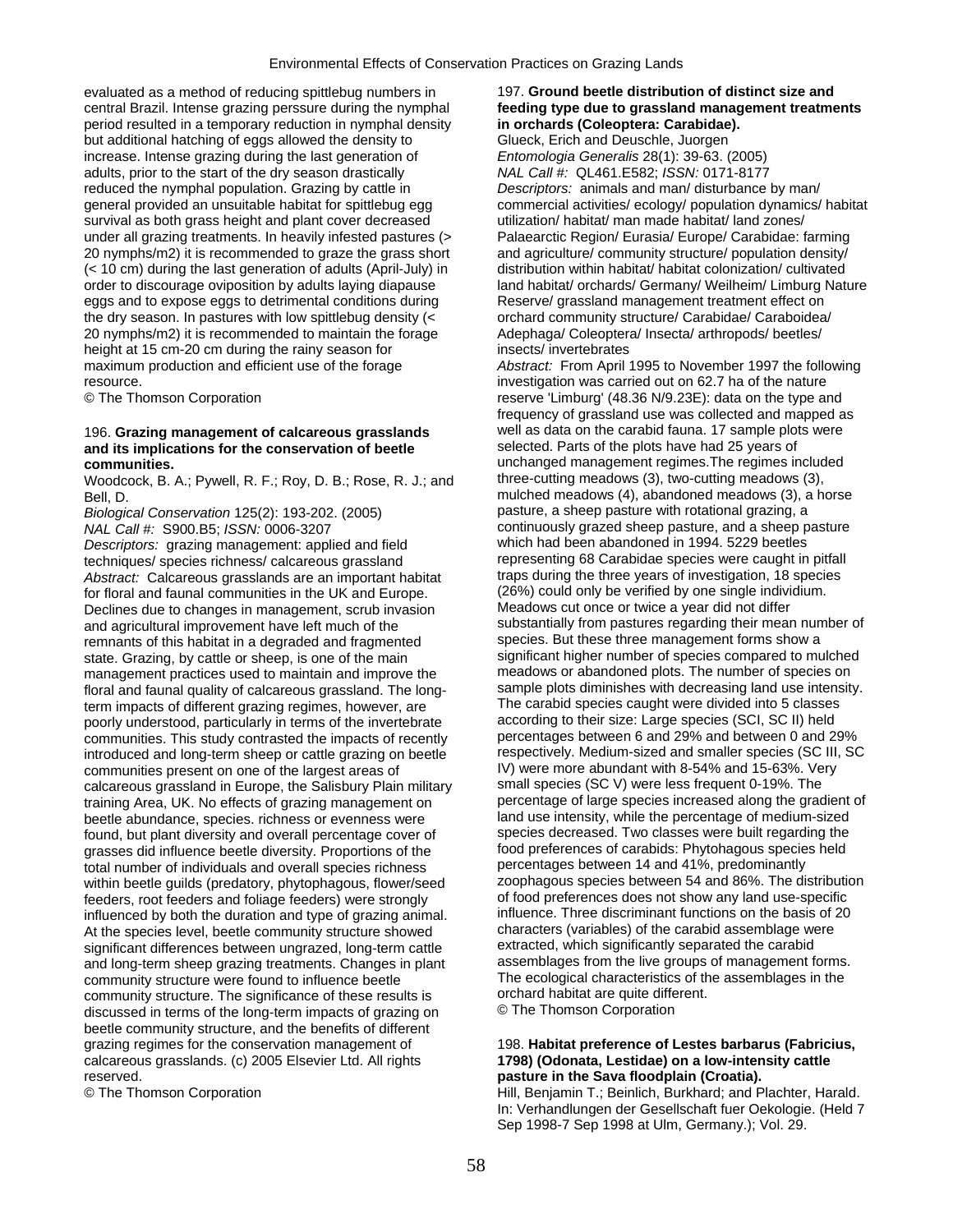Heidelberg, Germany: Spektrum Akademischer Verlag; pp. spinoletta; and skylark, Alauda arvensis) and simulated 539-545; 1998. nests (caps from jam-jars filled by green plasticine) on

Society for Ecology (Gesellschaft fuer Oekologie) meadows in the Jeseniky Mountains (Czech Republic, *NAL Call #:* QH540 .G4 Bd. 29; *ISBN:* 3827407850 Central Europe). While the pasture was continuously *Descriptors:* floodplains grazing systems/ groundwater grazed by livestock at high densities, unmanaged alpine level/ habitat preference/ land use practice/ limnic habitat/ meadow was grazed only by wild large herbivores at far low intensity cattle pasture/ book chapter/ meeting paper lower densities. Trampling was the primary cause of nest © The Thomson Corporation **failure in the Orlicke Mountains, but was infrequent in the** 

# grazing on small mammals in southwestern Wisconsin.

*Descriptors:* pastures/ habitats/ cattle/ small mammals/ pasture. The use of simulated nests was an adequate ecosystems/ streams/ animal husbandry/ rotational grazing/ method of predicting trampling losses by natural nest ecosystems/ streams/ animal husbandry/ rotational grazing/ method of predicting tramplin<br>species diversity/ farm management/ riparian buffers/ plant © The Thomson Corporation species diversity/ farm management/ riparian buffers/ plant litter/ intensive livestock farming

*Abstract:* The practice of continuously grazing cattle along 201. **Impact of grazing systems on insects and spiders.** streams has caused extensive degradation of riparian Dennis, P.; Bentley, C.; and Jones, J. R. habitats. Buffer strips and managed intensive rotational In: Livestock farming systems: Research, development grazing (MIRG) have been proposed to protect and restore socio-economics and land management. (Held 1 Sep 1994 stream ecosystems in Wisconsin. However, the ecological 2 Sep 1994 at Aberdeen, Scotland.) Dent, J. B. (eds.); pp. implications of a switch from traditional livestock 220-226; 1996. management to MIRG or buffer strip establishment have *Notes:* Proceedings of the Third International Symposium not been investigated. Differences in small mammal *NAL Call #:* 49.9 Eu7 no.79 communities associated with riparian areas on continuously *Descriptors:* grasslands/ surveys/ stocking rate/ nitrogen grazed and MIRG pastures, as well as vegetative buffer fertilizers/ grazing/ predators/ predatory arthropods/ strips adjacent to row crops, were investigated in natural enemies southwestern Wisconsin during May-September 1997 and *Abstract:* A field study was carried out during 1993 in mammal abundance on buffer sites was greater than on the The total number of species was 40 for Araneae and<br>
pastures as well: there were 3-5 times as many animals on Opiliones, and 89 for Carabidae and Staphylinidae. More pastures as well; there were 3-5 times as many animals on the buffer sites compared to the pasture sites, depending species were found in plots without nitrogen application. on year. There were no differences in species richness or Lower stocking rates and taller sward height had a positive total abundance between MIRG and continuously grazed effect on the number of species. pastures in either year. Total small mammal abundance © CAB International/CABI Publishing was greater near the stream than away from the stream, regardless of farm management practice but there were no 202. **The importance of grazed habitat for foraging**  support a particularly rich and abundant small mammal **for agri-environment schemes.**<br>
community. Although results did not detect a difference in Johnstone, I.; Whitehead, S.; and Lamacraft, D. community. Although results did not detect a difference in small mammal use between pasture types, farm-wide *Aspects of Applied Biology*(67): 59-66. (2002) implications of a conversion from continuous to MIRG *NAL Call #:* QH301.A76; *ISSN:* 0265-1491<br>
styles of grazing may benefit small mammals indirectly by *Descriptors:* breeding places/ foraging/ gra styles of grazing may benefit small mammals indirectly by *Descriptors:* breeding places/ foraging/ grazing/ habitat causing an increase in the prevalence of pasture in the selection/ heathlands/ pastures/ wildlife conservation/<br>
Pyrrhocorax / Pyrrhocorax pyrrhocorax

## 200. **The impact of grazing animals on nesting success** breeding habitat requirements may conflict with other land **of grassland passerines in farmland and natural** *uses.* **To assess this, the foraging habitat selection of 14<br>
habitats: A field experiment. <b>habitats: A field experiment.** Pairs of breeding choughs in coastal north Wales

*Descriptors:* simulated nest method: applied and field countryside, there is a general trend towards promoting techniques/ farmlands/ natural habitats/ nesting success: reductions in grazing, and these results suggest that this grassland passerines, grazing animal impact/ trampling: may be detrimental to choughs. Therefore, if the nest damage/ unmanaged alpine meadow conservation status of this important farmland bird is to *Abstract:* A study was made of the influence of trampling improve, grazing prescriptions appropriate to breeding by grazing animals on the nesting success of real nests (meadow pipit, Anthus pratensis; water pipit, Anthus

*Notes:* Meeting Information: 28th Annual Conference of the pasture in the Orlicke Mountains and on unmanaged alpine Jeseniky Mountains. The number of real nests lost by 199. **The impact of buffer strips and stream-side** trampling corresponded to simulated nests within the Chapman, E. W. and Ribic, C. A. effect on their survival on intensively grazed fields. The *Agriculture, Ecosystems & Environment* 88(1): results indicate that grazing animals negatively influenced 49-59. (2002) the nesting success of real and simulated nests of *NAL Call #:* S601 .A34; *ISSN:* 0167-8809 grassland passerines on continuously grazed mountain<br>Descriptors: pastures/ babitats/ cattle/ small mammals/ pasture. The use of simulated nests was an adequate

1998. More species (mean of 6-7) were found on the buffer Wales, UK, to investigate the effects of grazing by sheep (9 sites than on the pasture sites (mean of 2-5). Total small or 12 ewes/ha) on Araneae and Coleoptera in or 12 ewes/ha) on Araneae and Coleoptera in grasslands.<br>The total number of species was 40 for Araneae and

# choughs Pyrrhocorax pyrrhocorax, and its implication

agricultural landscape.<br>
This citation is from AGRICOLA. This citation is from AGRICOLA.<br>
Abstract: Although the chough is of hic Abstract: Although the chough is of high conservation priority throughout its North West European range, its' pairs of breeding choughs in coastal north Wales was Pavel, Vaclav measured. The results showed selection for heath and *Folia Zoologica* 53(2): 171-178. (2004) pasture with short swards produced by grazing. However, *NAL Call #:* 410 Z792; *ISSN:* 0139-7893 *ISSN:* 1399 *Property of the wider state of the wider of the wider state of the wider state of the wider state of the wider state of the wider state of the wider state of the w*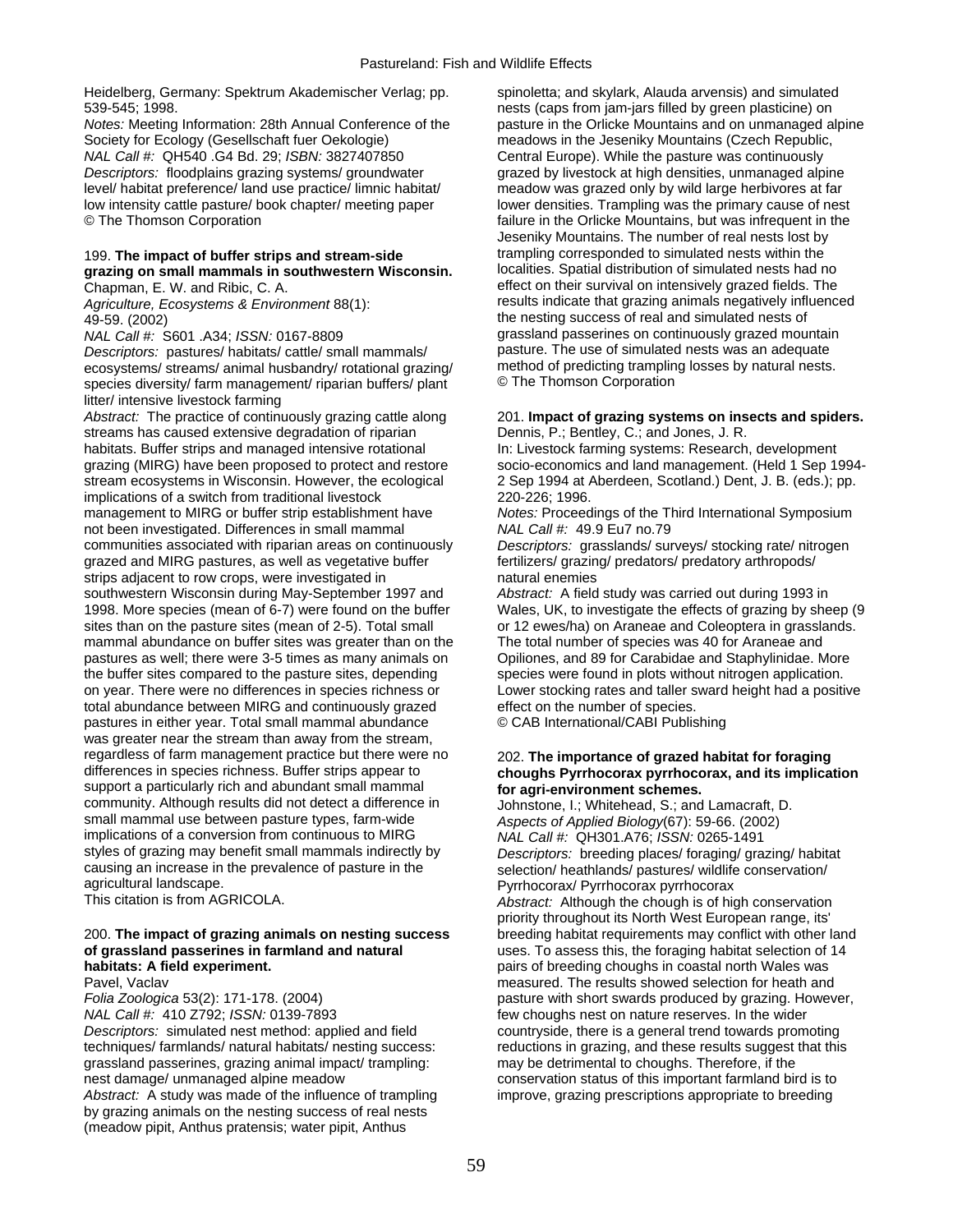environment schemes, along with the ability to target them and plant species richness had the greatest impact on the effectively. hemipteran community because plant diversity appears to

Wisconsin Department of Natural Resources Wisconsin such as soil type need to be conservation.<br>
Dept Nat Res 1997 7 p Dept. Nat. Res., 1997. 7 p.<br>
Descriptors: livestock/ population density/ population loss/ <br>
O The Thomson Corporation

*Descriptors:* livestock/ population density/ population loss/ vegetation/ North America/ United States/ Wisconsin

### 204. **Indirect effects of grazing and nutrient addition on wetlands. the hemipteran community of heather moorlands.** Steinman, A. I.; Bohlen, A. D.; G.; Contract of A. D.; G.; G.; Bohlen, P.; Bohlen, D.; G.; Bohlen, P.; Bohlen, D.; G.; Bohlen, P.; Bohlen, D.; G.; Bohlen, P.; Bohlen, P.; an

Hartley, S. E.; Gardner, S. M.; and Mitchell, R. J. Uzarski, D. G. Uzarski, D. G. S. G. Uzarski, D. G. Uzarski, D. G. Uzarski, D. G. Uzarski, D. G. Uzarski, D. G. Uzarski, D. G. Uzarski, D. G. Uzarski, D. G. Uzarski, D. G. *Journal of Applied Ecology* 40(5): 793-803. (2003)<br>*NAL Call #: 410 J828: ISSN: 0021-8901* 

fertilization: applied and field techniques/ nutrient addition/ nutrient concentrations/ water column/ wetlands/ freshwater conservation biology/ grazing behavior/ heather moorlands: environments/ grazing/ stocking rates/ conservation biology/ grazing behavior/ heather moorlands: environments/ grazing/ stocking rates/ land use/ pa<br>habitat/ indirect effects/ management implications/ mineral pastures/ invertebrates/ nutrients/ cattle/ livesto habitat/ indirect effects/ management implications/ mineral pastures/ invertebrates/ nutrients/ cattle/ livestock/<br>soils/ nutrient deposition/ species abundance/ species environmental effects/ ostracods/ macroinvertebrates soils/ nutrient deposition/ species abundance/ species environmental effects/ ostracods/ macroinvertebrates/<br>
richness/ vegetation: composition, nutritional quality midges/ bioindicators/ eutrophication/ aquatic insects/ richness/ vegetation: composition, nutritional quality,

*Abstract:* 1. Moorlands dominated by heather Calluna community composition/ species diversity/ biotic factors/<br>vulgar is are of international conservation importance, but dominant species/ aquatic plants/ stocking density vulgar is are of international conservation importance, but dominant species/ aquatic plants/ stocking density<br>are declining as a result of increased grazing pressure and agriculture/ indicator species/ pollution indicator are declining as a result of increased grazing pressure and agriculture/ indicator species/ pollution indicators/<br>deposition of atmospheric pollutants. Grazing and nutrient linvertebrata/ Culicidae/ Juncus effusus/ Polygon deposition of atmospheric pollutants. Grazing and nutrient Invertebrata/ Culicidae/ Juncus effusus/ Polygonum/<br>Invertebrata/ Culicidae/ Juncus effusus/ Polygonum/<br>Panicum hemitomon/ USA, Florida/ cattle/ cattle stocking/ deposition can alter the composition, structure and Panicum he<br>
putritional quality of the vegetation, which may affect the mosquitoes nutritional quality of the vegetation, which may affect the mosquitoes<br>diversity of herbivorous insects. However, the drivers of *Abstract:* Responses of wetland abiotic variables and diversity of herbivorous insects. However, the drivers of insect community diversity in moorlands remain poorly aquatic invertebrate community structure to cattle stocking understood. 2. Here we quantify the changes in moorland density, pasture type, and dominant vegetation were vegetation caused by grazing and nutrient addition, evaluated in subtropical pastures. Cattle were stocked at<br>together with the effects of these changes on the four treatment levels on improved (fertilized) and semitogether with the effects of these changes on the four treatment levels on improved (fertilized) and semi-<br>community structure of a major group of berbivorous hative (unfertilized) pastures in south-central Florida, USA. community structure of a major group of herbivorous native (unfertilized) pastures in south-central Florida, community structure of a major group of herbivorous community structure wetlands were dominated either by insects on moorlands, the Hemiptera. Fencing and fertilizer Improved pasture wetlands were dominated either by<br>Improved pasture were used to test the bypotheses that: (1) Panicum hemitomon (maidencane) or by a mixture of treatments were used to test the hypotheses that: (1) Panicum hemitomon (maidencane) or by a mixture of<br>hemipteran species richness is related to plant species Polygonum spp. (smartweed) and Juncus effusus; semihemipteran species richness is related to plant species Polygonum spp. (smartweed) and Juncus effusus; semi-<br>Frichness: (2) fertilizer addition increases host plant quality native pasture wetlands were dominated mainly by richness; (2) fertilizer addition increases host plant quality native pasture wetlands were dominated mainly by<br>and hence the abundance and diversity of Hemiptera: and maidencane. Cattle stocking density had few significan and hence the abundance and diversity of Hemiptera; and maidencane. Cattle stocking density had few sign<br>(3) a reduction in grazing alters vegetation structure and effects on water-column nutrient concentration or (3) a reduction in grazing alters vegetation structure and effects on water-column nutrient concentration or<br>hence the composition of the hemipteran community, 3. The protection of the community structure. However, water-c hence the composition of the hemipteran community. 3. invertebrate community structure. However, water-column<br>Sites with more mineral soils had the most plant species in utrient concentrations were significantly greater in Sites with more mineral soils had the most plant species nutrient concentrations were significantly greater in the<br>and the largest species richness and abundance of metal wetlands on improved pastures compared to semi-nati and the largest species richness and abundance of wetlands on improved pastures compared to semi-native<br>Hemiptera, supporting hypothesis 1. Fertilizer increased the pastures. Invertebrate richness and diversity were greate Hemiptera, supporting hypothesis 1. Fertilizer increased the pastures. Invertebrate richness and diversity were grea<br>nitrogen content of both grasses and Calluna and and price the wetlands on semi-native pastures than on i nitrogen content of both grasses and Calluna and in wetlands on semi-native pastures than on improved<br>significantly increased Hemintera abundance and species pastures, despite lower nutrient concentrations in the significantly increased Hemiptera abundance and species pastures, despite lower nutrient concentrations in the<br>
richness (hypothesis 2) although the effect of fertilizer on former. Overall, the cattle stocking treatment ha richness (hypothesis 2), although the effect of fertilizer on former. Overall, the cattle stocking treatment had littl<br>diversity was smaller than that of site-based factors such as filmpact on invertebrate community struct diversity was smaller than that of site-based factors such as impact on invertebrate community structure in these<br>
plant species richness 4. Grazing altered vegetation systems relative to prior pasture land use. However, plant species richness. 4. Grazing altered vegetation systems relative to prior pasture land use. However,<br>structure (hypothesis 3): fenced plots increased Calluna vegetation type influenced invertebrate communities and structure (hypothesis 3): fenced plots increased Calluna vegetation type influenced invertebrate communities and<br>
ground cover, height and canopy occupancy but reduced explained some of the differences between pasture type ground cover, height and canopy occupancy but reduced explained some of the differences between pasture types.<br>The state over Four months after the fencing and fertilizer Semi-native (lower nutrient) wetland pastures domin grass cover. Four months after the fencing and fertilizer Semi-native (lower nutrient) wetland pastures dominated by<br>treatments, the level of grazing on Calluna was the prime maidencane had significantly greater invertebra treatments, the level of grazing on Calluna was the prime maidencane had significantly greater invertebrate rich<br>factor influencing the composition of the hemipteran and diversity than improved (higher nutrient) wetland factor influencing the composition of the hemipteran and diversity than improved (higher nutrient) wetland<br>
community. However, after 2 years of the treatments, soil pastures dominated by mixed vegetation but showed no community. However, after 2 years of the treatments, soil explores dominated by mixed vegetation but showed no<br>organic content and prevalence of Nardus and new-growth difference when compared to improved wetland pastures organic content and prevalence of Nardus and new-growth Calluna had become the greatest influence on community dominated by maidencane. Chironomids were the dominant composition 5. Synthesis and applications: Grazing and invertebrate in wetlands of both pasture types. composition. 5. Synthesis and applications: Grazing and invertebrate in wetlands of both pasture types.<br>introgen deposition alter the vegetation of moorland Correspondence analysis revealed that ostracods and nitrogen deposition alter the vegetation of moorland landscapes and this study shows that these factors also have significant effects on the abundance, species richness and species composition of moorland invertebrates.

choughs should be available within relevant agri- However, site-based factors such as soil organic content © CAB International/CABI Publishing be the most important driver of hemipteran diversity. Moorland managers may be able to maximize hemipteran 203. **Improving habitat quality of rotationally grazed** species richness using a grazing regime that maintains a **pastures for grassland birds. pastures for grassland birds.** The specific factors mosaic of dwarf shrub and grass cover. Site-specific factors wisconsin menaging wisconsin wisconsine wisconsine wisconsine wisconsine wis

### © NISC 205. **Influence of cattle grazing and pasture land use on macroinvertebrate communities in freshwater**

*NAL Call #: QH75.A1W47; <i>ISSN: 0277-5212*<br>*Descriptors: community structure/ species richness/ Descriptors:* fencing: applied and field techniques/ *Descriptors:* community structure/ species richness/ structure<br>
Abstract: 1 Moorlands dominated by beather Calluna<br>
Abstract: 1 Moorlands dominated by beather Calluna<br>
community composition/ species diversity/ biotic factors/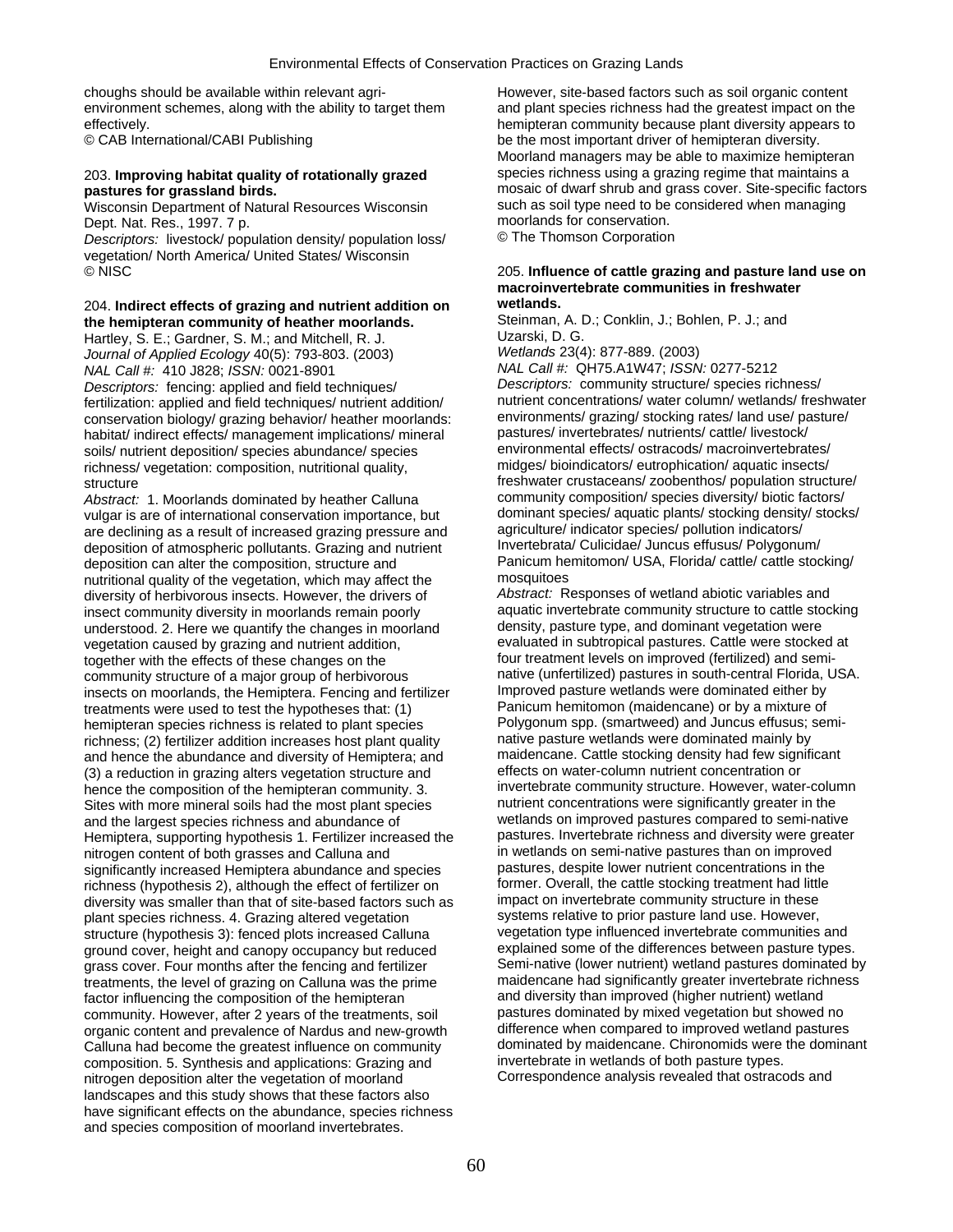subtropical wetlands that are experiencing cultural mown and grazed sites were compared. Species

Wingerden, W. K. R. E.; Musters, J. C. M.; Kleukers, R. M.

*Proceedings of the Section Experimental and Applied* encouraging: grazing does not have to be as detriments of entiments of entiments of entiments of entiments of entiments of entiments of **Entomology of the Netherlands Entomological Society(2):** 

*Descriptors:* nature conservation/ farming systems/ studied types should be started.<br>Exploring the distribution of the Thomson Corporation ecology/ grazing/ grasslands/ fodder plants/ biology/ agricultural entomology/ Netherlands Entomological Society *Abstract:* With special reference to nature conservation, 209. **Late fall harvest, winter grazing, and weed control**  the effects of grazing on Acrididae were studied in **for reduction of alfalfa weevil (Coleoptera:**  grasslands in the Netherlands. Under excessive vegetation **Curculionidae) populations.**  egg development was hindered, but with shortage of Dowdy, A. K.; Berberet, R. C.; Stritzke, J. F.; Caddel, J. L.; vegetation the shelter for nymphs and adults was lost. and Mcnew, R. W. These diverging effects are explained by a model in which *Journal of Economic Entomology* 85(5): 1946-1953. (1992) the relationship between grasshopper abundance and the *NAL Call #:* 421 J822; *ISSN:* 0022-0493 amount of vegetation remaining after grazing follows an *Descriptors:* cultural control/ egg deposition/ larva/ pests/ optimum curve. This paper was presented at an annual seasonality meeting of the Netherlands Entomological Society on 14 *Abstract:* This study was conducted during 1983-1987 to December 1990 in Utrecht, Netherlands. determine influence of late fall cutting and winter grazing in © CAB International/CABI Publishing example and combination with control of cool-season weeds on egg

## 207. **The influence of livestock management on habitat** populations of the alfalfa weevil, Hypera postica

preferences/ soil invertebrates/ foraging/ wildlife habitats/

habitat quality for birds to livestock management in lowland occurrence of peak larval numbers up to 10 d by grazing<br>farmland, Based on this research we propose a framework most eggs are laid in fall or early winter. Larva farmland. Based on this research we propose a framework most eggs are laid in fall or early winter. Larval numbers<br>for predicting the value of grazing systems to birds. This explorer stem changed little with changing stem for predicting the value of grazing systems to birds. This per stem changed little with changing stem densities and<br>predictive framework is needed to quide the development of the extent of weed infestation. As a consequenc predictive framework is needed to quide the development of agri-environment measures to address farmland bird numbers per 0.1 m-2 tended to be higher with greater stem<br>declines in pastoral areas. We show that the exacting densities in treatment combinations that promoted stand declines in pastoral areas. We show that the exacting densities in the densities in the densities of declining aranivorous birds nose the longevity. requirements of declining granivorous birds pose the longevity. greatest challenges, while the needs of soil invertebrate feeding species are more easily met.

## 208. **Influence of management on butterflies of rare Denmark.**

*Journal of Insect Conservation* 1(2): 125-130. (1997) *NAL Call #:* QL362.J68: *ISSN:* 1366-638X *Descriptors:* animals and man/ disturbance by man/ *Descriptors:* mowing: field method/ biodiversity/ fen commercial activities/ ecology/ habitat/ terrestrial habitat/<br>meadows: habitat/ grazing/ hay meadows: habitat/ species land zones/ Palaearctic Region/ Eurasia/ Europe/ meadows: habitat/ grazing/ hay meadows: habitat/ species land zones/ Palaearctic Region/ Eurasia/ Europe/<br>composition/ species number/ species occurrence Collembola: farming and agriculture/ grazing/ community composition/ species number/ species occurrence Collembola: farming and agriculture/ grazing/ community<br>Abstract: Traditional hay-meadows in the Alps and fens at structure/ grassland/ abandoned arable fields/ Denmark/ Abstract: Traditional hay-meadows in the Alps and fens at structure/ grassland/ abandoned arable fields/ Denmar<br>Jutland/ Mols Hills/ abandoned arable field community the edge of the Alps are habitats for many rare and Jutland/ Mols Hills/ abandoned arable field community<br>| changes related to grazing/ long term study/ Collembola/ endangered butterfly species. Conservation efforts aim at changes related to grazing/ long term study<br>Corresprise these species but the biotones depend on **Collembola** Insecta/ arthropods/ insects/ invertebrates preserving these species, but the biotopes depend on **Insectal** arthropods/ insects/ invertebrates<br>
regular mowing, which in turn requires intensive financial *Abstract:* In order to explore long-term changes in regular mowing, which in turn requires intensive financial *Abstract:* In order to explore long-term changes in support. The feasibility of substituting mowing of these sites microarthropod communities after introduction of livestock<br>by grazing is discussed and considered as a more cost grazing in abandoned fields with herb-grass ve by grazing is discussed and considered as a more cost grazing in abandoned fields with herb-grass vegetation i<br>effective management type which produces agriculturally Mols, E. Jutland, Denmark, soil and litter samples were effective management type which produces agriculturally

Culicidae larvae might be useful as bioindicators of valuable goods as well. In this study the butterfly fauna of eutrophication. **composition** composition, species number, and the occurrence of rare © CSA species under the two management types were in most cases rather similar for both grassland ecosystems. 206. **The influence of cattle grazing intensity on** Nevertheless, there are hints that for single rare species **grasshopper abundance (Orthoptera: Acrididae).** this might not be true. Additionally, at one site, grazing J. C.; Bongers, W.; and Biezen, J. B. the species-rich community. Overall the results are<br>Proceedings of the Section Experimental and Applied encouraging: grazing does not have to be as detrimental as 28-34. (1991) pastures, intensity) still have to be confirmed. Experimental *NAL Call #:* QL461.P76 grazing management of abandoned grasslands of the grazing management of abandoned grasslands of the Descriptors: nature conservation/ farming systems/

deposition and seasonal occurrence of peak larval **quality for farmland birds.** (Gyllenhal), in Oklahoma. Alfalfa weevil egg numbers were Buckingham, D. L. and Peach, W. J. The Commence of 55% by late fall cutting and 67% *Animal Science* 81(2): 199-203. (Oct. 2005) by grazing in winter by cattle compared with the ungrazed *NAL Call #:* SF1.A56; *ISSN:* 1357-7298 treatment. However, peak larval numbers were not lower *Descriptors:* wild birds/ grazing management/ habitat due to fall cutting and were reduced by an average of just<br>
preferences/ soil invertebrates/ foraging/ wildlife habitats/ 25% with grazing. Numbers decreased least in United Kingdom<br>Abstract: This review covers research linking foraging on the majority of eggs were laid in late winter rather than fall<br>Abstract: This review covers research linking foraging or early winter. There seems to *Abstract:* This review covers research linking foraging or early winter. There seems to be potential to delay<br>habitat quality for birds to livestock management in lowland occurrence of peak larval numbers up to 10 d by gr

### This citation is from AGRICOLA. 210. **Long-term changes in collembolan communities in grazed and non-grazed abandoned arable fields in**

Petersen, Henning; Jucevica, Edite; and Gjelstrup, Peter Dolek, Matthias and Geyer, Adi *Pedobiologia* 48(5-6): 559-573. (2004)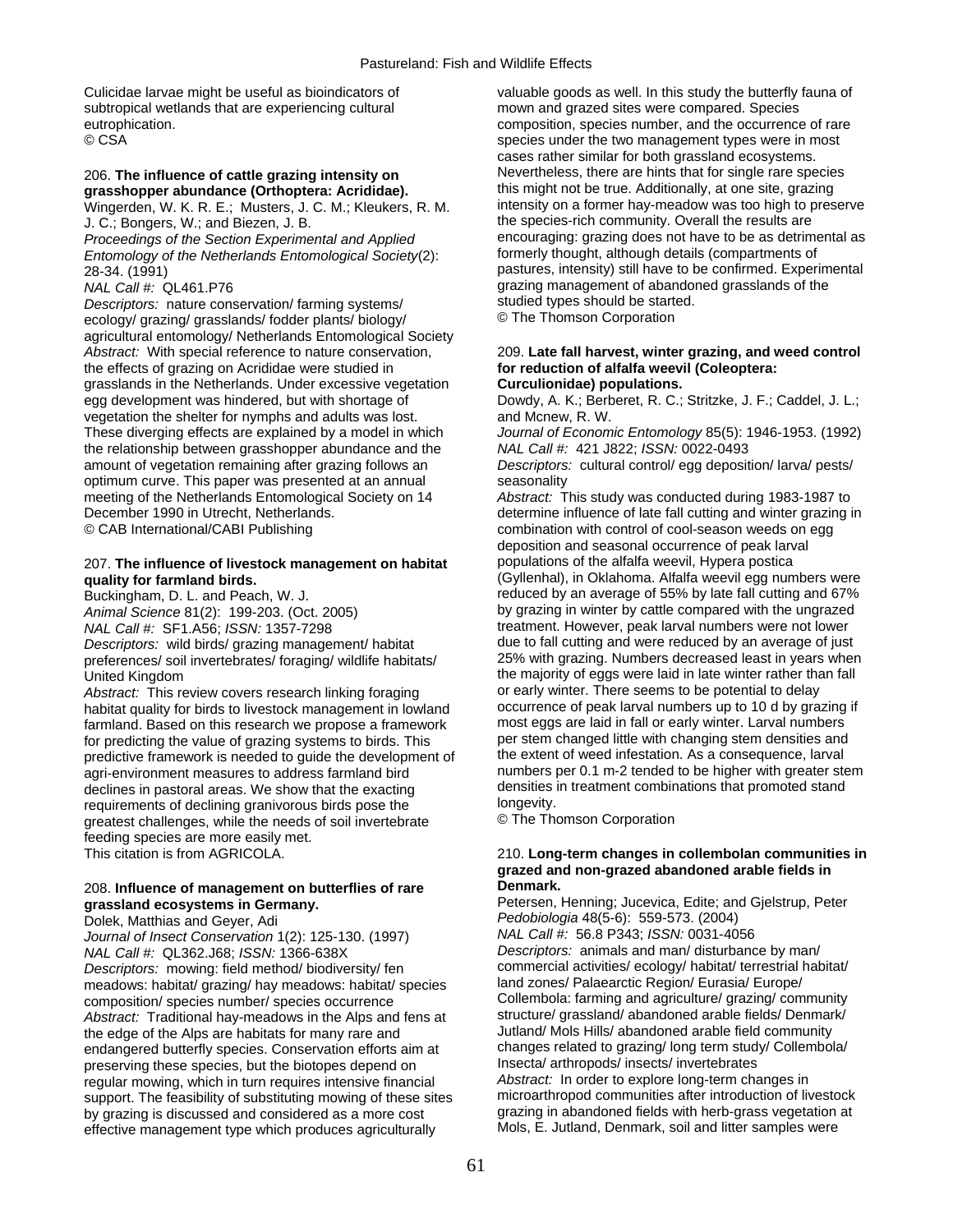collected from 7 pairs (blocks) of grazed and non-grazed Structurally diverse and species-rich swards have been plots over a period of 14 years. Sampling began just before largely replaced by relatively dense, fast-growing and fencing and initiation of cattle and sheep grazing in the structurally uniform swards, dominated by competitive spring of 1985. The total material included 76 collembolan species. 3. Most of these changes have reduced the species; 65 and 68 species were recorded in the grazed suitability of grassland as feeding and breeding habitat for and non-grazed plots, respectively. The number of species birds. 4. The most important direct effects have been recorded at individual sampling dates fluctuated deterioration of the sward as nesting and wintering habitat, considerably through the period. In the vegetation/litter and loss of seed resources as food. Short uniform swards layer the mean number of species per plot was significantly afford poor shelter and camouflage from predators, higher in the non-grazed than in the grazed plots at several whereas increased mowing intensities and trampling by sampling dates while in the soil no significant differences stock will destroy nests and young. Increased frequency of were observed. Grazing significantly reduced the sward defoliation reduces flowering and seed set, and abundance of total Collembola, three composite species hence food availability for seed-eating birds. 5. The indirect groups and 12 species at one or more sampling dates. Only effects of intensification of management on birds relate three species or species groups (excluding some accidental largely to changes in the abundance and availability of occurrences) showed significant population increment in invertebrate prey. The effects of management vary w occurrences) showed significant population increment in invertebrate prey. The effects of management vary with its<br>response to grazing at one or more sampling dates, most type, timing and intensity, and with invertebrate e pronounced towards the end of the study period. No and phenology, but, in general, the abundance and species changed from being significantly highest in grazed diversity of invertebrates declines with reductions in sward plots to being significantly highest in the non-grazed plots diversity and structural complexity. 6. Low input livestock or vice versa during the study period. Significant systems are likely to be central to any future management relationships between grazing pressure and grazing effect strategies designed to maintain and restore the ecological on population density were only found in the diversity of semi-natural lowland grasslands. Low additions vegetation/litter layer and the combined vegetation/litter/soil of organic fertilizer benefit some invertebrate prey species, strata but not in the soil. The three regularly occurring taxa and moderate levels of grazing encourage sward that had highest population densities in the grazed plots heterogeneity. 7. There is now a need to improve were positively correlated with grazing intensity while this understanding of how grassland management affects bird was not the case for the majority of those taxa which were population dynamics. Particularly important areas of most abundant in the non-grazed plots. Canonical research include: (i) the interaction between changes in correspondence analysis based on species composition food abundance, due to changes in fertilizer inputs, and suggests separate successional trends for grazed and non- food accessibility, due to changes in sward structure; (ii) the grazed plots. Grazing pressure accumulated through the interaction between predation rates and managementwhole period from start of grazing and precipitation related changes in habitat; and (iii) the impact of alternative accumulated over one year preceding the sampling date anti-helminithic treatments for livestock on invertebrates were the most important environmental variables correlated and birds. with species composition. According to a permutation test  $\heartsuit$  The Thomson Corporation based on a split-plot design water content of the soil measured at each sampling was not significantly correlated 212. **Nest-site selection by yellow-eyed penguins**  with the community development. [copyright] 2004 Elsevier **megadyptes antipodes on grazed farmland.**<br>
GmbH. All rights reserved. **and Most and Most and Most antipodes on grazed farmland.** © The Thomson Corporation Shaun

### 211. **The management of lowland neutral grasslands in** *NAL Call #:* QL671; *ISSN:* 1018-3337 **Britain: Effects of agricultural practices on birds and**

Vickery, J. A.; Tallowin, J. R.; Feber, R. E.; Asteraki, E. J.; farmland: habitat/ land clearance/ nest site selection/ Atkinson, P. W.; Fuller, R. J.; and Brown, V. K. predation/ recruitment *Journal of Applied Ecology* 38(3): 647-664. (2001) *Abstract:* The viability of Yellow-eyed Penguins *NAL Call #:* 410 J828; *ISSN:* 0021-8901 Megadyptes antipodes on South Island, New Zealand, is *Descriptors:* agricultural practices/ ecological diversity/ threatened through the loss of breeding habitat by land ecology/ food abundance/ food resources/ grazing/ habitat clearance and the loss of chicks to introduced predatory deterioration: nesting, wintering/ habitat transformation/ mammals. Penguin nests at Papanui Beach, Otago hay/ livestock systems/ lowland neutral grasslands: habitat/ Peninsula, were spread through about 7 ha of grazed organic fertilizer inputs/ phenology/ population dynamics/ grassland and shrubland. Here farming and Yellow-eyed silage/ structural complexity/ sward defoliation/ vegetation Penguin conservation were shown to be compatible *Abstract:* 1. The effects of agricultural intensification on through active management: the impact of farm stock was biodiversity in arable systems of western Europe have minimised by excluding cattle; predation was minimised by received a great deal of attention. However, the recent trapping; and disturbance by humans and dogs was received a great deal of attention. However, the recent transformation of grassland systems has been just as profound. 2. In Britain, the management of grassland has varied from sites with total lateral concealment and changed substantially in the second half of the 20th overhead cover to fully exposed sites. Deaths attributed to<br>century. A high proportion of lowland grassland is managed avian malaria decimated the breeding population of century. A high proportion of lowland grassland is managed intensively. The major changes include a doubling in the pairs in early 1990. Nest numbers recovered to 21 by the use of inorganic nitrogen, a switch from hay to silage, and 1995/96 season but their distribution had changed. Nests increased stocking densities, particularly of sheep. lacking overhead concealment in grassland habitat

type, timing and intensity, and with invertebrate ecology

Mckay, Rod; Lalas, Chris; Mckay, David; and Mcconkey,

*Marine Ornithology* 27: 29-35. (1999) **their food resources.** parasitic disease/ breeding habitat/ disturbance/ grazed

minimised by prohibiting public access. Penguin nest sites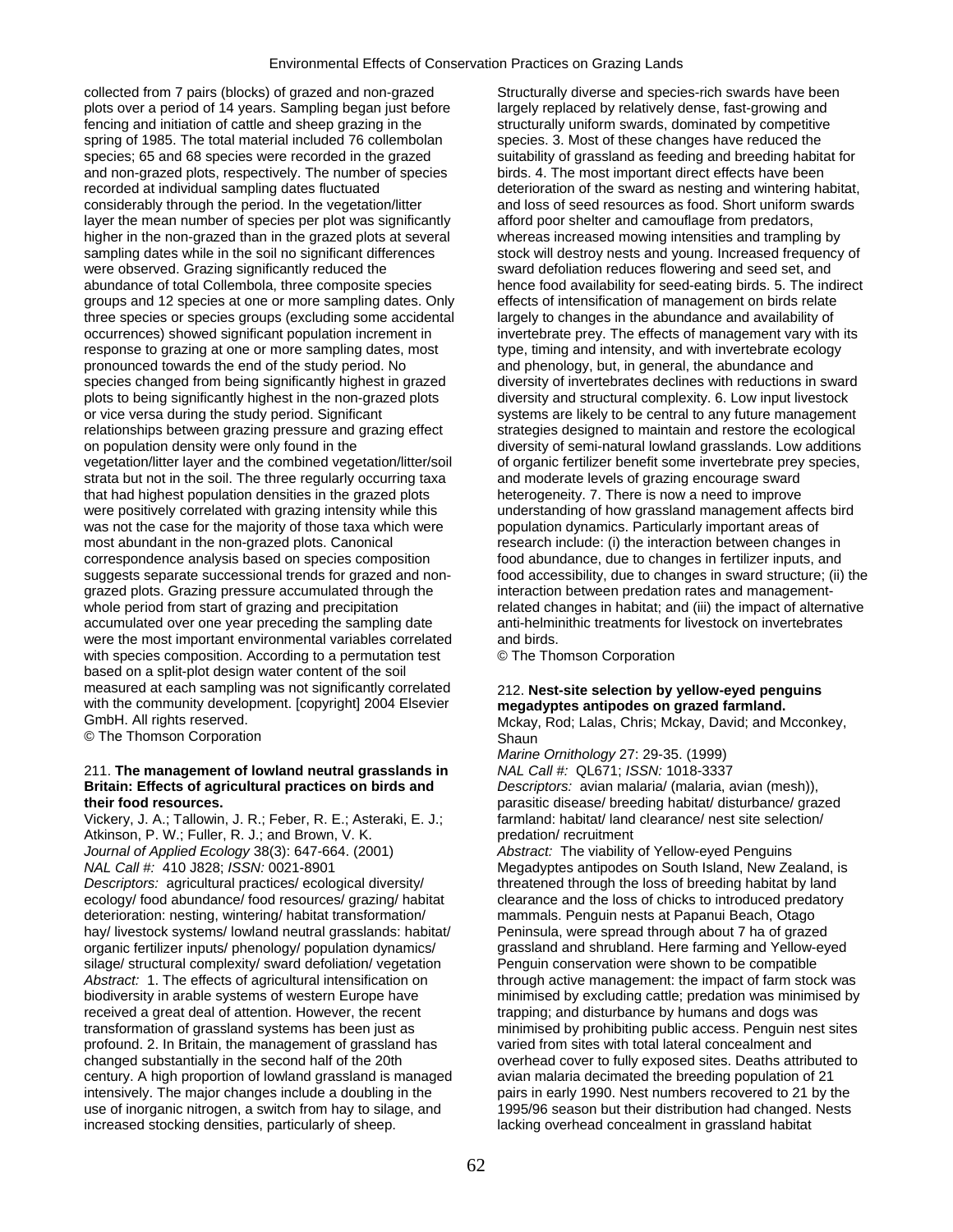increased from two (10%) in 1989/90 to 12 (57%) in grazing on the herb layer. Correspondence analysis and 1995/96. Unexpectedly the new generations of breeders canonical correspondence analysis were performed using appeared to select open, relatively exposed sites in CANOCO 4.0 software. The distribution of land snails is grassland in preference to sites in dense vegetation offered related to altitude and grazing intensity. Large patches of by shrubland. We have not yet found an explanation for this grazed grassland harbour open country and mountain snail preference. However, a relatively large number of non- species. Thermophilic open ground species are located in breeders congregated at pastures near the sea in the grazed grasslands at lower altitude. Shade-loving species than shrubland. The presence of clear areas may be the upper slopes. The lowest species richness, diversity © The Thomson Corporation grassland, the presence of a continuous cover of short

Temple, Stanley A.; Fevold, Brick M.; Paine, Laura K.; Undersander, Daniel J.; and Sample, David W. diversity and abundance. Heterogeneity seems to favour<br>In: Ecology and conservation of grassland birds of the same shall diversity both at the local and landscape scales. In: Ecology and conservation of grassland birds of the snail diversity both at the local and landscape scales.<br>Western Hemisphere/ Vickery, Peter D, and Herkert, James However, sheep grazing contributes to the expansion of Western Hemisphere/ Vickery, Peter D. and Herkert, James However, sheep grazing contributes to the expansion of expansion of expansion of expansion of expansion of expansion of expansion of expansion of expansion of expans R.; Vol. 19; Series: Studies in Avian Biology 19, 1999; pp. 196-202. © The Thomson Corporation

*Notes:* ISSN: 0197-9922

*Descriptors:* animals and man/ disturbance by man/ Popotnik, Gary J. and Giuliano, William M. commercial activities/ conservation/ conservation *Journal of Wildlife Management* 64(4): 976-982. (2000) measures/ reproduction/ ecology/ community structure/ *NAL Call #:* 410 J827; *ISSN:* 0022-541X population dynamics/ habitat/ terrestrial habitat/ land and *Descriptors:* avian abundance/ avian communities: bird Aves: farming and agriculture/ habitat management/ riparian area livestock grazing impacts, species richness/ pasture management/ implications of ecology and livestock grazing/ pasture/ pasture streams/ riparian areas/ reproduction/ reproductive productivity/ species diversity/ vegetative cover/ vegetative structure/ wetlands population density/ pasture management relationships/ *Abstract:* Livestock grazing of streams and associated grassland/ Wisconsin/ green/ Iowa and Lafayette Counties/ riparian areas may negatively impact avian communities pasture management effects on biology/ conservation through direct disturbance and alteration of vegetation implications/ Aves/ birds/ chordates/ vertebrates structure. We determined the effects of grazing on © The Thomson Corporation vegetation, avian abundance, species richness, and

*Global Ecology and Biogeography* 11(3): 237-245. (2002)

*Descriptors: CANOCO 4.0: computer software/ canonical* correspondence analysis: statistical method/ (Ardea herodias), green-backed heron (Butorides striatus), correspondence analysis: statistical method/ stratified belted kingfisher (Ceryle alcyon), and solitary sandpiper correspondence analysis: statistical method/ stratified belted kingfisher (Ceryle alcyon), and solitary sandpiper quantitative sampling: sampling method/ mediterranean (Tringa solitatia)) were found more often or only or<br>uplands/ altitude/ body size/ community impact/ dry control or areas. Although nest density was higher and nest uplands/ altitude/ body size/ community impact/ dry areas. Although nest density was higher and nest<br>areaslands: habitat/ grazing pressure/ habitat relationships/ destruction rates by livestock were lower on control grasslands: habitat/ grazing pressure/ habitat relationships/ destruction rates by livestock were lower on control<br>Iand abandonment/ pastoral management/ spatial scales/ streams, nest success (all species combined) was not land abandonment/ pastoral management/ spatial scales/ streams, nest success (all species combined) was not<br>species diversity/ species equitability/ species richness/ streams, affected by grazing. Avian communities in cont species diversity/ species equitability/ species richness/

*Abstract:* The aim of the study was to assess the impact of and structure. Thus, management show a pastoral management chosen to limit the recent excluding livestock from such areas. a pastoral management chosen to limit the recent excluding livestock from such expansion of woodland on a Mediterranean mountain on  $\bullet$  The Thomson Corporation expansion of woodland on a Mediterranean mountain on land snail diversity. An additional aim was to acquire quantitative data that could be used to identify pasture 216. **The response of epigeal beetles (Col.: Carabidae,**  environments from Holocene molluscan assemblages. The **Staphylinidae) to varied grazing regimes on upland**  work was undertaken at the Luberon mountain, Provence, **Nardus stricta grasslands.**  south of France. We used a stratified quantitative sampling Dennis, P.; Young, M. R.; Howard, C. L.; and Gordon, I. J. scheme according to altitude and vegetation structure. A *Journal of Applied Ecology* 34(2): 433-443. (1997) total of 80 sites were studied. Large species were collected *NAL Call #:* 410 J828; *ISSN:* 0021-8901 within a 5 X 5-m plot. Small species were extracted from *Descriptors:* direct gradient analysis/ domestic livestock/ litter and surface soil. A standard procedure for site ground/ rove beetles/ pitfall traps/ semi-natural grassland description was used based on 35 environmental variables. *Abstract:* 1. The effect of different livestock grazing Grazing pressure was estimated according to the impact of regimes on the insect fauna of an upland, semi-natural

1995/96 season with the vast majority in grassland rather are present in ungrazed scrublands or in small clearings on important for the recruitment of breeders at this location. and equitability are associated with large patches of grazed grass reinforcing this negative impact on snail diversity. Our 213. **Nesting birds and grazing cattle: Accommodating** study is consistent with similar works on land snails or other **both on Midwestern pastures.**<br> **invertebrates but discordant with vegetation studies.** A<br> **Temple Stanley A**: Fevold Brick M: Paine Laura K: homogeneous grazed herb layer significantly reduces snail

### *NAL Call #:* QL671.S8 215. **Response of birds to grazing of riparian zones.**

freshwater zones/ Nearctic Region/ North America/ USA/ counts, nest density, nest monitoring, reproductive success, structure. We determined the effects of grazing on reproductive success on pasture streams and associated 214. **Pastoral management vs. land abandonment in** riparian habitats in southwest Pennsylvania. Bird counts, **Mediterranean uplands: Impact on land snail** nest monitoring, and vegetation sampling were conducted **communities.** on 12 pairs (grazed and control) of streams in 1996 and 10 Labaune, Corinne and Magnin, Frederic pairs in 1997. Compared with control streams, grazed<br>Global Frology and Biogeography 11(3): 237-245 (2002) areas had lower avian species richness and abundance. *NAL Call #:* H84 .G56; *ISSN:* 1466-822X Several wetland-and riparian-dependent species (e.g., *Descriptors: CANOCO 4.0: computer software/ canonical* common snipe (Gallinago gallinago), great blue heron vegetation<br>
Abstract: The aim of the study was to assess the impact of and structure. Thus, management should focus on<br>
Abstract: The aim of the study was to assess the impact of and structure. Thus, management should focu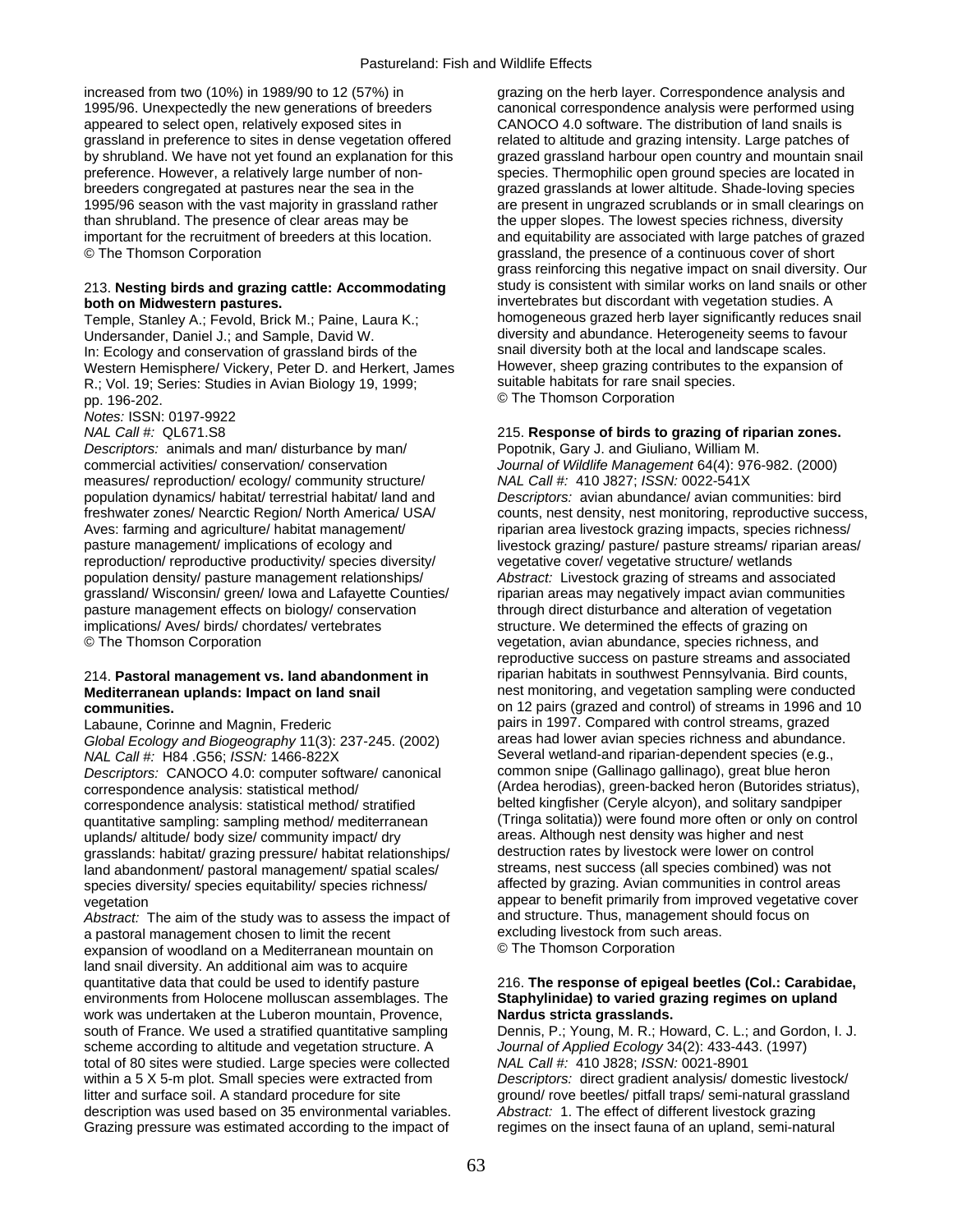the epigeal Carabidae and Staphylinidae within an © The Thomson Corporation experiment established in 1991. Grazing by sheep, or sheep and cattle, to achieve two different inter-tussock 218. **Responses of butterfly and moth species to sward heights**, provided four treatments. In addition, a **responses of and and an** semi-natural grasslands sward heights, provided four treatments. In addition, a **restored cattle grazing in semi-natural grasslands.**<br> **1992 Further treatment was ungrazed from 1992 to test the Convention Poyry Juha: Lindgren, Sami: Salminen, Jer** impact on beetles of a short-term cessation of grazing, <br>trampling and dung inputs. 2. Pitfall traps sampled **Biological Conser** Carabidae and Staphylinidae within the Nardus stricta-<br>dominated grassland of the experiment. Data on these dominated grassland of the experiment. Data on these *Descriptors:* conservation management: applied and field 1993 and 1994; years three and four of the experiment. 3. *Abstract:* The effects of restorative grazing on the The epigeal Coleoptera species were ranked by decreasing abundance of butterfly and moth species were studied in abundance in traps, where the captures in traps were  $\frac{1}{2}$  abundance in traps, where the captures in trap abundance in traps, where the captures in traps were mesic semi-natural grasslands of SW Finland differing in<br>accumulated for both seasons. The responses to the management history: (1) old continuously grazed (2) grazing regimes were analysed using ANOVA, applied to restored (with ca 5 years of reinitiated grazing), and (3)<br>the most abundant species (that together represented 99% abandoned former pastures. Generalized linear modell the most abundant species (that together represented 99% abandoned former pastures. Generalized linear modelling<br>of the two seasons' catch). There were significant of species abundances and indicator species apalysis of the two seasons' catch). There were significant of species abundances and indicator species analysis<br>experimental effects of grazing regime on five of these 32 orgalizatively similar results. Only three speci-Coleoptera species, namely Carabus violaceus, Othius (Polyommatus icarus, Lycaena hippothoe and<br>
angustus, Pterostichus strenuus, Xantholinus linearis and Camptogramma bilineatum) were most abund angustus, Pterostichus strenuus, Xantholinus linearis and Camptogramma bilineatum) were most abundant in old<br>Olophrum piceum, 4. The ordination technique, Canonical contrastures, whereas 12 species (Polyommatus semiarqu Correspondence Analysis (CCA), was applied to the data Polyommatus amandus, Brenthis ino, Aphantopus on the Coleoptera assemblage. Variables measured to hyperantus, Scopula immorata, Idaea serpentata, represent the experimental treatments (mean vegetation Scotoptery chenopodiata. Epirrhoe alternata. Cyt represent the experimental treatments (mean vegetation Scotopteryx chenopodiata, Epirrhoe alternata, Cybosia<br>height, stocking rate and botanical diversity) and mesomella. Polypogon tentacularius. Hypena proboscio height, stocking rate and botanical diversity) and mesomella, Polypogon tentacularius, Hypena proboscidalis<br>
environmental covariables (altitude and aspect) were and Cryptocala chardinyi) were most abundant in environmental covariables (altitude and aspect) were and Cryptocala chardinyi) were most abundant in<br>entered in the direct gradient analysis procedure of CCA.<br>abandoned pastures. None of the old-pasture spe entered in the direct gradient analysis procedure of CCA. a abandoned pastures. None of the old-pasture species had<br>This application of CCA partialled out the effects of altitude become more abundant in restored pastures. This application of CCA partialled out the effects of altitude become more abundant in restored pastures. Three<br>and aspect of each plot and revealed the significant effects species. Foirrhoe bastulata, Xanthorhoe montanata of vegetation structure, botanical species composition and Chiasmia clathrata. occurred equally abundantly in stocking density on a larger number of Coleoptera species abandoned and in restored pastures indicating a slow than suggested from ANOVA. 5. Twenty-four of the 32 most progress of restoration. Species associated with old abundant Coleoptera species correlated with the effects of pastures differed from species associated with aband abundant Coleoptera species correlated with the effects of pastures differed from species associated with abandoned different grazing regimens imposed on Nardus grassland. pastures in their recent distributional changes in Finland.<br>Greater abundances of C. violaceus, O. angustus, X. The species of old pastures showed decreasing trends Greater abundances of C. violaceus, O. angustus, X. The species of old pastures showed decreasing trends.<br>
linearis and T. corticinus were indicative of the typical whereas those of abandoned pastures showed mainly upland grassland and heathland Coleoptera assemblage. increasing trends in their distribution. In five out of I I<br>These species could be monitored to balance the impact of species the preferred successional stage differed These species could be monitored to balance the impact of species, the preferred successional stage differed markedly<br>grazing management on arthropod biodiversity with the state of the study and previous studies conducted need to restrict the dominance of N. stricta in drier upland Central Europe. We conclude that (1) ca 5 years of grasslands, achieved in this instance, by summer grazing restorative grazing in mesic grasslands has been<br>sheep and cattle to maintain an average, between-tussock insufficient for the colonisation of old-pasture spec sheep and cattle to maintain an average, between-tussock insufficient for the colonisation of old-pasture species in the<br>sward height of 6-7 cm. However, the results from the direct restored sites (2) different management sward height of 6-7 cm. However, the results from the direct restored sites, (2) different management intensities are<br>gradient analysis suggest that the grazing regimes should readed regionally for the maintenance of grass gradient analysis suggest that the grazing regimes should needed regionally for the maintenance of grassland insect<br>be varied in rotation over time to achieve a mosaic of diversity and (3) application of the knowledge on structurally different grassland patches (0.70-4.73 ha) successional preferences of different species in<br>because this encourages a larger overall number of beetle conservation management, even in climatically s because this encourages a larger overall number of beetle conservation management. even in climatically similar<br>species. erection Convright 2004

© 2006 Elsevier B.V. All rights reserved. Elsevier Ltd. All rights reserved.

## 217. **The response of invertebrate assemblies to**

Gibson, C. W. D.; Brown, V. K.; Losito, L.; and **semi-natural grasslands by cattle grazing.**  McGavin, G. C. C. Poyry, J.; Lindgren, S.; Salminen, J.; and Kuussaari, M. Poyry, J.; Lindgren, S.; Salminen, J.; and Kuussaari, M. Colorical Applications 14(6): 1656-1670. (2004) *Ecography* 15(2): 166-176. (1992) *Ecological Applications* 14(6): 1656-1670. (2004) *NAL Call #:* QH540.H6; *ISSN:* 0906-7590 *NAL Call #:* QH540.E23; *ISSN:* 1051-0761 commercial activities/ ecology/ habitat/ terrestrial habitat/ population studies/ methods and techniques land and freshwater zones/ Palaearctic Region/ Europe/ *Abstract:* The effects of restorative grazing on species United Kingdom/ Invertebrata/ Hemiptera: farming and composition and community structure of butterflies and agriculture/ grazing effects on grassland communities/ community structure/ grassland/ effects of livestock grazing/ differing in their management history: (1) old continuously<br>England/ grassland community responses to livestock grazed pastures (2) restored pastures with apprx England/ grassland community responses to livestock grazed pastures, (2) restored pastures with apprx5 yr of grazing/ Coleoptera/ Insecta/ arthropods/ coleopterans

grassland was measured in 1993 and 1994 by a survey of beetles/ hemipterans true bugs/ insects/ invertebrates

Poyry, Juha; Lindgren, Sami; Salminen, Jere; and

Biological Conservation 122(3): 465-478. (2005)<br>NAL Call #: S900.B5; ISSN: 0006-3207 techniques/ cattle grazing/ semi natural grassland management history: (1) old continuously grazed, (2) produced qualitatively similar results. Only three species pastures, whereas 12 species (Polyommatus semiargus, species, Epirrhoe hastulata, Xanthorhoe montanata and whereas those of abandoned pastures showed mainly between this study and previous studies conducted in diversity and (3) application of the knowledge on regions, should be made with caution. Copyright 2004 © The Thomson Corporation

## **grazing.** 219. **Restoration of butterfly and moth communities in**

*Descriptors: agriculture/ biodiversity/ biogeography/* moths were studied in mesic semi-natural grasslands reinitiated grazing, and (3) abandoned former pastures.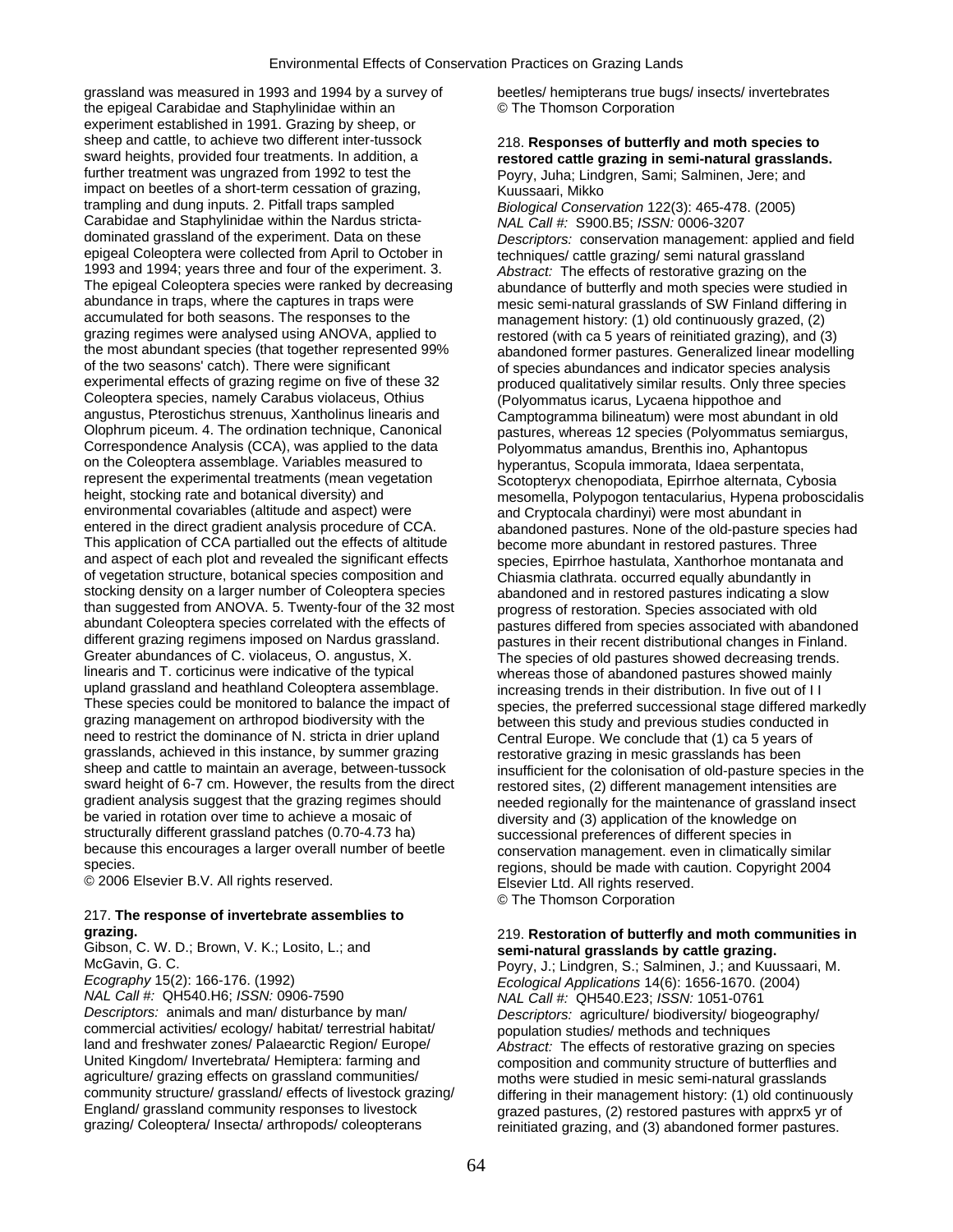Butterflies and moths were counted with a transect method experiment due to the great decline in the numbers of during 1999 and 2000 in 33 study sites in southwest traditional meadows and forest grazing in SE Finland. Finland. In a multivariate ordination (NMDS), the studied © The Thomson Corporation grasslands were separated from each other on the basis of their species composition so that the actively grazed 221. **Richness and abundance of Carabidae and**  ordination, axis represented most (73%) of the variation in species composition, and it was strongly correlated with variables describing the current grazing intensity. Species R.; and Sanderson, M. A.<br>richness and total abundance were highest in abandoned Great Lakes Entomologis pastures, both for all species and for grassland-preferring *species. In contrast, relative diversity* (N1, N2, and alpha) species. In contrast, relative diversity (N1, N2, and alpha) *Descriptors:* ecology/ habitat/ terrestrial habitat/ land and and evenness (Alatalo's evenness index) were in most freshwater zones/ Nearctic Region/ North America/ USA/<br>cases highest in old pastures and lowest in abandoned carabidae: community structure/ intensively grazed cases highest in old pastures and lowest in abandoned Carabidae: community structure/ intensively grazed<br>Carabidae: Community structure/ Pennsylvania and Vermont/ grassland/ inte constructed for four response variables: total species grazed dairy pastures/ New York/ Pennsylvania/ Vermont/<br>
richness, grassland species richness, abundance of all<br>
new records/ community structure in intensively grazed richness, grassland species richness, abundance of all new records/ community structure in intensively grazed<br>species, and abundance of grassland species. The derived nasture/ Carabidae/ Caraboidea/ Adephaga/ Coleontera species, and abundance of grassland species. The derived pasture/ Carabidae/ Caraboidea/ Adephaga/ Coleoptera/<br>models explained 78-84% of the total variation for species hereral arthropods/ coleopterans beetles/ insects/ richness and 92-93% for abundance, and the type of invertebrates<br>grazing history explained the largest proportion of variation. Abstract: Dai grazing history explained the largest proportion of variation. *Abstract:* Dairy cattle grazing has become popular to dairy Mean vegetation height was included in the abundance farmers in the Northeast looking for management schemes<br>models as a quadratic function, which indicated that for extraordination costs. Carabidae (ground beetles) and models as a quadratic function, which indicated that to cut production costs. Carabidae (ground beetles) and<br>butterflies and moths were most abundant at an staphylinidae (rove beetles) are indicators of habitat butterflies and moths were most abundant at an Staphylinidae (rove beetles) are indicators of habitat<br>intermediate level of grazing intensity, as predicted by the disturbances, such as drainage of wetlands, or grass intermediate level of grazing intensity, as predicted by the disturbances, such as drainage of wetlands, or grassland<br>"dynamic equilibrium model." The results suggest that for grazing animals, and their monitoring could pr "dynamic equilibrium model." The results suggest that for grazing animals, and their monitoring could provide one<br>grazing management is a useful tool in the restoration of measure of ecosystem sustainability if intensive g grazing management is a useful tool in the restoration of measure of ecosystem sustainability if intensive grazing<br>insect communities of abandoned semi-natural grasslands. The management systems expand or intensify in the In order to enhance the survival of species suffering from objective was to assess the abundance and species<br>
continuously high grazing intensity, the existing<br>
continuously high grazing intensive continuously high grazing intensity, the existing richness of these two beetle families under intensive<br>management instructions should be developed toward razing throughout Pennsylvania southern New York management instructions should be developed toward grazing throughout Pennsylvania, southern New York and<br>Construction of regional networks of semi-natural vermont. We collected 4365 ground beetles (83 species) construction of regional networks of semi-natural Vermont. We collected 4365 ground beetles (83 species)<br>grasslands, which would allow differing grazing intensities and 4.027 rove beetles (79 species) by pitfall traps in t grasslands, which would allow differing grazing intensities and 4,027 rove beetles (79 species) by pitfall traps in three<br>The protational grazing on the patch level, but simultaneously spears in Pennsylvania. Nine ground b or rotational grazing on the patch level, but simultaneously years in Pennsylvania. Nine ground beetle species, Amara<br>
ensure continuity of varying management regimes on a senea Poecilus chalcites Pterostichus melanarius ensure continuity of varying management regimes on a and a aenea, Poecilus chalcites, Pterostichus melanarius,<br>
Rembidion quadrimaculatum oppositum Amara fam

### 220. **Resumed forest grazing restored a population of** Carabidae collected. Five other species were new to **Euphydryas aurinia (Lepidoptera Nymphalidae) in SE** Pennsylvania. Four rove beetle species, Philonthus **Finland.** cognatus, Meronera venustula, Amischa analis, and

*European Journal of Entomology* 102(4): 683-690. (2005) total Staphylinidae collected. Yearly distributions of the

1960s to 1988 was restored by coppicing, fencing and since its release in the 1960's to control face fly, Musca grazing by cattle to protect a local population of the autumnalis. Similar results were found in New York and endangered butterfly Euphydryas aurinia. An adjoining Vermont. We collected 1,984 ground beetles (68 species). ungrazed meadow provided a control. In the first years, the Pterostichus melanarius was most abundant. Pterostichus butterfly became almost extinct due to the nearly complete vernalis was detected for the first time in the United States consumption of the host plant of the larva, Succisa (Vermont). It was previously reported from Montreal, pratensis, by cattle. The butterfly population quickly Canada. We collected 843 rove beetles (45 species). recovered when the grazing pressure was lowered. Thus, Philonthus cognatus was the most abundant rove beetle. In the intensity of management should be adjusted by addition, Tachinus corticinus, previously known only from continuous monitoring of the target species. In the 2000s, Canada, was discovered for the first time in the United the annual population was about 50 butterflies, but marked States in Vermont. Pastures in Pennsylvania were diverse, fluctuations took place, probably caused by natural factors. containing 14 species of forage plants and 1 fluctuations took place, probably caused by natural factors. Grazing benefited the meadow flora and improved the species. Botanical composition was similar in New York habitat of butterflies in general. Extensive forest grazing and Vermont. Sixteen species of grasses and legumes<br>
clearly has the potential for enhancing biodiversity. The made up 90% of the plant composition and 36 species value of the experiment is, however, limited because only a weeds made up the remainder. This diverse plant single pair of meadows was available for comparison. In the ecosystem may explain the richness of ground and rove future, it will be even more difficult to arrange a similar beetles in northeastern U.S. pastures because the

# Staphylinidae (Coleoptera), in northeastern dairy<br>pastures under intensive grazing.

Byers, R. A.; Barker, G. M.; Davidson, R. L.; Hoebeke, E.

Great Lakes Entomologist 33(2): 81-105. (2000)<br>NAL Call #: QL461.M5: *ISSN:* 0090-0222 pastures. Generalized linear models (GLM) were pastures/ Pennsylvania and Vermont/ grassland/ intensively<br>
constructed for four response variables: total species example arrazed dairy pastures/ New York/ Pennsylvania/ Verm Insecta/ arthropods/ coleopterans beetles/ insects/

insect communities of abandoned semi-natural grasslands. The management systems expand or intensify in the future. Our<br>In order to enhance the survival of species suffering from objective was to assess the abundance and sp regional level.<br> **Exercise Sembidion quadrimaculatum oppositum, Amara familiaris,**<br>
Poecilus lucublandus. Agonum muelleri. Bembidion (Cambidion duadrimaculatum oppositum, Amara familiaris, Poecilus lucublandus, Agonum muelleri, Bembidion obtusum and Bembidion mimus represented 80% of the Saarinen, Kimmo; Jantunen, Juha; and Valtonen, Anu Philonthus various=(carbonarius), comprised 74% of the dominant species did not change significantly in the three *Descriptors:* habitat restoration/ management intensity/ years with A. aenea and P. cognatus being most abundant forest grazing every year. A parasitic rove beetle, Aleochara tristis, was Abstract: In 1996, an old forest pasture grazed from the recovered for the first time in Pennsylvania and Vermont made up 90% of the plant composition and 36 species of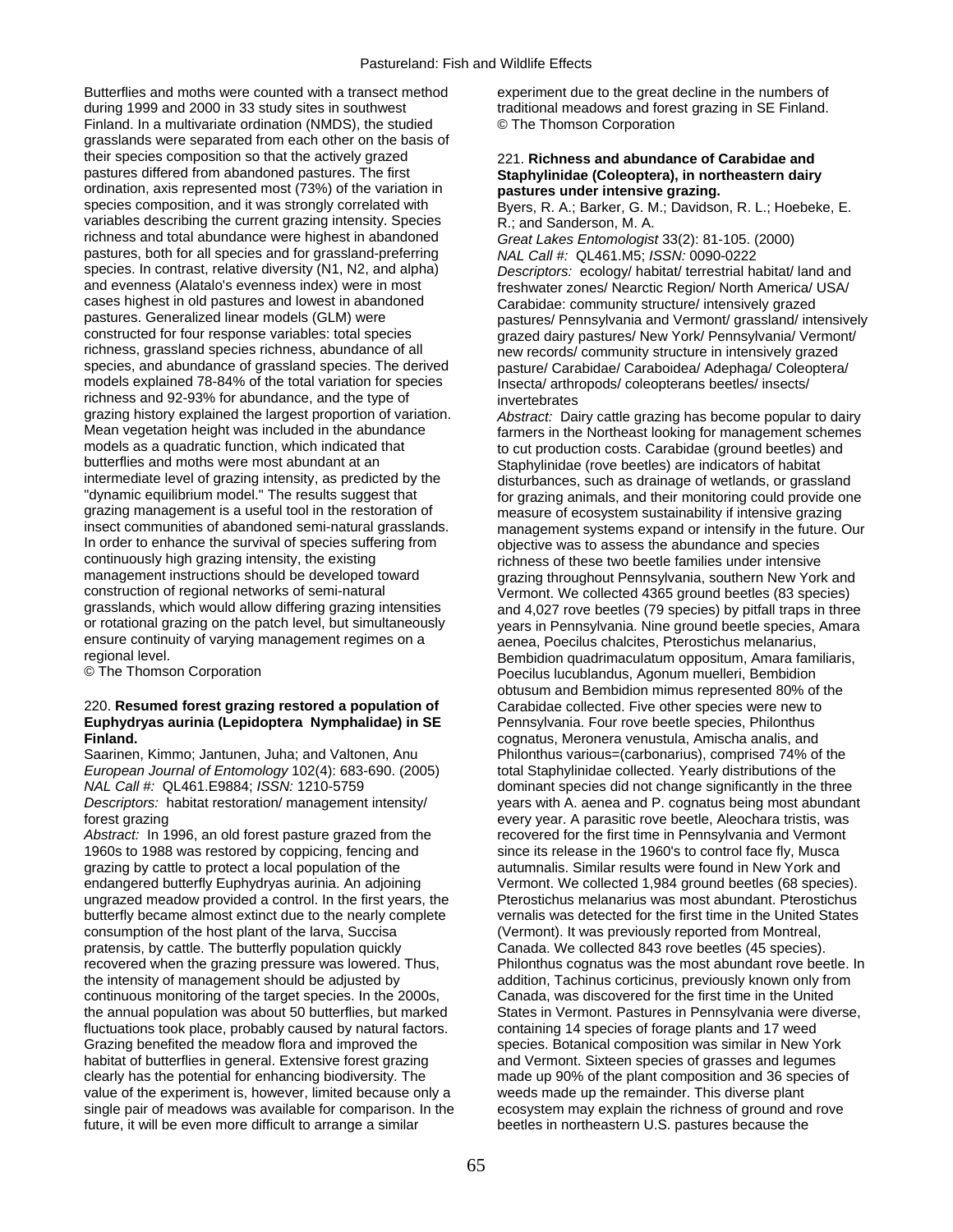heterogeneity in the plant population provided additional domestic sheep in mountain pastures in Norway. We then resources which can support a rich assemblage of beetles. determined population growth and densities of rodents by Monitoring richness and abundance of Carabidae and live trapping in each of the areas with different sheep Staphylinidae over three years in Pennsylvania suggests densities. We found that the (summer) population growth © The Thomson Corporation was lower at high sheep density. This provides the first

# structures for breeding waders in agricultural

*Livestock Production Science* 96(1): 119-128. (2005) voles. Our study shows that negative interactions between *NAL Call #:* SF1.L5; *ISSN:* 0301-6226 large ungulates and small rodents may be species-specific<br>Descriptors: grazing/ habitat management/ agricultural and negative population consequences for the rodent *Descriptors:* grazing/ habitat management/ agricultural and negative population consequences for the rodent landscape/ suitable sward structure/ breeding wader population appear above thre<br>Abstract: French wet grasslands support important  $\bullet$  The Thomson Corporation *Abstract:* French wet grasslands support important populations of lapwings and other waders. Grazing these birds since they are very sensitive to sward structure (height and heterogeneity). To assess the impact of **environmental factors in an alpine ecosystem.**  different grazing regimes on sward structure during spring, Mysterud, Atle; Hansen, Lars Ove; Peters, Chris; and sward height was repeatedly measured in a coastal marsh Austrheim, Gunnar for 2 years. Sward structure was characterised by variables *Journal of Zoology (London)* 266(4): 411-418. (2005) related to height classes and an index of heterogeneity. *NAL Call #:* QL1.J68; *ISSN:* 0952-8369 Grazing regimes were described by stocking rates per *Descriptors:* animals and man/ disturbance by man/ period and N fertilisation level. Heterogeneity index was commercial activities/ nutrition/ diet/ ecology/ population quadratically related to mean sward height both years. Four dynamics/ habitat/ terrestrial habitat/ abiotic factors/ land types of sward structures were characterised through zones/ Palaearctic Region/ Eurasia/ Europe/ Diptera/ principal component analysis. Coinertia analysis showed a Hemiptera: farming and agriculture/ food plants/ community strong relationship between grazing regimes and sward structure/ population density/ grassland/ mountain habitat/ structure. However, during spring, the relationship between abiotic factors/ Norway/ Buskerud County/ Hol Municipality/ stocking rate and sward structure differed according to sheep grazing short term effects relative to other Suitable sward structures were observed for both lapwings and redshanks. Wader habitat management through *Abstract:* Grazing by large herbivores is well-known to grazing calls for more attention to be paid to the delayed influence plant communities, while much fewer studies<br>effects of autumn and winter grazing regimes. Sward have been carried out on grazing effects on invertebrat heterogeneity emerges as a new characteristic to control, **In Norway, some 2.2 million sheep graze on outlying** because it may introduce new constraints for livestock pastures during summer, most of them in the alpine zone, production. (c) 2005 Elsevier B.V. All rights reserved. but no study has reported the relative impact of sheep © The Thomson Corporation grazing on invertebrate communities relative to other

# **experiment. per km2) sheep densities in an alpine habitat of Norway** per km2) sheep densities in an alpine habitat of Norway

*Oecologia (Berlin)* 143(3): 357-364. (2005) (HI) predicts that the more folivorous invertebrates, the *NAL Call #:* QL750.O3; *ISSN:* 0029-8549<br> *Descriptors:* animals and man/ disturbance by man/<br> *Rescriptors:* animals and man/ disturbance by man/<br> **All Call #:** QL750.O3; *ISSN:* 0029-8549 commercial activities/ nutrition/ diet/ feeding behaviour/ to insect herbivory. The increased defence hypoth<br>ecology/ competition/ habitat/ terrestrial habitat/ land zones/ predicts increased levels of general anti-herbivo ecology/ competition/ habitat/ terrestrial habitat/ land zones/ population dynamics/ interspecific competition/ grassland/ invertebrate richness, or abundance of folivorous, predator<br>mountain pastures/ mountain habitat/ Norway/ south/ or detritivore invertebrates - in a community domin Buskerud County/ Hol Municipality/ sheep grazing impact on mountain pasture populations/ landscape scale be a function of sample size, but at least our study shows experiment/ Muridae/ Rodentia/ Mammalia/ chordates/ that other environmental variables (such as plant species

has experimentally explored the interactions between large grazing) mainly designed to test specific hypotheses relate<br>unquilates and small rodents. In a fully replicated to induced plant defences; long-term effects are pr ungulates and small rodents. In a fully replicated, landscape scale experiment, we manipulated densities of

intensive grazing systems are ecologically sustainable. The rate and autumn density of the field vole (Microtus agrestis) experimental evidence of negative interactions between an 222. **The role of grazing in creating suitable sward** ungulate and small rodent species. There was no effect on **landscapes.**<br> **landscapes.**<br> **landscapes. landscapes. from sheep.** Sheep density, therefore, potentially alters the<br>
pattern of inter-specific population synchrony amongst pattern of inter-specific population synchrony amongst

# management is a key issue in the use of grasslands by 224. **The short-term effect of sheep grazing on selected**<br>
these birds since they are very sensitive to sward structure **invertebrates (Diptera and Hemiptera) relative**

year, impact of grazing being greater during drought year. environmental factors in alpine ecosystem/ Diptera/ Insecta/<br>Suitable sward structures were observed for both lapwings arthropods/ insects/ invertebrates/ true bug have been carried out on grazing effects on invertebrates. environmental factors such as the plant community and 223. **Sheep grazing and rodent populations: Evidence** altitude. A fully replicated landscape-scale experiment (2.7 **of negative interactions from a landscape scale** km2) was performed with no, low (25 per km2) and high (80 Steen, Harald; Mysterud, Atle; and Austrheim, Gunnar (1050-1300 in a.s.l.). The increased vulnerability hypothesis *Descriptors:* animals and man/ disturbance by man/ grazing may stress the plants so they are more vulnerable Palaearctic Region/ Eurasia/ Europe/ Clethrionomys defences, and thus a lower abundance of invertebrates with glareolus/ Microtus agrestis (Muridae): farming and increasing sheep densities. Contrary to both predictions, no<br>agriculture/ food plants/ food availability/ foraging/ evidence was found that sheep grazing affected agriculture/ food plants/ food availability/ foraging/ evidence was found that sheep grazing affected<br>nopulation dynamics/ interspecific competition/ grassland/ invertebrate richness, or abundance of folivorous, predatory mountain pastures/ mountain habitat/ Norway/ south/ or detritivore invertebrates - in a community dominated by<br>Buskerud County/ Hol Municipality/ sheep grazing impact Diptera and Hemiptera. Demonstrating an effect will alw mammals/ rodents/ vertebrates richness and functional plant richness) are more important<br>Abstract: Inter-specific competition. facilitation and determinants than sheep grazing for the selected *Abstract:* Inter-specific competition, facilitation and determinants than sheep grazing for the selected predation influence herbivore assemblages, but no study invertebrate groups. Our study was short-term (first year of<br>has experimentally explored the interactions between large grazing) mainly designed to test specific hypo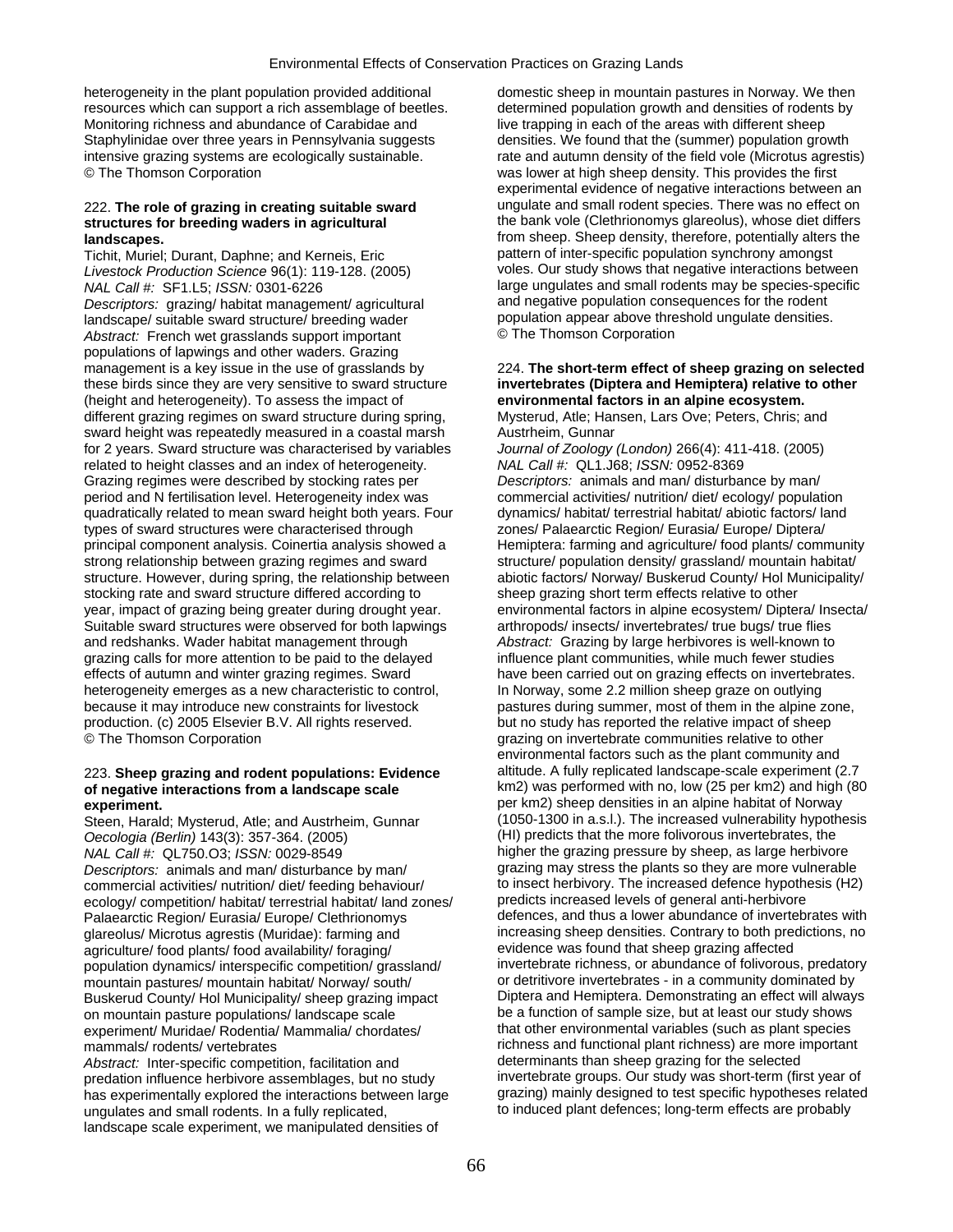## **communities in Florida pastures.** fencing, and landowners may potentially benefit from

*Nematropica* 30(2): 211-221. (2000) erosion control, and livestock health, fencing may be an <br>*NAL Call #:* SB998.N4N4: *ISSN:* 0099-5444 effective wildlife and grazing management tool. *NAL Call #:* SB998.N4N4; *ISSN:* 0099-5444 effective wildlife and grazing man<br>Descriptors: animals and man/ disturbance by man/ This citation is from AGRICOLA. *Descriptors:* animals and man/ disturbance by man/ commercial activities/ ecology/ population dynamics/ habitat/ terrestrial habitat/ land and freshwater zones/ 227. **Soil dwelling macro-invertebrates in intensively**  Nearctic Region/ North America/ USA/ Nematoda: farming **grazed dairy pastures in Pennsylvania, New York and**  and agriculture/ cattle grazing/ community structure/ short **Vermont.**  term effects of cattle grazing/ pastures/ population density/ Byers, R. A. and Barker, G. M. short term effects of cattle grazing in pastures/ grassland/ *Grass and Forage Science* 55(3): 253-270. (2000) subtropical pasture/ Florida/ Highlands County/ Buck Island *NAL Call #:* 60.19 B773; *ISSN:* 0142-5242 Ranch/ short term ffects of cattle grazing on community *Abstract:* This study estimates the relative contributions of structure/ pasture/ Nematoda/ helminths/ invertebrates/ environment and farm management strategies in

community structure were evaluated in a rotational grazing grazing management systems in the north-eastern USA. It study involving 16 experimental pastures (each 20-32 ha in arises because of the change from confinement feeding of size) at a cattle ranch in south-central Florida. Summer dairy cattle, consequent upon concerns about negative pastures were grazed from Apr./May to Oct./Nov. and environmental effects, the rising costs for machinery and winter pastures from Oct./Nov. to Apr./May. Experimental housing, and reduced profit margins, together with the design was a split-plot, with two pasture locations (winter, absence of data from which the consequences of such summer) as main plots and four cattle densities (0, 15, 20, change on the soil fauna may be predicted. Macroor 35 cow-calf pairs per pasture) as sub-plots. With a few invertebrates were sampled in soil from seventy-eight exceptions, population densities of most nematode genera grazed pastures on twenty-one dairy farms in in winter and summer pastures were similar (P > 0.10). Pennsylvania, USA, in the spring of 1994. On five of these Cattle density had relatively little effect on population levels farms, macro-invertebrates were sampled (four pastures of individual nematode genera or on indices of nematode per farm) in the spring, summer and autumn seasons of community structure. Of the more than 50 nematode 1994, 1995 and 1996. In 1997, macro-invertebrates were genera found at this site, Monhystera populations were sampled in soil during spring, summer and autumn from affected most frequently by the short-term (6-7 months) (four pastures per farm) on three farms in New York, and affected most frequently by the short-term (6-7 months) grazing, but the nature of the responses were inconsistent. during spring and summer on three farms in Vermont. Nematode community data showed strong seasonal trends, Species richness ranged from two to twelve species (mean with many genera more abundant in autumn than in spring 6.4) per pasture site in Pennsylvania and five to eighteen samples (P [ltoreq] 0.05). In this study, seasonal effects species (mean 10.7) in New York and Vermont. The greatly overshadowed any minor effects of cattle grazing on communities were dominated at most sites by earthworms. the soil nematode community. Earthworms were correlated with soil basal and substrate-

### 226. **Short-term grazing exclusion effects on riparian** herbage biomass in Pennsylvania. Sitona larvae were **small mammal communities.** recorded at nineteen of the twenty-one farms during the

*Journal of Range Management* 57(4): 346-350. (2004) *NAL Call #:* 60.18 J82; *ISSN:* 0022-409X<br> *Descriptors:* riparian areas/ grazing intensity/ small **Elaterid larvae comprised a complex of seven species of** *Descriptors:* riparian areas/ grazing intensity/ small **Elaterid larvae comprised a complex of seven species**<br>mammals/ species diversity/ plant litter/ ground vegetation/ which Aeolus melillus (Say) and Melanotus communis mammals/ species diversity/ plant litter/ ground vegetation/

riparian habitats (hereafter referred to as riparian zones) and Ctenicera destructor (Brown) comprised 41% and<br>may affect small mammal communities by influencing respectively, of four species collected in New York and vegetation, water quality, and other site characteristics. To Vermont. Scarabaeid larvae, comprising a complex of eight<br>better understand these effects, we compared vegetation species, were detected at only 27% of the seve better understand these effects, we compared vegetation species, were detected at only 27% of the seventy-eigh<br>structure, and abundance and richness of small mammals pastures sampled in spring 1994 in Pennsylvania. Five structure, and abundance and richness of small mammals explorers sampled in spring 1994 in Pennsylvania. Five<br>in grazed riparian zones and similar areas where livestock species were collected in ten of the twelve New York in grazed riparian zones and similar areas where livestock had recently (1-2 years) been excluded in southwest pastures and four species in nine of the twelve Vermont Pennsylvania, 1998 and 1999. Mammalian species pastures. Populations of scarabaeid larvae averaged <25<br>
richness and abundance (all species combined. meadow m-2 in all three states, except in three Pennsylvania richness and abundance (all species combined, meadow m-2 in all three states, except in three Pennsy<br>voles [Microtus pennsylvanicus Ord], and meadow jumping pastures in spring 1994. Detrended canonical voles [Microtus pennsylvanicus Ord], and meadow jumping pastures in spring 1994. Detrended canonical<br>mice [Zapus budsonius Zimmermann]) were greater on correspondence analysis (DCCA) showed pasture standing mice [Zapus hudsonius Zimmermann]) were greater on

owing to the impact sheep may have on vegetation sites where livestock had been excluded than grazed composition, primary production, litter cover and soil areas. These findings are likely the result of greater litter<br>cover and increased vertical vegetation obstruction<br>cover and increased vertical vegetation obstruction properties. cover and increased vertical vegetation obstruction observed on these sites. Because small mammal communities respond quickly to relaxation of grazing in 225. **Short-term effects of cattle grazing on nematode** riparian zones, subsidy programs exist to partially pay for McSorley, R. and Frederick, J. J. The McSorley areas through improved water quality,

nematodes influencing soil faunal assemblages and attempts to identify Abstract: Effects of cattle population density on nematode the species with potential to affect sustainability of intensive © The Thomson Corporation induced respiration/carbon ratio, and soil moisture, but were negatively correlated with cows per hectare and Giuliano, W. M. and Homyack, J. D. Spring of 1994 across Pennsylvania and occurred at Giuliano, W. M. and Homyack, J. D. Superside at Sitona and occurred at  $I_{\text{normal of Random}}$  spring of 1994 across Pennsylvania and occurred at  $I$ height/ Pennsylvania<br>
Abstract: Grazing of livestock in streams and associated elaterids collected in Pennsylvania. Agriotes mancus (Say) Abstract: Grazing of livestock in streams and associated elaterids collected in Pennsylvania. Agriotes mancus (Say)<br>Finarian habitats (hereafter referred to as riparian zones) and Ctenicera destructor (Brown) comprised 41% may affect small mammal communities by influencing respectively, of four species collected in New York and<br>vegetation water quality and other site characteristics To Vermont. Scarabaeid larvae, comprising a complex of eigh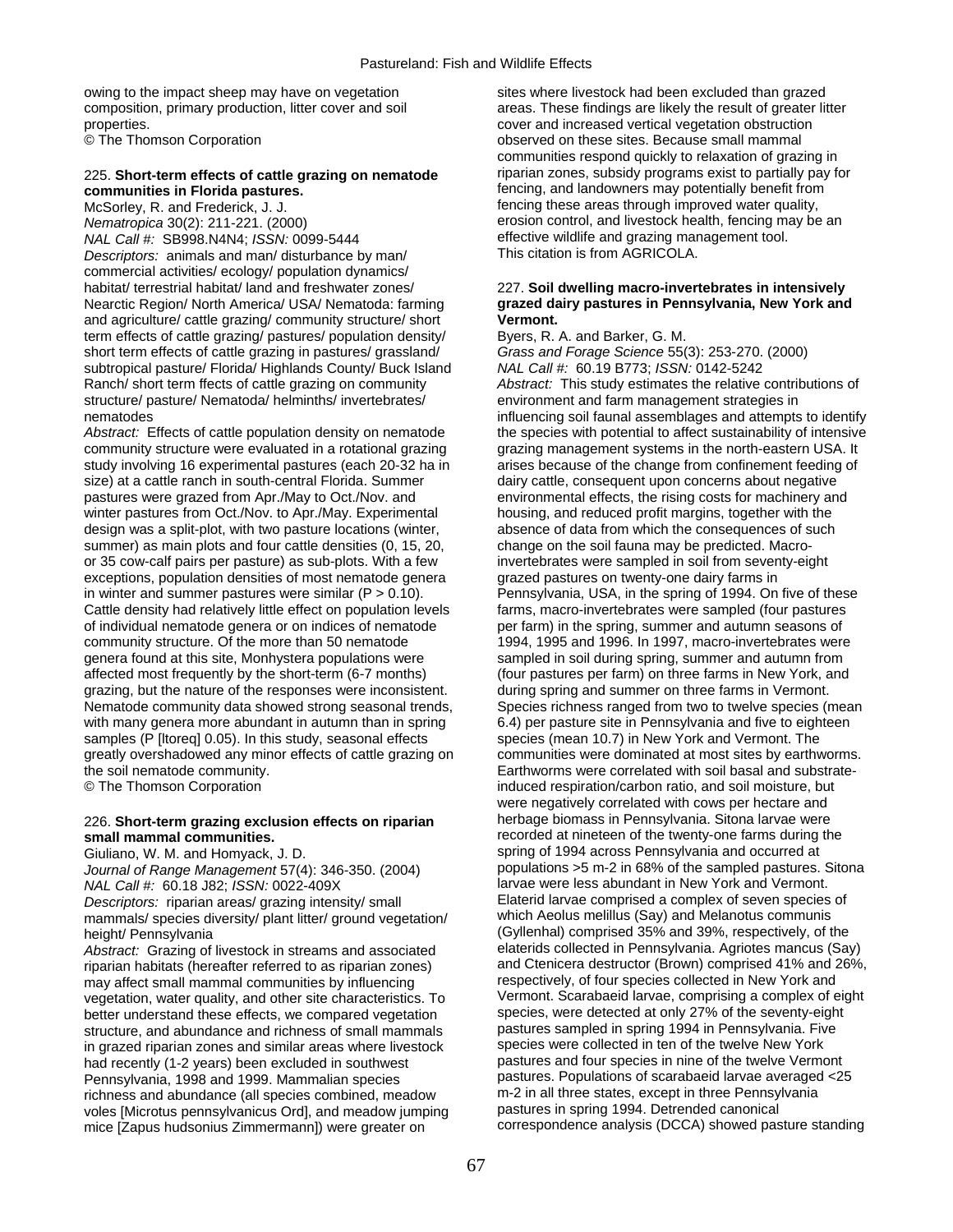biomass, legume diversity, pre-winter stubble height, white ground and rove beetle species (Coleoptera: Carabidae, clover pasture content, and soil phosphorus levels Staphylinidae), sampled at an upland site of varied influenced numbers of invertebrate species more than landform, soil and vegetation structure. The structural<br>
climatic factors, such as temperature, rainfall, altitude.<br>
heterogeneity of the Nardus stricta-dominated grassl latitude and seasonal water table. DCCA also showed most was further modified by varying grazing intensity with pastures to be dose to the average of environmental sheep, or sheep and cattle. We collected pitfall trap data factors. The extremely low density of herbivorous macro- from 120 sample points across the study area. Ground and invertebrates in soil and the absence of pest outbreaks may rove beetle species were selected to represent the major indicate a stable soil ecosystem. The species-trap abundance data, determined by the species-trap abundance data, determined by

*Descriptors:* biomass/ ferrallitic soils/ grassland soils/ neighbour (73 m) and this distance was used to detect local or neighbour (73 m) and this distance was used to detect local or neighbour (73 m) and this distance w grazing intensity/ grazing systems/ rotational grazing/ soil

*Abstract:* The soil macrofauna of an 18 ha Cynodon hillside. Clusters of high and low G(z) values were mapped<br>nlemfuensis sward was studied for three years (September to indicate the species' functional heterogeneity comp nlemfuensis sward was studied for three years (September to indicate the species' functional heterogeneity compared<br>1993-96) on a red ferrallitic soil in Cuba to compare an with habitat heterogeneity determined by landform 1993-96) on a red ferrallitic soil in Cuba to compare an with habitat heterogeneity determined by landform<br>intensive rotational grazing system with 72 paddocks grazing management. The small number of large intensive rotational grazing system with 72 paddocks (Voisin's rational grazing) and 260 large cattle (LC) units aggregations indicated the sensitivity of certain species to (equivalent to liveweight of 500 kg), and a less intensive patterns of landform (Calathus melanocephalus and<br>
rotational grazing system with 12 paddocks and an intensity Pterostichus adstrictus). More aggregations of small rotational grazing system with 12 paddocks and an intensity Pterostichus adstrictus). More aggregations of smaller s<br>of 51 LC. Three paddocks were selected from each system coinciding with the pattern of particular grazing of 51 LC. Three paddocks were selected from each system in which three areas of 0.065 m2 each were sampled at 0-<br>20 depth once each trimester to determine the number of of mammalian herbivore (Carabus problematicus and 20 depth once each trimester to determine the number of or of mammalian herbivore (Carabus problematicus and<br>Cophrum piceum). The aggregations of Othius angustus pracrofatus angustus problematicus angustus matter of thi macrofauna individuals, the biomass and soil humidity. Colophrum piceum). The aggregations of Othius angustus<br>Data were statistically analysed through a linear model and and Philonthus decorus related to landform, and sugg Data were statistically analysed through a linear model and and Philonthus decorus related to landform, and suggest<br>also the principal component method was used to analyse these species may have been directly responding to also the principal component method was used to analyse these species may have been directly responding to soil<br>the influence of climatic factors on the variables studied and moisture and patterns of trampling by grazers. the influence of climatic factors on the variables studied and moisture and patterns of trampling by grazers. The method<br>their relationship. There were no significant differences distinguished between those species that ar their relationship. There were no significant differences between the two grazing systems in the number of land use change and those that may be affected more by individuals (mean 4.37/m2) or in their biomass (19.9 g/m2) climate change. individuals (mean 4.37/m2) or in their biomass (19.9 g/m2). climate change.<br>Results showed differences (P<0.01) between trimesters  $\bullet$  The Thomson Corporation Results showed differences (P<0.01) between trimesters with the highest values in September-October-November and March-April-May. Annual performance of the 230. **Study of the population dynamics of dipterous**  macrofauna showed that in the first year there was a **stem-borer larvae of ryegrass swards under**  greater number of individuals (8.86 vs 2.26 and 1.96) and **rotationally grazed or cut conditions.**  higher biomass (39.3 vs 2.43 and 11.07 g/m2) compared to Moore, D. and Clements, O. the following years. Among the diversity of individuals there *Grass and Forage Science* 41(4): 289-294. (1986) were earthworms, coleopterous larvae and other insects. *NAL Call #:* 60.19 B773; *ISSN:* 0142-5242 The first two groups made up most of the total biomass. *Descriptors:* Oscinella frit/ Oscinella vastator/ weather Results indicate that diversity and biomass of macrofauna *Abstract:* Observations made between 1980 and 1982 will not increase in the short term under similar soil and showed that dipterous stem-borers were more common in climatic conditions in the grazing systems used in this grazed than cut swards. The two forms of Oscinella frit

*Basic and Applied Ecology* 3(2): 183-193. (2002) *NAL Call #:* QH540 .B37; *ISSN:* 1439-1791 *ISSN: 1439-1791* for high adult activity even when adult numbers had been<br>Descriptors: principle component analysis: mathematical **by low for long periods. Despite low numbers** *Descriptors:* principle component analysis: mathematical statistics/ grazing intensity/ grazing management/ land use markedly and buil<br>changes/ landform management/ soil management/ soil September 1981. changes/ landform management/ soil management/ soil September 1981. moisture/ spatial distribution/ structural heterogeneity/ vegetation management

*Abstract:* We applied a novel analysis based on distance statistics to investigate how patterns of habitat heterogeneity affected the distribution of representative

heterogeneity of the Nardus stricta-dominated grassland © 2006 Elsevier B.V. All rights reserved. the extent of their correlation with the main components of a factor analysis (Principal Components Analysis). The 228. **Soil macrofauna under two grazing systems.** novel statistical analytical method, calculation of the Getis Rodriguez, I.; Crespo, G.; Torres, V.; and Fraga, S. and Ord distance statistic, G, was applied to the distribution *Cuban Journal of Agricultural Science* 33(4): data of each selected species of ground and rove beetle. 415-422. (1999) The distance statistic was calculated for the smallest *NAL Call #:* S1.R4; *ISSN:* 0864-0408 distance to ensure that each sample point had at least one<br>Descriptors: biomass/ ferrallitic soils/ grassland soils/ neighbour (73 m) and this distance was used to detect local fauna/ soil types/ species diversity<br>Abstract: The soil macrofauna of an 18 ha Cynodon<br>Abstract: The soil macrofauna of an 18 ha Cynodon<br>billside. Clusters of high and low G(z) values were mapped

study. were particularly prevalent in grazed swards but O. vastator © CAB International/CABI Publishing was more evenly distributed and dominated the larval populations of the cut sward in 1981. The population 229. **Spatial distribution of upland beetles in relation to** dynamics of all species were probably affected by the **landform, vegetation and grazing management. number of days on which weather was suitable for high property of the property of the property of the Dennis. Peter: Aspinall, R. J.; and Gordon, Jain J. <b>Stem-borer adult ac** Dennis, Peter; Aspinall, R. J.; and Gordon, Iain J. Stem-borer adult activity. It was also found that stem-borer Basic and Applied Ecology 3(2): 183-193. (2002) and computer techniques/ climate change/ distance being present in winter 1981, their numbers increased<br>statistics/ grazing intensity/ grazing management/ land use markedly and built up to a large population which peaked i